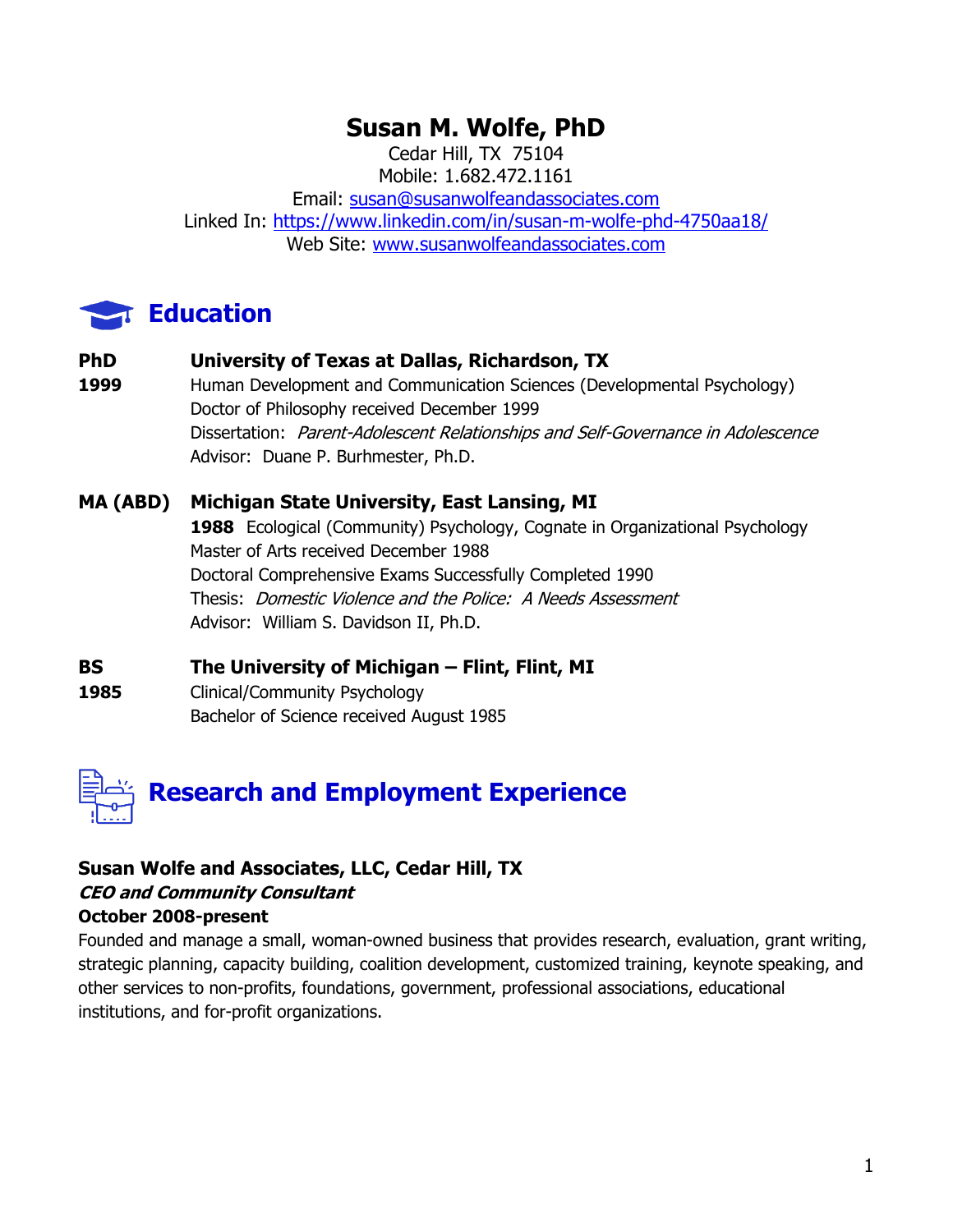#### **Positive Impact Consultants, Alpharetta, GA**

#### **Partner**

#### **November 2020-present**

Partnership to provide evaluation and coalition development services to foundations, nonprofits, and government entities.

## **University of Washington Health Sciences Library, Seattle, WA**

#### **Evaluation Specialist October 2017-April 2021**

Temporary part-time position with the Network of the National Library of Medicine (NNLM) Evaluation Office (NEO) for evaluation of the NNLM's community engagement initiative in partnership with the National Institutes of Health (NIH) All of Us research program. Develop and implement the evaluation of the NNLM's community engagement initiative. Serve as a resource and provide technical assistance to NNLM libraries and members to evaluate implementation, processes, and outcomes for NNLM's All of Us community engagement.

## **CNM Connect, Dallas, TX Senior Consultant**

## **May 2015-August 2017**

Played a lead role to initiate and build a new evaluation services department by developing services, processes, and procedures; writing successful funding proposals; and assisting with screening and hiring staff. Worked with a team to design and implement data visualization services using SAS Analytics Pro and SAS Visual Analytics. Program evaluation, data analysis, data visualization, coaching, training, capacity building, and consultation services to non-profit and government organizations. Revised and updated curricula and materials for workshops, certificate programs, and institutes to teach program planning and evaluation to nonprofit staff.

#### **Fort Worth Independent School District, Fort Worth, TX Analyst IV**

## **April 2009-March 2010**

Evaluated district initiatives and grant funded programs for a large urban school district. Included evaluation of pay-for-performance school improvement initiative, middle school summer enrichment program, and services to homeless students. Designed evaluations for grant proposals, prepared training materials, responded to ad hoc data requests, and participated in other departmental initiatives.

## **US Department of Health & Human Services, Office of the Inspector General, Office of Evaluation and Inspections, Dallas, TX**

# **Program Analyst / Technical Leader Grade 13**

#### **November 2002-April 2009**

Developed research designs and data collection instruments, selected samples, collected and analyzed data, and wrote reports that synthesized information from disparate sources to convey relevant findings and practical recommendations for DHHS programs. Prepared and conducted briefings of senior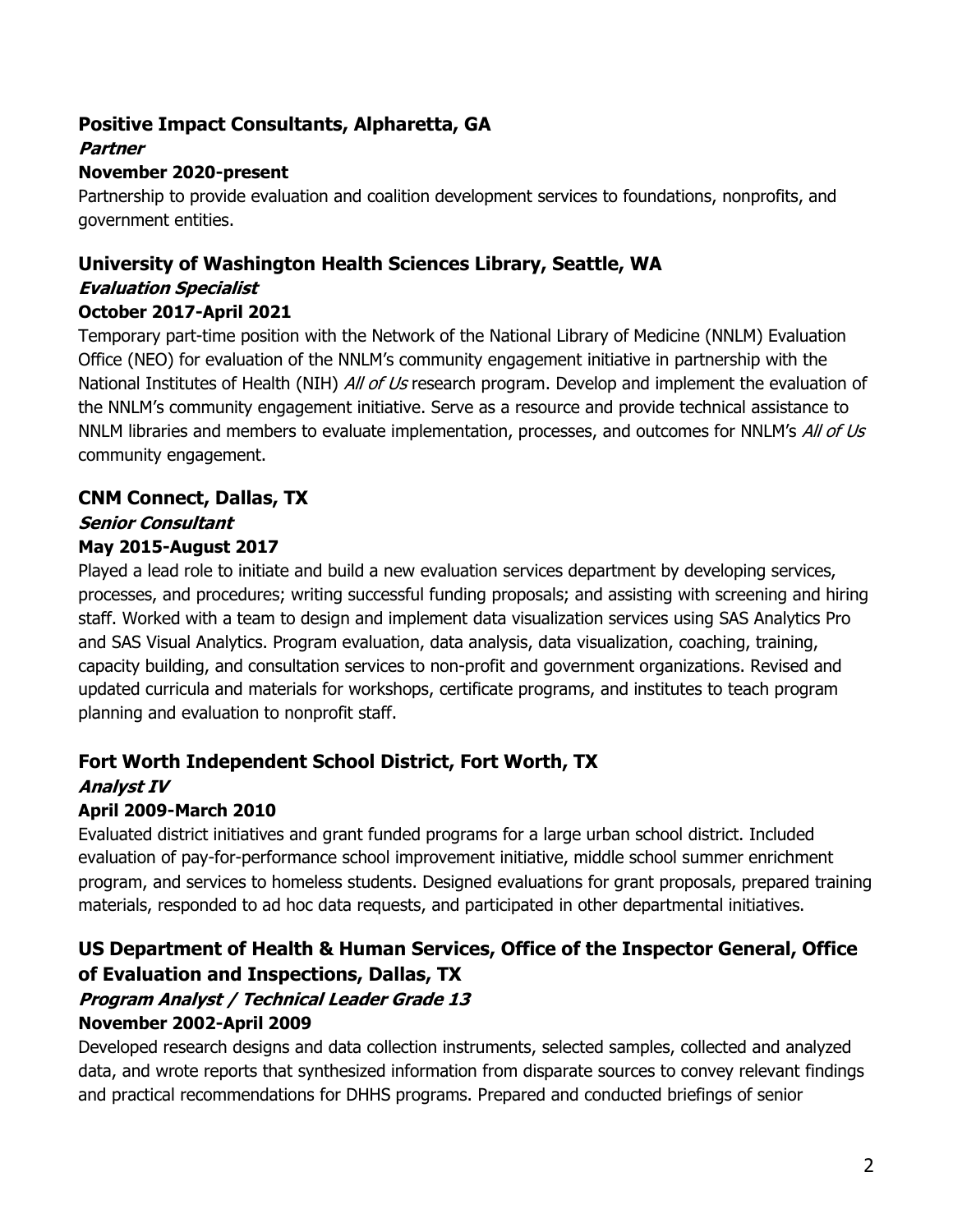government officials. Supervised and trained program analysts and interns for data collection and analysis; assumed responsibility for overseeing organization and analyses of large datasets. Participated on the work planning and national training conference committees.

#### **Parkland Health and Hospital System, Dallas, TX**

#### **Program Manager**

#### **December 1998-October 2002**

Managed the Dallas County Rape Crisis Center, the Infant Intervention Program for pregnant and postpartum substance abusing women, and the pregnant and parenting adolescent program. Engaged in program development, ongoing services evaluation, hiring and supervising staff, participating in community coalitions, developing and monitoring budget, and grant writing. Principal investigator for the "Babies First! in Dallas" evaluation, designed and implemented a random controlled trial to compare two models of home visiting with a control group that received standard pediatric care.

## **University of Texas at Dallas, Richardson, TX**

#### **Graduate Research Assistant**

#### **January 1995-December 1998**

Temporary, graduate student position. Assisted with an NICHD-funded longitudinal study of adolescent family and peer relationships (Duane P. Buhrmester, Ph.D. Principle Investigator). Planned and coordinated research assistant training and data collection, developed measures, selected and supervised undergraduate research assistants, supervised videotaping of adolescent peer interactions, analyzed and interpreted data, and prepared research results for presentation and publication.

#### **Independent Consultant, McKinney, TX**

#### **January 1995-December 1998**

Served as the local evaluator for Dallas Healthy Start, a HRSA funded program; and analyzed data and wrote the report for evaluation of the Michigan Modernization Service. Principle investigator for an adolescent risk behavior study funded by Planned Parenthood; and the evaluator for Youth and Family Impact Centers funded by the Family Preservation Act and a a multi-agency coalition.

## **Dallas Child Guidance Clinic, Dallas, TX**

#### **Director of Research July 1993-December 1994**

Initiated a new research department. Assisted with design, implementation, and coordination of clinic research projects; collected and analyzed data to be used in planning, evaluation, grant writing and publications; wrote program and research grant proposals; developed evaluation protocols for programs; coordinated the quality assurance program; identified potential funding sources; and networked with the greater mental health services provider community. Position ended due to budget cuts.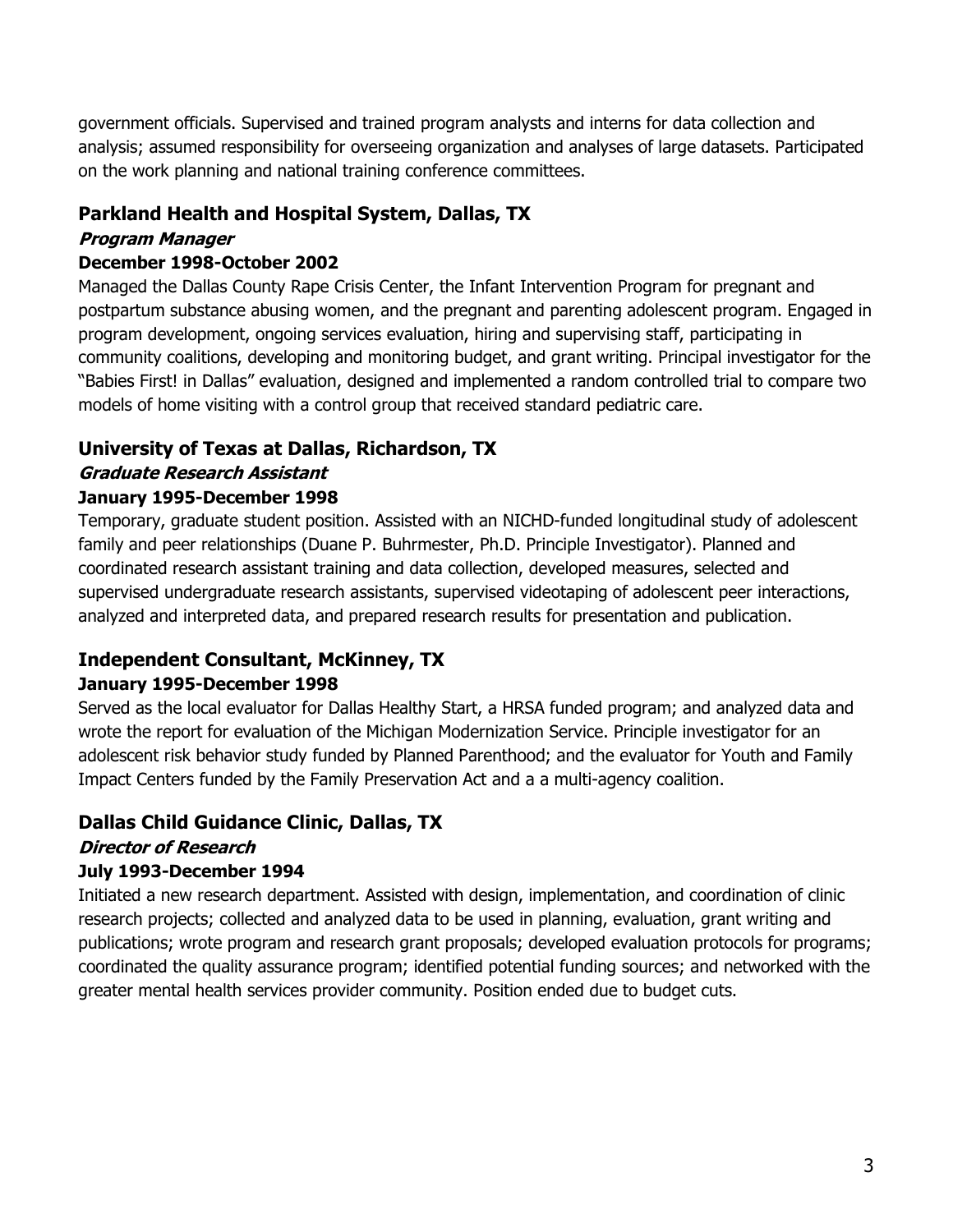## **Research Group on Homelessness and Poverty State University of New York at Buffalo, Buffalo, NY Department of Psychology, Wayne State University, Detroit, MI PATH Research Project Director**

#### **December 1991-June 1993**

Directed a National Institute of Mental Health funded longitudinal research study to follow 500 homeless adults in Buffalo, NY and 300 homeless adults in Detroit, MI (Paul Toro, Ph.D. Principle Investigator). Supervised and trained graduate and undergraduate students; developed research design and measurement instruments; monitored and planned the budget; coordinated data collection and participant follow-up; analyzed data; wrote reports; networked with agencies in the local homeless provider community; and developed grant proposals. Served as principle investigator and directed a cross-sectional, comparative study of homeless and housed adolescents in Detroit, MI.

## **Department of Research, Dallas County Community College District, Dallas, TX Assistant Director**

#### **September 1989-January 1992**

Provided research support to seven community colleges and the district office. Designed and implemented research projects and surveys, analyzed data, supervised staff, wrote grant proposals, and prepared reports. Secured funding from the State of Texas to conduct a statewide study of community college student tracking systems and provide technical assistance for implementation of computer-based systems. Prepared reports and presented results to Chancellor, college presidents and other officials.

#### **Industrial Technology Institute, Ann Arbor, MI Associate Researcher, Research Assistant October 1987-August 1989**

Reviewed and summarized academic and technical literature for a National Science Foundation funded book on technological innovation. I was lead author on the chapter on decision making and technological innovation. I also participated on a team that developed criteria for computer assisted design system adoption for major corporation, worked on a team developing a learning center concept for a major automotive corporation; and provided simulation training game for major corporations preparing for change.

#### **Hurley Medical Center, Flint, MI**

#### **Research Coordinator, Research Associate, Oncology Project Coordinator, Research Assistant**

#### **January 1984-October 1987**

Assisted the Director of Research to design and implement research projects, developed and implemented evaluation plans for a state-funded domestic violence intervention project and hearingimpaired substance abuse program, conducted needs assessments, and supervised and trained research assistants. As Oncology Project Coordinator, coordinated oncology research projects and facilitated manuscript preparation for publication, including design, implementation, data analysis and reporting.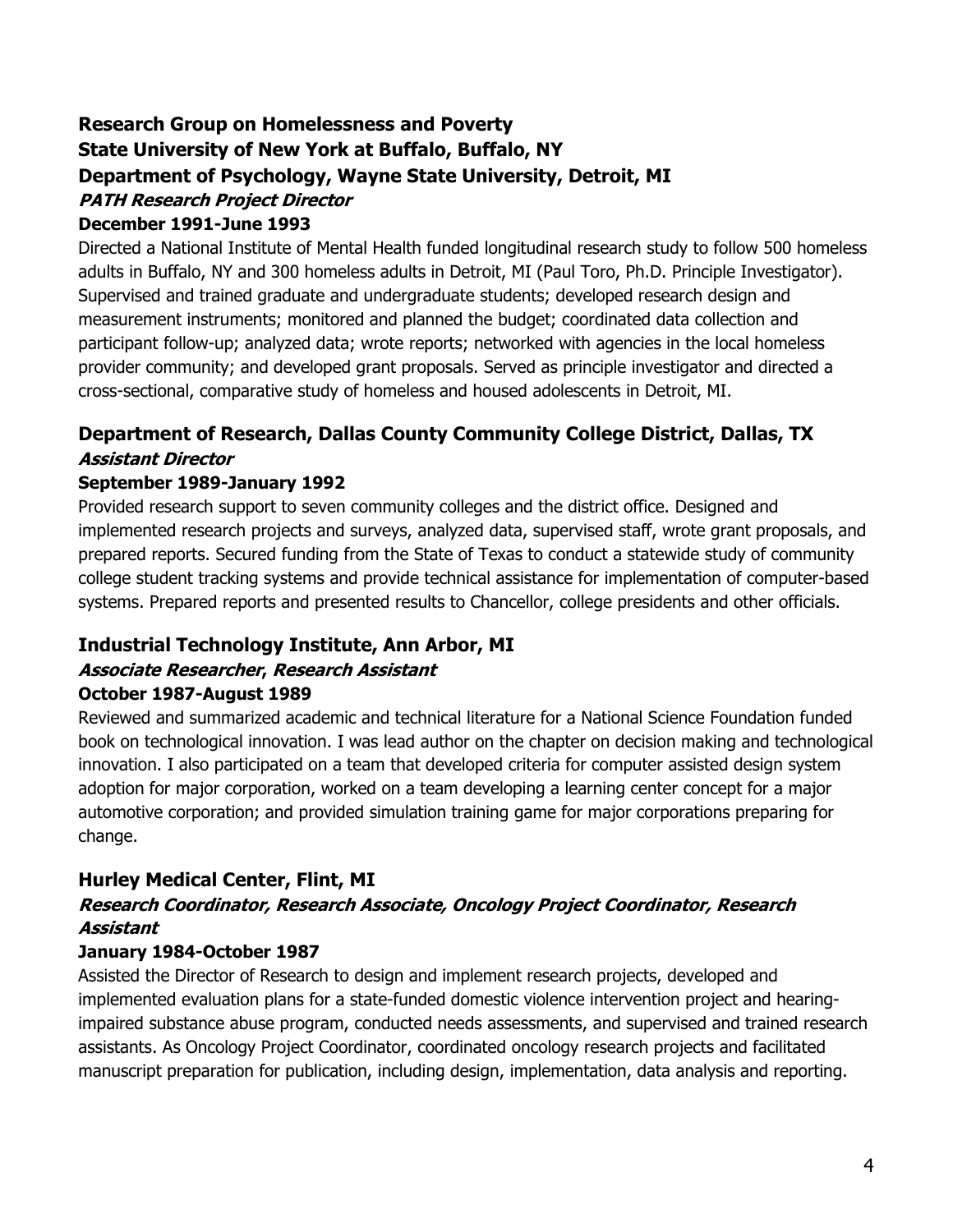

# **Grants and Contracts**

| 2021                      | <b>Free Wheelchair Mission</b><br>Contract to review evaluation protocols and provide coaching services.                                                                                                                                                                                       |
|---------------------------|------------------------------------------------------------------------------------------------------------------------------------------------------------------------------------------------------------------------------------------------------------------------------------------------|
| 2021-present              | <b>Syracuse University and the Bush Foundation</b><br>Contract to provide technical direction for qualitative data collection, analysis, and<br>reporting for case studies of Team 43 participants.                                                                                            |
| 2020-present              | <b>Community Evaluation Solutions for Positive Impact Consultants for the</b><br><b>American Thrombosis and Hemostatis Network</b><br>Subcontractor<br>Contract to collaborate with PIC colleagues to build evaluation framework for ATHN<br>and evaluation protocols for HRSA and CDC grants. |
| 2020-present              | <b>Community Evaluation Solutions for the Association of State Public</b><br><b>Health Nutritionists</b><br>Subcontractor<br>Contract to assist with design, analysis, and reporting for evaluation of a nutrition<br>focused project.                                                         |
| 2020-present              | <b>Community Evaluation Solutions for the Association of State Public</b><br><b>Health Nutritionists</b><br>Subcontractor<br>Contract to assist with design, analysis, and reporting for evaluation of a WIC<br>focused project.                                                               |
| 2019-present              | <b>Kids Vision Coalition</b><br>Facilitate coalition development and planning.                                                                                                                                                                                                                 |
| 2018-present              | <b>National Alliance for Partnerships in Equity Education Foundation</b><br>Evaluation, data analysis and reporting support.                                                                                                                                                                   |
| 2010-present<br>1997-1999 | <b>Parkland Health and Hospital System</b><br>Funded by the Health Resources and Services Administration / State of Texas<br>Contract to serve as the local evaluator for the Dallas Healthy Start program.                                                                                    |
| 2020-2021                 | <b>Medical Library Association</b><br>Contract to serve as the subject matter expert to design a course on presenting<br>findings from research and evaluation projects.                                                                                                                       |
| 2019-20210                | <b>CitySquare</b><br>Contract to evaluate the CitySquare AmeriCorps program.                                                                                                                                                                                                                   |
| 2018-2020                 | <b>Society for Community Research and Action</b><br>Contract to serve as editor of The Community Psychologist.                                                                                                                                                                                 |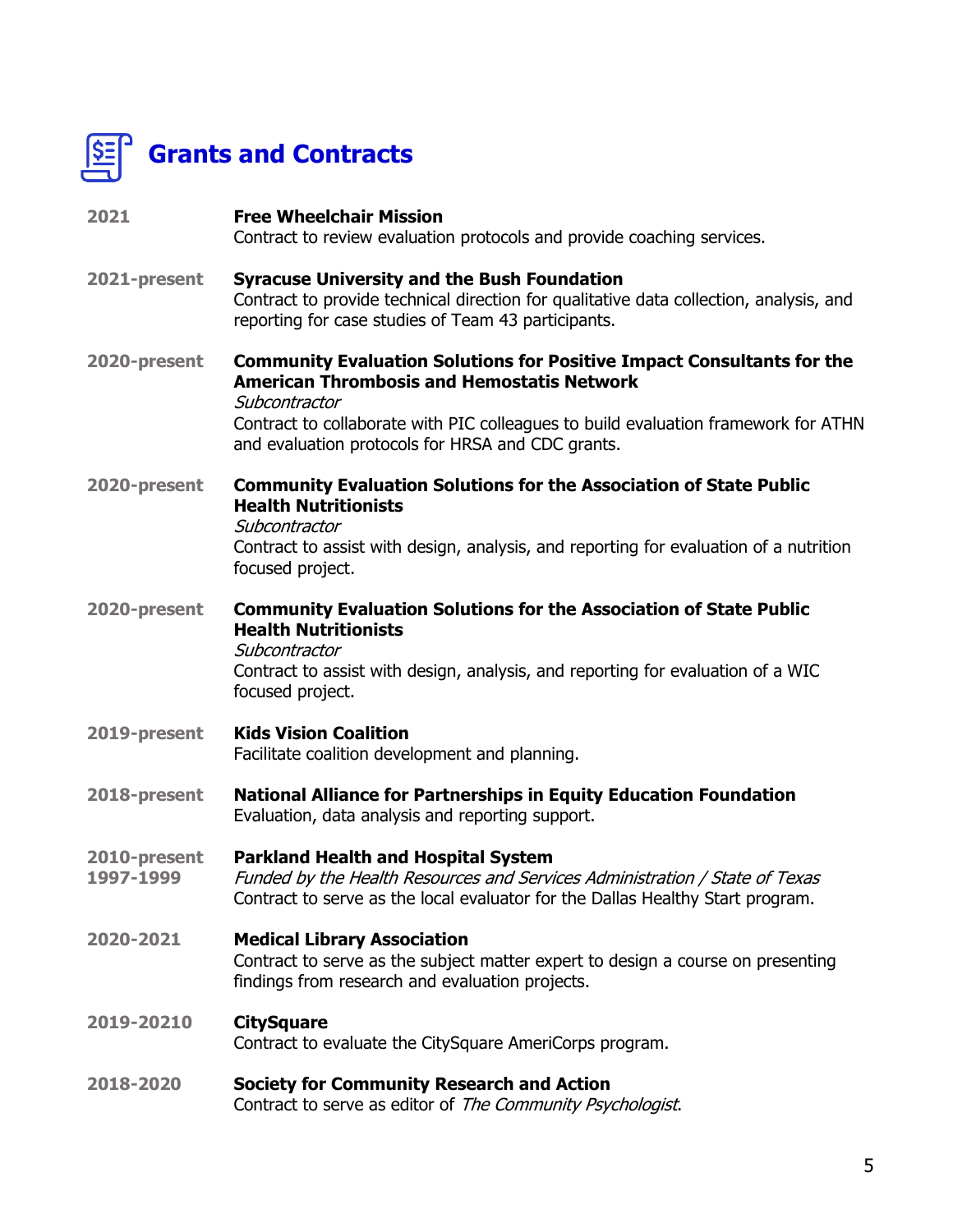| 2018-2020 | <b>University of North Texas Health Science Center</b><br>Evaluation of the NNLM Collaborative Summer Library Reading Project 2020                                                                                                                                                                                         |
|-----------|----------------------------------------------------------------------------------------------------------------------------------------------------------------------------------------------------------------------------------------------------------------------------------------------------------------------------|
| 2019-2020 | <b>Community Evaluation Solutions for the Association of State Public</b><br><b>Health Nutritionists</b><br>Subcontractor for an evaluation for the Association of State Public Health<br><b>Nutritionists</b><br>Contract to assist with data collection and analysis and reporting for evaluation of<br>a CoIIN project. |
| 2019-2020 | <b>Dallas County Department of Health and Human Services</b><br>Co-investigator: Kyrah K. Brown<br>Contract to conduct the Dallas EMA Ryan White Needs Assessment.                                                                                                                                                         |
| 2019-2020 | <b>Free Wheelchair Mission</b><br>Contract to review evaluation protocols and provide coaching services.                                                                                                                                                                                                                   |
| 2020      | <b>Illinois Extension Service</b><br>Partner: Community Evaluation Solutions<br>Contract to provide two-day workshop to Extension Agents on developing and<br>evaluating coalitions.                                                                                                                                       |
| 2019      | <b>National Association of School Nurses</b><br>Keynote speaker for their national conference.                                                                                                                                                                                                                             |
| 2019      | <b>Bachman Lake Together</b><br>Conduct a coalition survey and key informant interviews.                                                                                                                                                                                                                                   |
| 2018-2019 | <b>Alliance for Greater Works</b><br>Funded by The Hogg Foundation<br>Co-investigators: Community Evaluation Solutions and JLM Research and<br>Evaluation<br>Evaluation of the Collaborative Approaches to Well-Being in Rural Communities<br>initiative.                                                                  |
| 2018      | <b>Strategic Health Alliance</b><br>Facilitate development of a strategic plan.                                                                                                                                                                                                                                            |
| 2018      | Southern Methodist University, Center for Research and Evaluation<br>Present a workshop on Evaluating Coalitions and Collaboratives                                                                                                                                                                                        |
| 2018      | <b>CNM Connect</b><br>Work order to teach Change Leadership workshop for CNM Connect / Southern<br>Methodist University Leadership Certificate program for nonprofit organizations.                                                                                                                                        |
| 2018      | <b>First 5 Monterey County</b><br>Contract to perform qualitative analyses of focus group data.                                                                                                                                                                                                                            |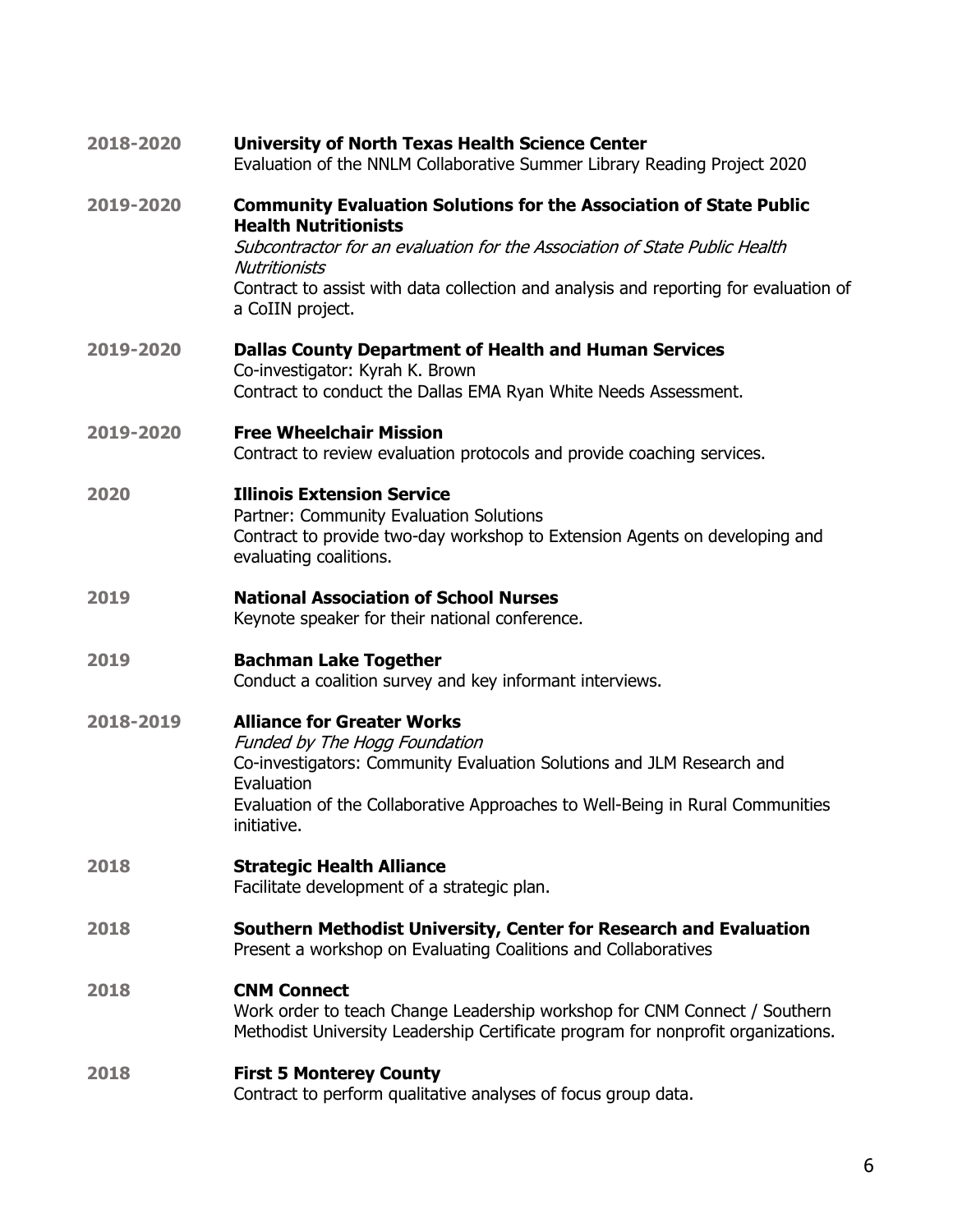| 2018      | <b>Mental Health America of Greater Houston</b><br>Contract to build evaluation capacity.                                                                                                                                                                                |
|-----------|--------------------------------------------------------------------------------------------------------------------------------------------------------------------------------------------------------------------------------------------------------------------------|
| 2017      | <b>Pacifica Graduate Institute</b><br>Contract to conduct a lecture on community psychology employment opportunities.                                                                                                                                                    |
| 2017      | <b>CitySquare</b><br>Contract to evaluate the AmeriCorps program.                                                                                                                                                                                                        |
| 2017      | <b>House of Shine</b><br>Contract to develop evaluation framework, data collection plan, and data<br>visualization portal.                                                                                                                                               |
| 2017      | <b>Irving Cares</b><br>Contract to develop evaluation framework, data collection plan, and data<br>visualization portal.                                                                                                                                                 |
| 2017      | <b>Susan G. Komen International</b><br>Co-investigator: Kyrah K. Brown<br>Contract to evaluate Latin American breast cancer prevention program conducted<br>in Mexico, Panama, and Brazil.                                                                               |
| 2016-2017 | Aspen Institute / JP Morgan Chase<br>Co-investigator: Kyrah K. Brown<br>Grant to develop evaluation protocols and a collective and individual evaluation<br>plans with data visualization portals for six nonprofits focused on homelessness<br>and financial stability. |
| 2016-2017 | <b>North Texas Community Foundation Toolbox Grant</b><br>Co-investigator: Kyrah K. Brown<br>Grant to assess evaluation readiness among nonprofits focused on early childhood<br>development.                                                                             |
| 2016      | <b>Frontiers of Flight Museum</b><br>Contract to develop evaluation framework, data collection plan, and data<br>visualization portal.                                                                                                                                   |
| 2016-2017 | <b>Aberg Center for Literacy</b><br>Contract to serve as third party evaluator and develop data visualization portal.                                                                                                                                                    |
| 2016      | <b>Volunteers of America</b><br>Contract to develop an evaluation framework, data collection plan, and data<br>visualization portal.                                                                                                                                     |
| 2016      | <b>Mission Central Metroplex</b><br>Contract to develop an evaluation framework, data collection plan, and data<br>visualization portal.                                                                                                                                 |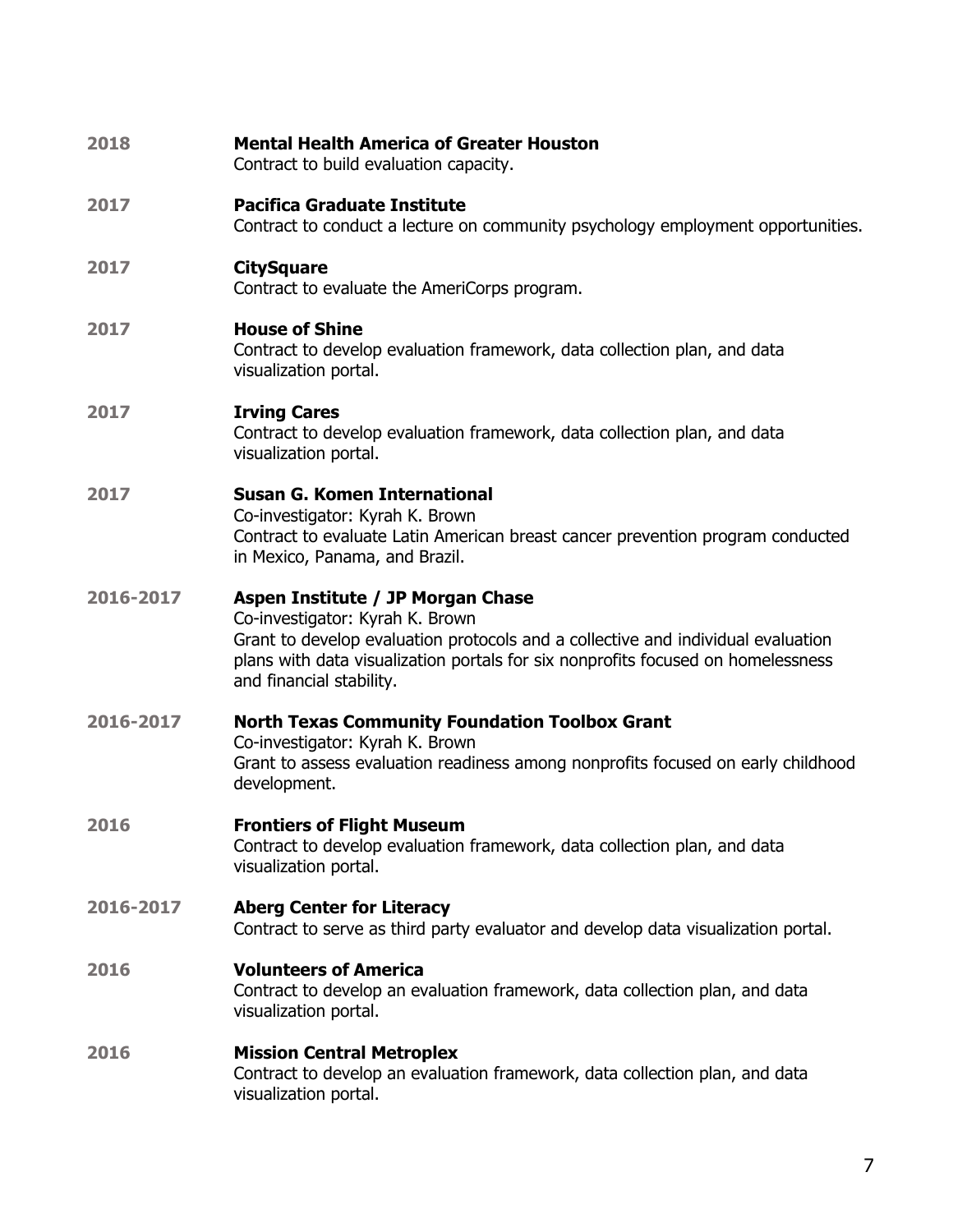#### **2016 CitySquare**

Contract to develop an evaluation framework, data collection plan, and data visualization portal.

#### **2016 Dwell with Dignity**

Contract to develop an evaluation framework and data collection plan.

#### **2015 North Texas Community Foundation Toolbox Grant**

Grant to build an evaluation framework and data collection plan for the Early Learning Alliance.

#### **2015 Dallas County Health and Human Services**

Contract to conduct a Cultural and Linguistic Competence assessment for the DCHHS accreditation process.

#### **2015 ChallengerSoft**

Contract to provide technical assistance and training for database development and implementation.

#### **2011-2016 San Antonio Metropolitan Health District**

Funded by the Health Resources and Services Administration Contract to serve as the local evaluator for HRSA funded San Antonio Healthy Start program; facilitate development of the local health system action plan for reducing infant mortality and low birth weight; conduct Perinatal Periods of Risk analyses.

#### **2012-2015 Performance Institute**

Contract to evaluate directives for the Pension Benefit Guarantee Corporation.

#### **2014 Susan G. Komen Dallas**

Contract to provide technical direction to prepare the Dallas County Community Profile.

#### **2011-2014 Catholic Charities Diocese of Fort Worth**

Funded by the Health Resources and Services Administration Contract to serve as the local evaluator for HRSA funded Fort Worth Healthy Start; facilitate development of the local health system action plan for reducing infant mortality and low birth weight.

#### **2011-2014 Neighborhood Centers, Inc.**

Funded by the Health Resources and Services Administration Contract to serve as the local evaluator for SUNNY FUTURES Healthy Start.

#### **2012-2013 Society for Community Research and Action Mini-Grant** Grant to support the Texas Women's Healthcare Coalition with information

dissemination.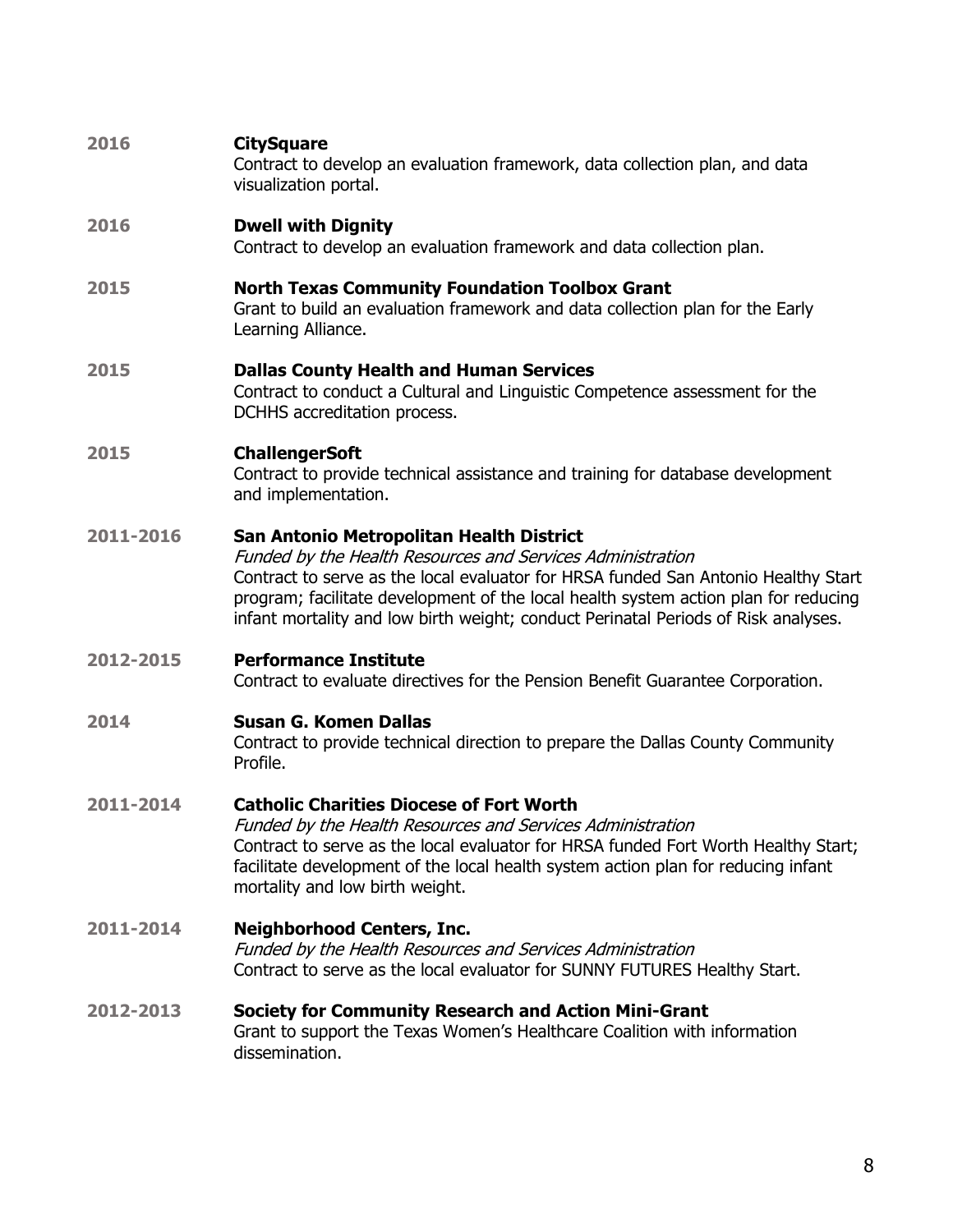| 2011-2012 | <b>Society for Community Research and Action</b><br>Co-Investigator: Greg Meissen<br>Contract to provide consulting services to the American University in Cairo (Egypt)<br>Community Psychology Program. |
|-----------|-----------------------------------------------------------------------------------------------------------------------------------------------------------------------------------------------------------|
| 2011      | <b>Donors Forum</b><br>Co-Investigator: Kathy Race.<br>Contract to assess the extent to which Partnership Principles were adopted and<br>implemented by State government.                                 |
| 2011      | <b>Lewisville Independent School District</b><br>Contract to provide a workshop to train psychology interns to conduct focus groups<br>to gather data for the district.                                   |
| 2010      | <b>Fort Worth Independent School District</b><br>Contract to analyze data and prepare report for services funded by the McKinney<br>Vento Act to serve homeless students.                                 |
| 2010      | <b>Change Catalysts</b><br>Subcontract to co-facilitate leadership and accountability training for a large<br>corporation.                                                                                |
| 2008      | <b>Southwest Healthy Start Coalition</b><br>Contract to facilitate a strategic planning session.                                                                                                          |
| 1994-1997 | <b>Youth and Family Impact Centers</b><br>Contract to evaluate case management wrap-around services for students and<br>families for State of Texas Family Preservation Act funded program.               |
| 1997      | <b>Planned Parenthood of North Texas</b><br>Contract to provide research consulting services for a study of predictors of<br>adolescent risk behaviors.                                                   |
| 1996-1997 | <b>Dallas Independent School District</b><br>Contract to evaluate the SPRUCE project which provided case management and<br>wrap-around services to high risk families.                                    |
| 1994      | <b>Abbott Laboratories</b><br>Grant to fund research position at Dallas Child Guidance Clinic.                                                                                                            |
| 1991      | <b>Texas Higher Education Coordinating Board</b><br>Grant to fund the Tracking Special Populations Using Microcomputers Project.                                                                          |
| 1991      | <b>Texas Higher Education Coordinating Board</b><br>Grant to fund the Assessment and Development of a Vocational/Technical<br>Education Student Tracking System Project.                                  |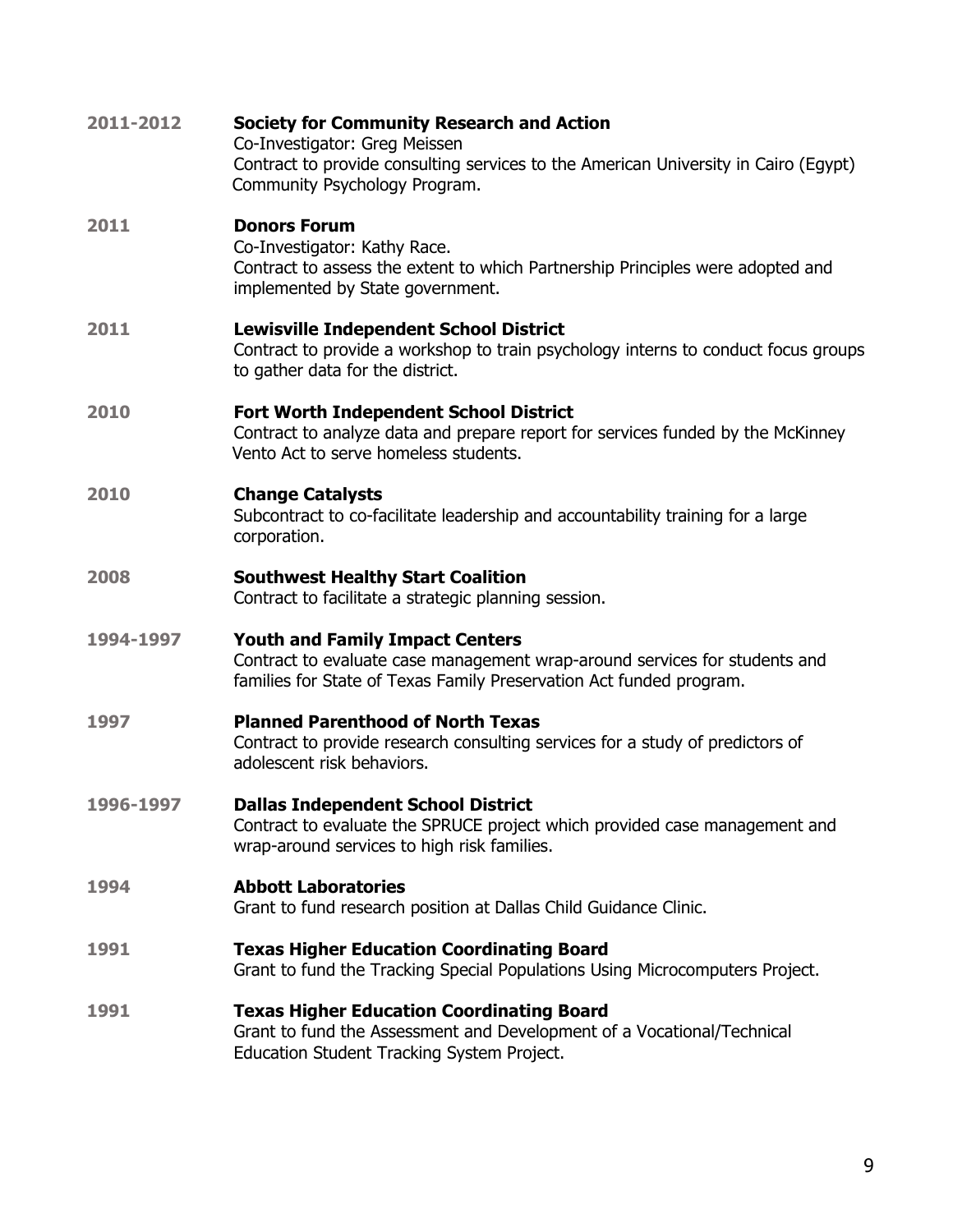**1989 State of Michigan** Co-Investigator: Jonny Morrell Contract for evaluation of the Michigan Modernization Service.



## **University Teaching**

**University of North Texas Health Science Center, Fort Worth, TX Adjunct Assistant Professor** Fall 2014 *Issues in Mental Health and Mental Illness* 

#### **University of North Texas, Dallas, TX**

**Adjunct Lecturer**

| <b>Fall 2010</b> | Human Development             |
|------------------|-------------------------------|
| <b>Fall 2011</b> | Human Development             |
| Summer 2011      | Human Development             |
| Spring 2011      | Parenting in Diverse Families |

#### **University of Texas at Dallas, Richardson, TX**

#### **Adjunct Lecturer**

| Spring 2011 | Research Design and Analysis |
|-------------|------------------------------|
| Spring 2009 | <b>Experimental Projects</b> |
| Spring 1997 | <b>Community Psychology</b>  |

#### **State University of New York at Buffalo, Buffalo, NY**

#### **Adjunct Lecturer**

Spring 1992 Homelessness and Psychology

#### **El Centro College, Dallas, TX**

#### **Adjunct Lecture**

| Fall 1991   | Applied Psychology         |
|-------------|----------------------------|
| Spring 1991 | Introduction to Psychology |

#### **Richland Community College, Dallas, TX**

| <i><b>Adjunct Lecturer</b></i> |                                                       |
|--------------------------------|-------------------------------------------------------|
| <b>Fall 1991</b>               | <b>Basic Processes of Interpersonal Relationships</b> |
| Spring 1991                    | <b>Basic Processes of Interpersonal Relationships</b> |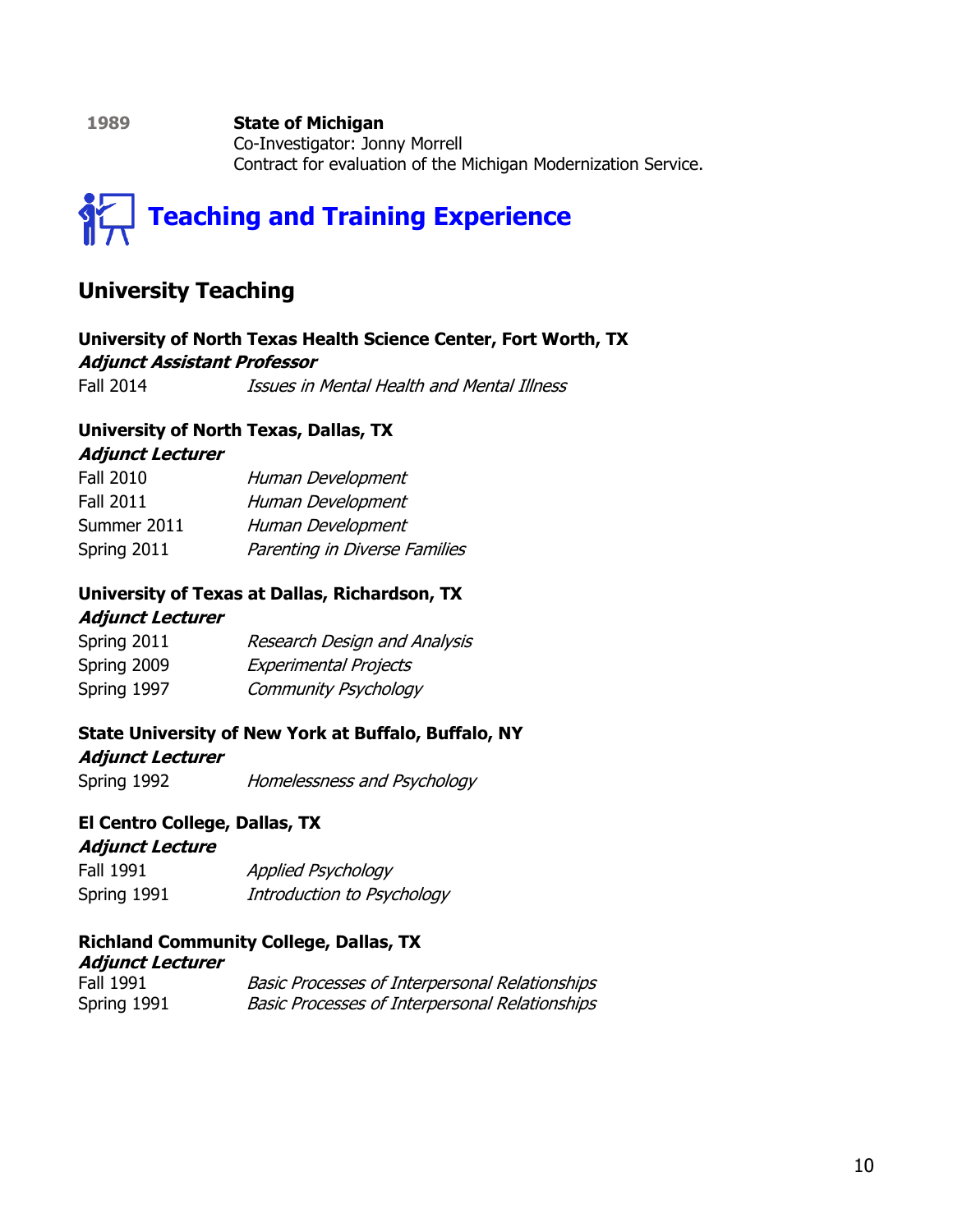## **Teaching Assistant**

#### **University of Texas at Dallas, Richardson, TX**

Lifespan Developmental Psychology, Introductory Psychology

#### **Michigan State University, East Lansing, MI**

Statistics and Research Methods

## **Graduate and Undergraduate Research and Internship Supervision**

**University of North Texas Health Science Center, Fort Worth, TX** Graduate Student Internship Site Supervisor

**University of South Carolina, Columbia, SC**

Supporting Graduate Internship Supervising Committee Member,

#### **University of Texas at Dallas, Richardson, TX**

Honors Thesis Supervisor, Undergraduate Sociology Intern Supervisor

#### **University of Dallas, Irving, TX**

Undergraduate Research Internship Site Supervisor

#### **Wayne State University, Detroit, MI**

Undergraduate Research Internship Supervisor

#### **State University of New York, Buffalo, NY**

Undergraduate Honors Thesis Supervisor,

#### **Hurley Medical Center, Flint, MI**

Statistics and Research Methods Instructor, Medical Resident and Intern Rotation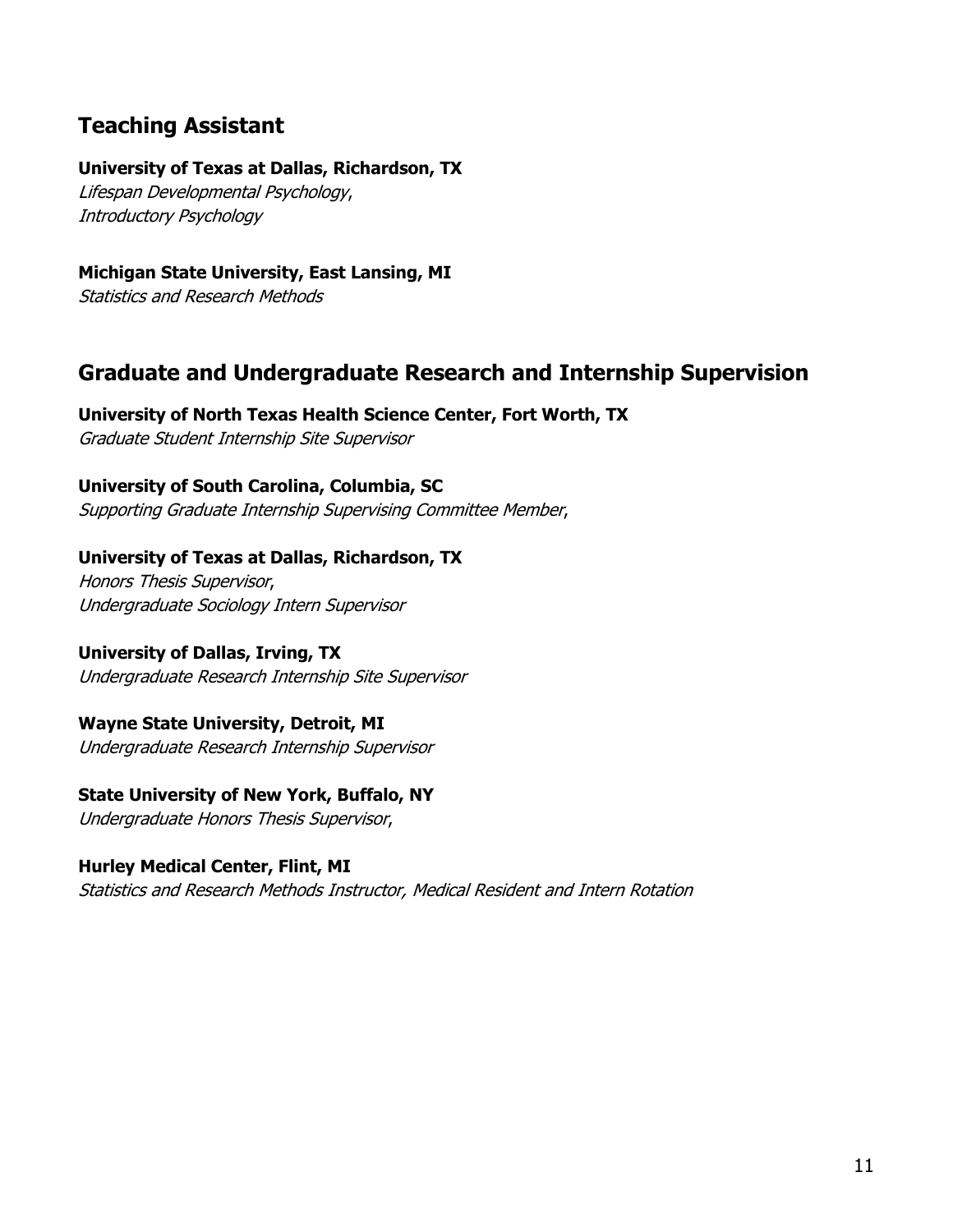## **Specialized Workshops and Courses**

**May 2021** Canadian Evaluation Society

#### **November 2020**

International Conference on Community Psychology **March 2020** Illinois Extension Service, Champaign, IL

#### **June 2019**

Society for Community Research and Action Biennial Conference **November 2018**

Southern Methodist University Center for Research and Evaluation

#### **August 2018** American Evaluation Association eStudy **June 2017, June 2016** AEA Summer Institute

**June 2019, June 2018, June 2017** AEA Summer Institute

## **January 2017, February 2016**

CMN Connect, Dallas TX and Fort Worth TX

#### **Evaluating coalitions and community collaboratives.**

Co-developed (with Ann Webb Price) and presenting preconference workshop.

#### **Developing and Evaluating Coalitions and Collaboratives**

Developed and facilitated a one- or two-day customized workshop. Delivered in an abbreviated two-hour workshop for the ICCP.

#### **Evaluating Coalitions and Collaboratives**

Developed and facilitated a six-hour, customized workshop.

#### **Consulting with Communities and Nonprofits**

Co-developed (with Ann Webb Price) workshop materials and co-facilitated the workshop. Materials included a newly developed community consulting competencies and skills development assessment.

#### **Evaluating Coalitions and Collaboratives**

Co-developed (with Ann Webb Price) workshop materials and co-facilitated the workshop.

#### **Outcomes Based Program Evaluation Institute**

Redesigned workshop, including developing a new presentation and materials. Created a workbook for participants. Provided three five-hour workshops and eight hours of individual coaching between workshops to eight participating organizations per session.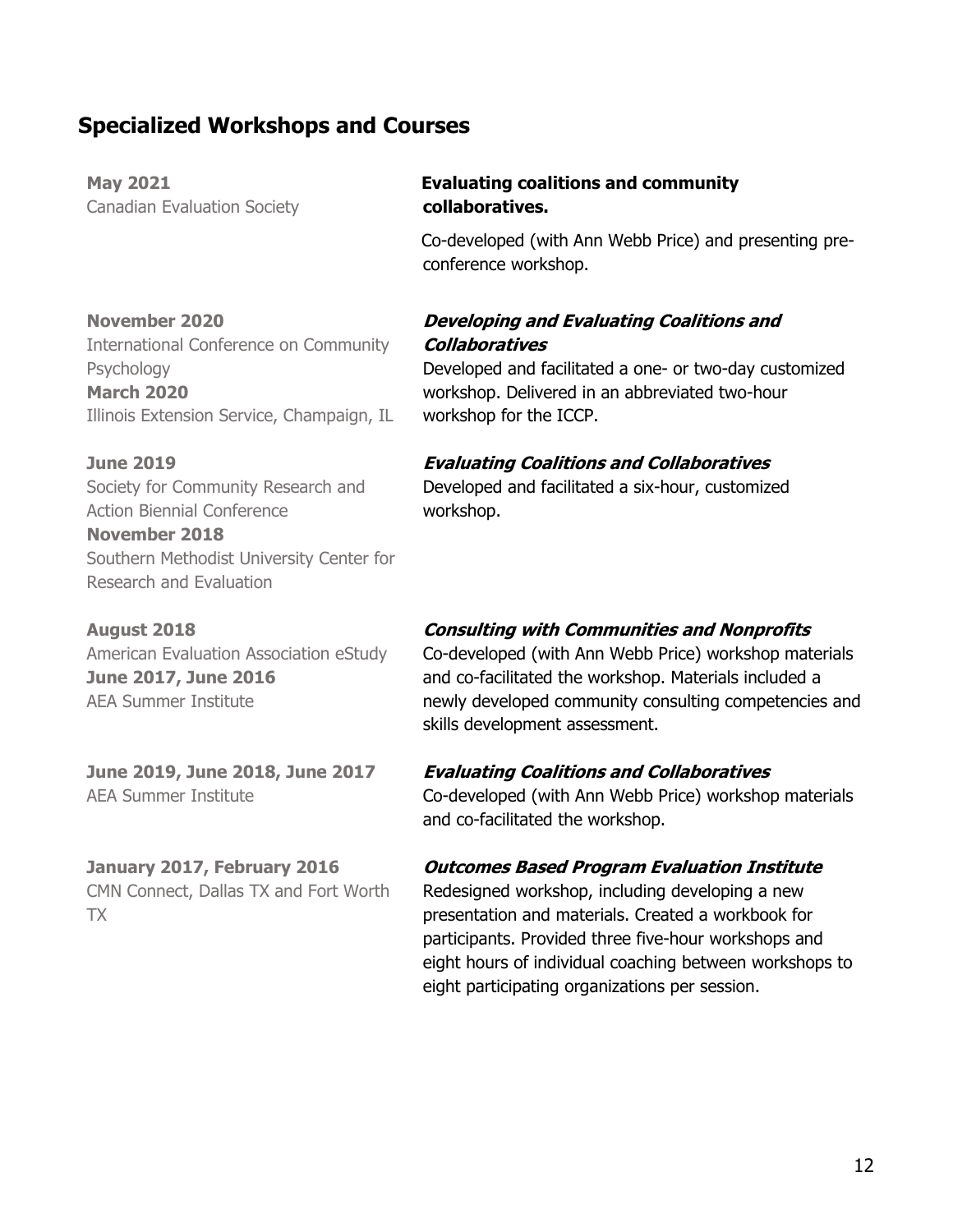**August 2016, August 2015** CNM Connect, Dallas TX

#### **Outcomes Based Program Evaluation Certificate Workshops**

Redesigned six-session workshop series, including developing a new presentation and updating and expanding materials. Created a workbook for participants from nonprofit organizations. Included theory of change, process mapping, logic models, goals and indicators, data collection and analysis planning, and using evaluation results.

#### **Program Planning and Evaluation Workshop**

Redesigned this one-day workshop for nonprofit leaders. The workshop combined the Getting to Outcomes program planning and implementation model with Program Driven Theory and the Tearless Logic Model to provide a framework for developing, implementing, evaluating, and sustaining new programs.

#### **Introduction to Federal Grants**

Material included how to prepare for the Federal grants process, how to find Federal grants, and suggestions for writing a successful proposal.

#### **Qualitative Data Analysis Workshop**

Created and facilitated a workshop to train community members to conduct qualitative data analysis and report results.

#### **Change Leadership**

Designed and facilitated this interactive workshop based on the Change Intelligence Model developed by Barbara Trautlein, Ph.D.

## **October 2016, August 2015**

CNM Connect Management Certificate Program, Dallas TX and Wichita Falls, TX

#### **May 2017, January 2016** CNM Connect, Dallas TX and Fort Worth

TX

#### **March 2019**

Nacogdoches County Community Coalition, Nacogdoches TX

#### **March 2019**

Alliance for Greater Works' Women's Alliance Executive Leadership Program **March 2018, March 2017, September 2016, December 2015** CNM Connect and Southern Methodist University Collaborative Nonprofit Leadership Certificate Program

#### **June 2015**

Society for Community Research and Action Summer Institute, Lowell MA

#### **Coalition Development and Evaluation**

Co-designed and facilitated this workshop (with Tom Wolff) which included a simulation exercise and information on how to develop, sustain, and evaluate community coalitions and collaborations.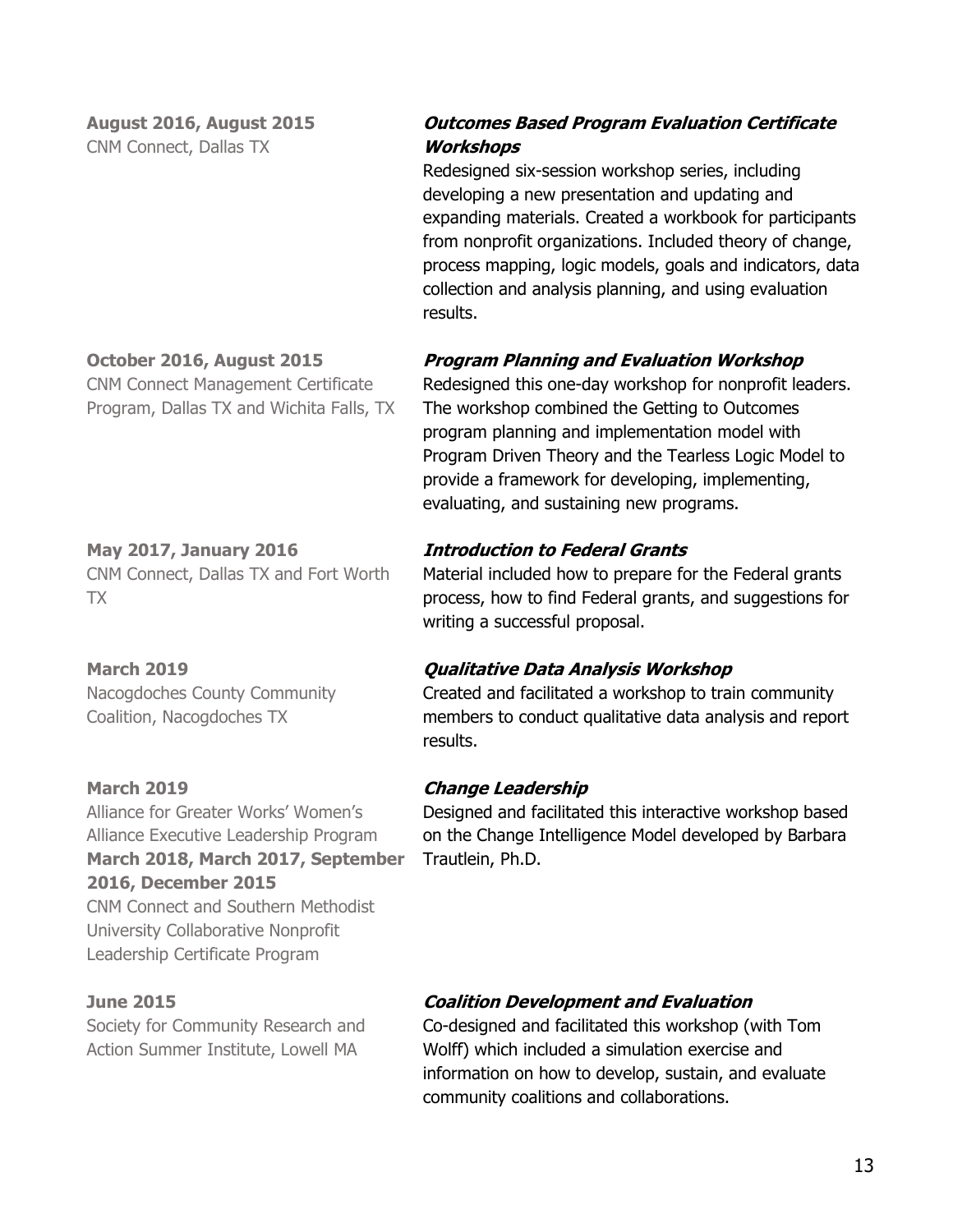**February 2011** Lewisville Independent School District, Lewisville TX

#### **July 1999**

Summer Institute on Training and Facilitation for Parent, Family, and Child Care Professionals, Denton TX

#### **Planning and Conducting Focus Groups**

Developed and facilitated training for psychology interns to conduct focus groups for data collection for the school district.

#### **Program Evaluation**

Prepared and facilitated workshop.

## **Invited Class Lectures**

| University of Texas at Arlington, Arlington, TX.<br><b>Evaluating Coalitions</b>                                                          | <b>April 2021</b><br><b>February 2019</b>                                   |
|-------------------------------------------------------------------------------------------------------------------------------------------|-----------------------------------------------------------------------------|
| <b>Salisbury University, Salisbury, MD</b><br>Community Psychology in Practice: Implementing Cultural Humility                            | <b>February 2019</b>                                                        |
| Pacifica Graduate Institute, Carpenteria, CA<br>Career Opportunities in Community Psychology                                              | <b>December 2017</b>                                                        |
| <b>DePaul University, Chicago, IL</b><br>Practicing Community Psychology as a Consultant                                                  | <b>May 2020</b><br><b>May 2019</b><br><b>May 2014</b>                       |
| <b>National Louis University, Chicago, IL</b><br>Working as a Community Psychology Consultant<br>Community Psychology Careers in Practice | <b>October 2018</b><br>January 2014<br><b>February 2013</b><br>January 2011 |
| <b>Wichita State University, Wichita, KS</b><br>Community Psychology Practice<br>Community Psychology Consulting.                         | <b>April 2019</b><br>January 2014                                           |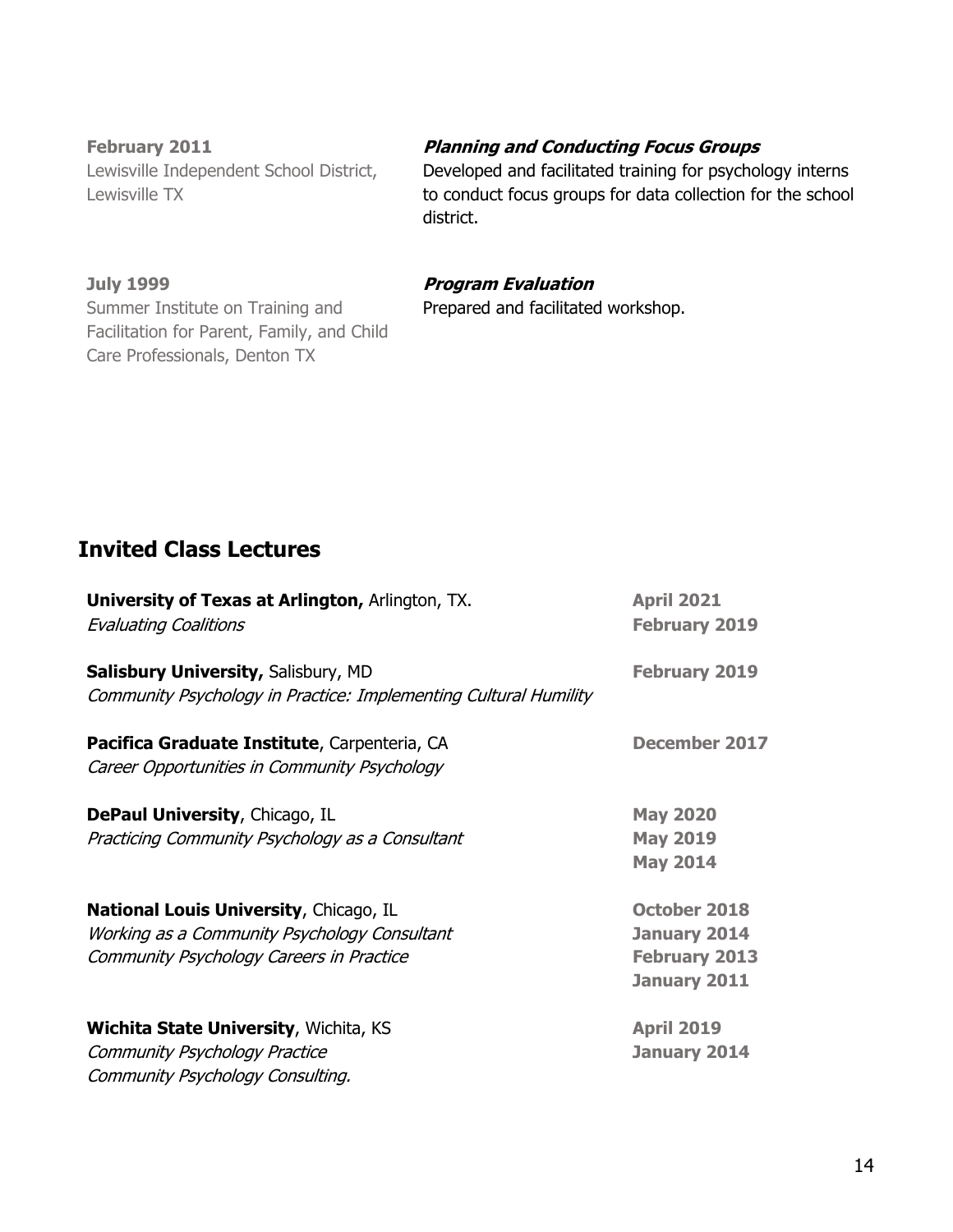**March 2013**

**University of Wisconsin-Madison,** Madison, WI Community Psychology Practice Careers



## **Peer-Reviewed Publications**

- Kiscaden, E., Spatz, M. **Wolfe, S.M.**, Knapp, M., & Lake, E. (accepted for publication). Consumer Health Information Specialization (CHIS) sponsorship program improves the capacity of public library staff to provide health information to their community. Journal of the Medical Library Association. https://doi.org/10.7278/S50D1DAY2QQQ.
- **Wolfe, S.M.**, Long, P.D., & Brown, K.K. (2020.). Using a principles-focused evaluation approach to evaluate coalitions and collaboratives working toward equity and social justice. In: S.M. Wolfe, A. Price, & K.K. Brown (Eds.), Evaluating Community Coalitions and Collaboratives. New Directions for Evaluation, 165: 45-65.
- Brown, K.K., **Wolfe, S.M**., & Price, A.W. (2020). New directions for the evaluation of coalitions and collaboratives. In: S.M. Wolfe, A. Price, & K.K. Brown (Eds.), Evaluating Community Coalitions and Collaboratives. New Directions for Evaluation, 165: 181-185.
- **Wolfe, S.M.** and Price, A.W. (2019). Partnering for social change: Collaborating with clients and communities. In: N. Martinez-Rubin, A.A. Germuth, & M.L. Feldmann (Eds.), *Independent Evaluation* Consulting: Approaches and Practices from a Growing Field. 164, 89-100.
- **Wolfe, S.M.** & Price, A.W. (2017). The application of the community psychology practice competencies for community consulting practice in the U.S. Global Journal of Community Psychology Practice, 8(1), 1-14. Retrieved 27/06/2017, from (http://www.gjcpp.org/).
- Sheldon, J. & **Wolfe, S.M**. (2015). The community psychology-evaluation nexus. American Journal of Evaluation, 36(1), 86-89.
- **Wolfe, S.M.** (2014). The application of community psychology practice competencies to reduce health disparities. American Journal of Community Psychology, 53, 231-234.
- **Wolfe, S.M**., Chien Scott, V., & Jimenez, T.R. (2013). Community psychology practice competencies: A global perspective. Global Journal of Community Psychology Practice, 4(4), 1-9.
- **Wolfe, S.M.** (2012). Adopting a feminist perspective is not a linear process. *Journal of Community* Psychology, 40, 93-111.
- Wolfe, S.M. (2000). Research and evaluation consulting. Journal of Prevention and Intervention in the Community, 19, 21-27.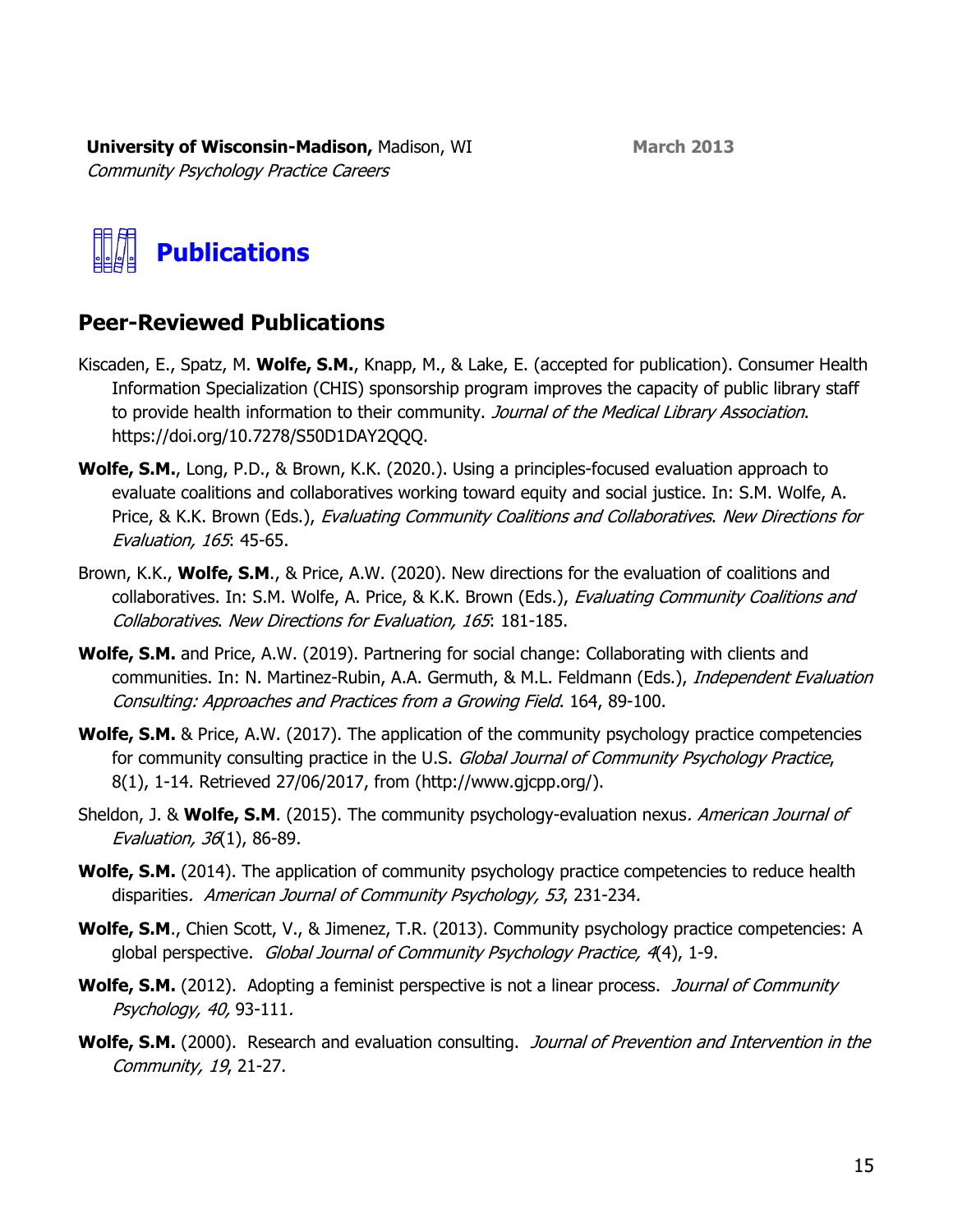- Toro, P.A., Goldstein, M.N., Rowland, L.L., Bellavia, C.W., **Wolfe, S.M.**, Thomas, D.M., & Acosta, O. (1999). Severe mental illness among homeless adults and its association with longitudinal outcomes. Special Issue on Severe and Persistent Mental Disorders. *Behavior Therapy, 30,* 431-452.
- **Wolfe, S.M.**, Toro, P.A., & McCaskill, P. (1999). A comparison of homeless and housed adolescents on family environment variables. Journal of Research on Adolescence, 9, 53-66.
- Toro, P.A., **Wolfe, S.M.**, Bellavia, C.W., Thomas, D.M., Rowland, L.L., Daeschler, C.V., & McCaskill, P.A. (1999). Obtaining representative samples of homeless persons: A two-city study. Journal of Community Psychology, 27, 157-178.
- McCaskill, P.A., Toro, P.A., & **Wolfe, S.M.** (1998). Homeless and matched housed adolescents: A comparative study of psychopathology. Journal of Clinical Child Psychology, 27, 306-319.
- Dowd, S.L., Mitchell-Beren, M.E., Dudley, M.T., Klammer, M.E., Zink, P.A., & **Wolfe, S.M.** (1988). Prevalence of hepatitis B markers in outpatients of a chemotherapy-oncology clinic. American Journal of Infection Control, 16, 72.

## **Authored Books**

**Wolfe, S.M**. & Price, A.W. (in preparation). A Guidebook for Community Consultants.

## **Edited Books and Special Journal Issues**

- **Wolfe, S.M.**, Price, A.W., & Brown, K.K. (Eds.) (2020). *Evaluating Community Coalitions and* Collaborations. New Directions for Evaluation, #165. Hoboken, NJ: John Wiley & Sons.
- Scott, V. & **Wolfe, S.M.** (Editors) (2015). Community Psychology: Foundations of Practice. Thousand Oaks, CA: Sage Publications.
- Sheldon, J. & **Wolfe, S.M**. (Editors) (2015). AJE Forum: The community psychology-evaluation nexus. American Journal of Evaluation, 36(1) 86-117.
- Scott, V., Jimenez, T., & **Wolfe, S.M.** (Editors) (2013). A Global Perspective on Community Psychology Competencies. A special issue of the Global Journal of Community Psychology Practice, Vol 4, No 4. 1-5.

## **Book Chapters**

- Brown, K.K., **Wolfe, S.M.**, Henry, J., Pierre, C.J., Bailey, T., & Anthony, J. (in progress). Lessons from Conducting an Equity-Focused Participatory Needs Assessment. To be published in G. Palmer, T. Rogers, & J. Viola, Case Studies in Community Psychology Practice: A Global Lens.
- **Wolfe, S.M.** (2019). Practice competencies. In Jason, L.A., Glantsman, O., O'Brien, J., & Ramian, K. (Ed.) Introduction to Community Psychology: Becoming an Agent of Change. [https://press.rebus.community/introductiontocommunitypsychology/chapter/intro-to](https://press.rebus.community/introductiontocommunitypsychology/chapter/intro-to-community-psychology/)[community-psychology/](https://press.rebus.community/introductiontocommunitypsychology/chapter/intro-to-community-psychology/)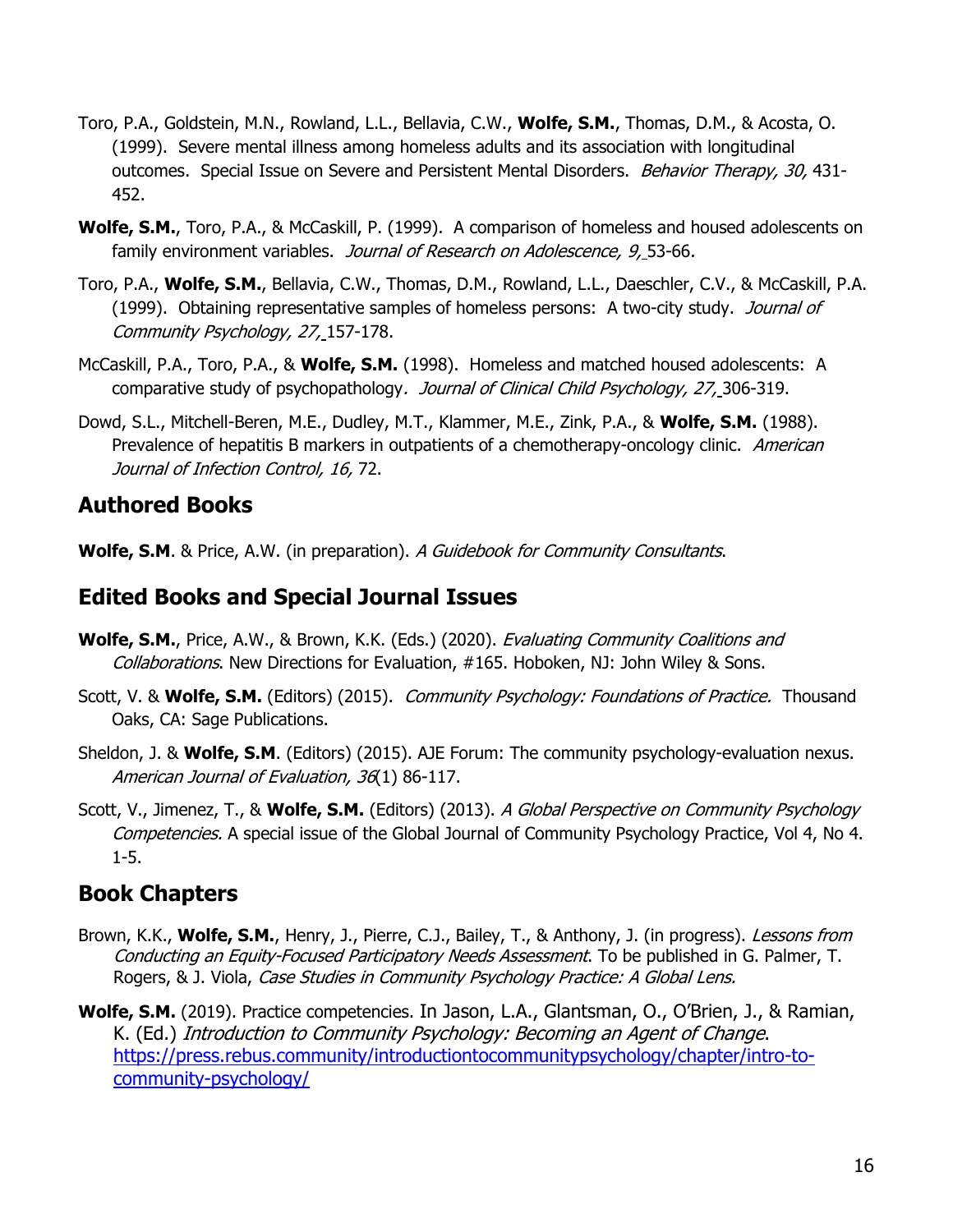- **Wolfe, S.M**. (2017). Going solo: Community psychology as a small business. In: J. Viola and O. Belyaev-Glantsman (Eds.). *Careers in Community Psychology*. New York, NY: Oxford University Press.
- McMahon, S.D., & **Wolfe, S.M**. (2016). Career trajectories for community psychologists. In: M.A. Bond, C.B. Keys, I. Serrano-Garcia, & B. Shinn (Eds.). Handbook of Community Psychology. Washington, DC: American Psychological Association.
- **Wolfe, S.M.**, Tornatzky, L.G., & Graham, B.C. (2015). Dissemination and sustainability: Changing the world and making it stick. In: V. Scott & S.M. Wolfe (Eds.), Community Psychology: Foundations of Practice. Thousand Oaks, CA: Sage Publications.
- **Wolfe, S.M.** & Scott, V.C. (2015). Preface: Community psychology foundations for practice. In: V. Scott & S.M. Wolfe (Eds.), *Community Psychology: Foundations of Practice*. Thousand Oaks, CA: Sage Publications.
- McMahon, S.D., Jimenez, T., Bond, M., **Wolfe, S.M**., & Ratcliffe, A. (2015). Community psychology education and practice careers in the  $21<sup>st</sup>$  century. In: V. Scott & S.M. Wolfe (Eds.), *Community* Psychology: Foundations of Practice. Thousand Oaks, CA: Sage Publications.
- Toro, P.A., **Wolfe, S.M.**, & McCaskill, P.A. (2006). Methodological commentary on: "A comparison of homeless and matched housed adolescents on family environment variables." In: L.B. Alexander & P. Solomon (Eds.), The Research Process in the Human Services: Behind the Scenes. (pp. 244-252). Belmont, CA: Thompson Brooks/Cole.
- **Wolfe, S.M.** (2000). Research and evaluation consulting. In: C.R. O'Donnell & J.R. Ferrari (Eds.) Employment in Community Psychology: The Diversity of Opportunity. (pp. 21-28). New York, NY: Routledge.
- **Wolfe, S.M.**, Fleischer, M., Morell, J.A., & Eveland, J.D. (1990). Decision processes in technological innovation. In L.G. Tornatzky and M. Fleisher (Eds.) The Processes of Technological Innovation. Lexington, MA: Lexington.

## **Other Publications (not peer reviewed)**

- **Wolfe, S.M.** & Price, A.W. (2020, December). NPF TIG Week: Some Suggested Principles to Guide Nonprofits and Foundations to Collaborate for Equity and Justice. AEA 365: A Tip-a-Day by and for Evaluators. [NPF TIG Week: Some Suggested Principles to Guide Nonprofits and Foundations](https://aea365.org/blog/npf-tig-week-some-suggested-principles-to-guide-nonprofits-and-foundations-to-collaborate-collaborating-for-equity-and-justice-by-susan-wolfe-and-ann-price/?utm_source=feedburner&utm_medium=email&utm_campaign=Feed%3A+aea365+%28AEA365%29)  [to Collaborate Collaborating for Equity and Justice By Susan Wolfe and Ann Price](https://aea365.org/blog/npf-tig-week-some-suggested-principles-to-guide-nonprofits-and-foundations-to-collaborate-collaborating-for-equity-and-justice-by-susan-wolfe-and-ann-price/?utm_source=feedburner&utm_medium=email&utm_campaign=Feed%3A+aea365+%28AEA365%29) – AEA365.
- **Wolfe, S.M.** (2020, July). IC TIG Week: Leveraging my Independence to Transform my skills and the Quality of my Work. AEA 365: A Tip-a-Day by and for Evaluators. [https://aea365.org/blog/ic-tig](https://aea365.org/blog/ic-tig-week-leveraging-my-independence-to-transform-my-skills-and-the-quality-of-my-work-by-susan-wolfe/?utm_source=feedburner&utm_medium=email&utm_campaign=Feed%3A+aea365+%28AEA365%29)[week-leveraging-my-independence-to-transform-my-skills-and-the-quality-of-my-work-by](https://aea365.org/blog/ic-tig-week-leveraging-my-independence-to-transform-my-skills-and-the-quality-of-my-work-by-susan-wolfe/?utm_source=feedburner&utm_medium=email&utm_campaign=Feed%3A+aea365+%28AEA365%29)[susan-](https://aea365.org/blog/ic-tig-week-leveraging-my-independence-to-transform-my-skills-and-the-quality-of-my-work-by-susan-wolfe/?utm_source=feedburner&utm_medium=email&utm_campaign=Feed%3A+aea365+%28AEA365%29)

[wolfe/?utm\\_source=feedburner&utm\\_medium=email&utm\\_campaign=Feed%3A+aea365+](https://aea365.org/blog/ic-tig-week-leveraging-my-independence-to-transform-my-skills-and-the-quality-of-my-work-by-susan-wolfe/?utm_source=feedburner&utm_medium=email&utm_campaign=Feed%3A+aea365+%28AEA365%29) [%28AEA365%29](https://aea365.org/blog/ic-tig-week-leveraging-my-independence-to-transform-my-skills-and-the-quality-of-my-work-by-susan-wolfe/?utm_source=feedburner&utm_medium=email&utm_campaign=Feed%3A+aea365+%28AEA365%29)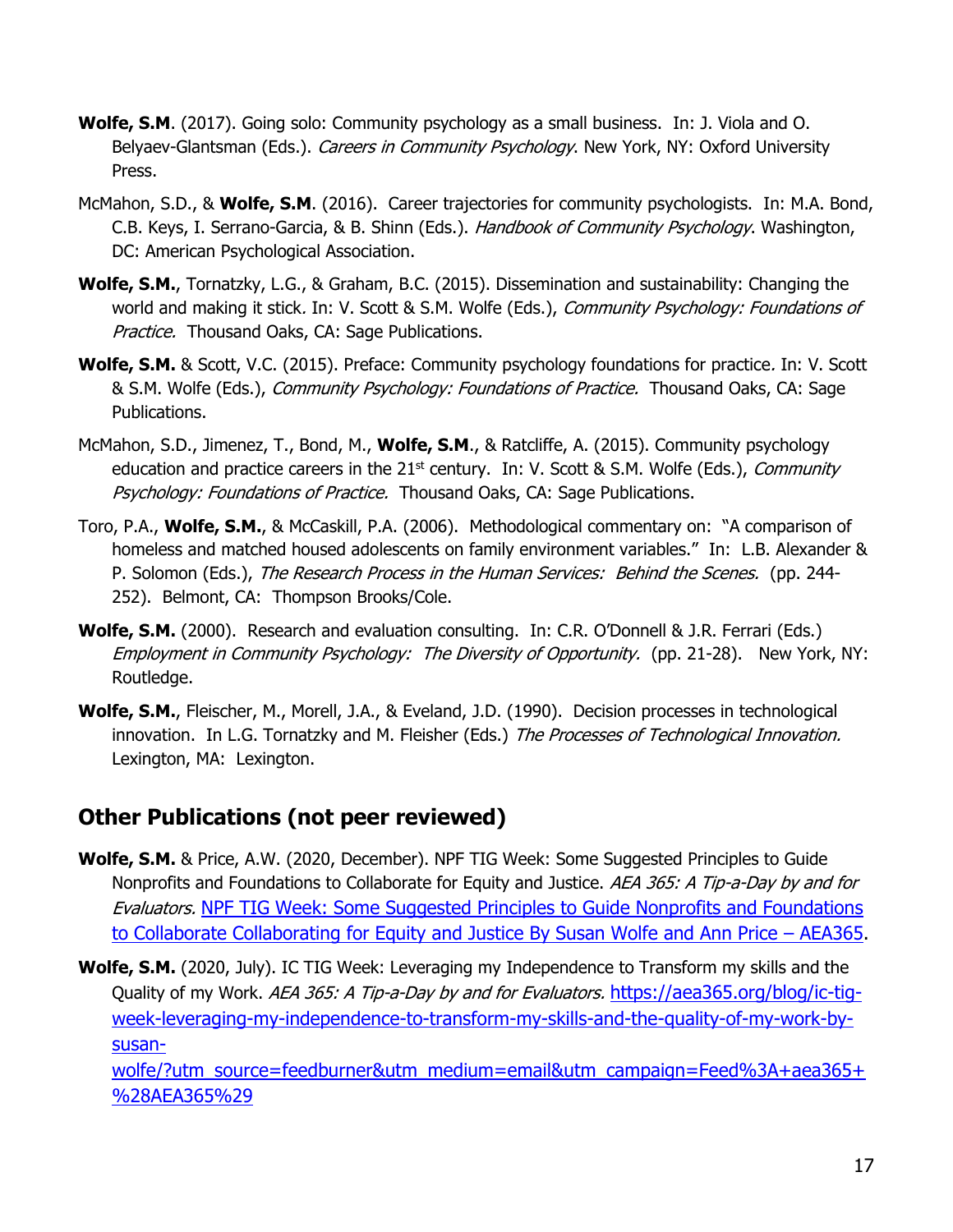- Price, A., **Wolfe, S.M.,** & Ballentine, J. (2020, January). Perspectives on building interaction and understanding between nonprofits and foundations. AEA 365: A Tip-a-Day by and for Evaluators. [https://aea365.org/blog/perspectives-on-building-interaction-and-understanding-between](https://aea365.org/blog/perspectives-on-building-interaction-and-understanding-between-nonprofits-and-foundations-by-ann-price-susan-wolfe-and-jenn-ballentine/?utm_source=feedburner&utm_medium=email&utm_campaign=Feed%3A+aea365+%28AEA365%29)[nonprofits-and-foundations-by-ann-price-susan-wolfe-and-jenn](https://aea365.org/blog/perspectives-on-building-interaction-and-understanding-between-nonprofits-and-foundations-by-ann-price-susan-wolfe-and-jenn-ballentine/?utm_source=feedburner&utm_medium=email&utm_campaign=Feed%3A+aea365+%28AEA365%29)[ballentine/?utm\\_source=feedburner&utm\\_medium=email&utm\\_campaign=Feed%3A+aea3](https://aea365.org/blog/perspectives-on-building-interaction-and-understanding-between-nonprofits-and-foundations-by-ann-price-susan-wolfe-and-jenn-ballentine/?utm_source=feedburner&utm_medium=email&utm_campaign=Feed%3A+aea365+%28AEA365%29) [65+%28AEA365%29](https://aea365.org/blog/perspectives-on-building-interaction-and-understanding-between-nonprofits-and-foundations-by-ann-price-susan-wolfe-and-jenn-ballentine/?utm_source=feedburner&utm_medium=email&utm_campaign=Feed%3A+aea365+%28AEA365%29)
- **Wolfe, S.M.** & Brown, K.K. (2019, June). Tips for evaluating community inclusion principles (Parts I and II). AEA 365: A Tip-a-Day by and for Evaluators. [https://aea365.org/blog/cp-tig-week-tips-for](https://aea365.org/blog/cp-tig-week-tips-for-evaluating-community-inclusion-principles-ii-by-susan-m-wolfe-and-kyrah-brown/?utm_source=feedburner&utm_medium=email&utm_campaign=Feed%3A+aea365+%28AEA365%29)[evaluating-community-inclusion-principles-ii-by-susan-m-wolfe-and-kyrah](https://aea365.org/blog/cp-tig-week-tips-for-evaluating-community-inclusion-principles-ii-by-susan-m-wolfe-and-kyrah-brown/?utm_source=feedburner&utm_medium=email&utm_campaign=Feed%3A+aea365+%28AEA365%29)[brown/?utm\\_source=feedburner&utm\\_medium=email&utm\\_campaign=Feed%3A+aea365+](https://aea365.org/blog/cp-tig-week-tips-for-evaluating-community-inclusion-principles-ii-by-susan-m-wolfe-and-kyrah-brown/?utm_source=feedburner&utm_medium=email&utm_campaign=Feed%3A+aea365+%28AEA365%29) [%28AEA365%29](https://aea365.org/blog/cp-tig-week-tips-for-evaluating-community-inclusion-principles-ii-by-susan-m-wolfe-and-kyrah-brown/?utm_source=feedburner&utm_medium=email&utm_campaign=Feed%3A+aea365+%28AEA365%29)
- **Wolfe, S.M.** (2018, Summer). Deciding to start, grow, or discontinue an evaluation consulting business. American Evaluation Association Independent Consulting Topical Interest Group Newsletter.
- **Wolfe, S.M.** (2017, December). I used the Tearless Logic Model Method and It Worked. Nobody Cried. NEO Shop Talk. [https://news.nnlm.gov/neo/2017/12/15/i-used-the-tearless-logic-model-method](https://news.nnlm.gov/neo/2017/12/15/i-used-the-tearless-logic-model-method-and-it-worked-nobody-cried/)[and-it-worked-nobody-cried/](https://news.nnlm.gov/neo/2017/12/15/i-used-the-tearless-logic-model-method-and-it-worked-nobody-cried/)
- **Wolfe, S.M.** & Brown, K.K. (2017, July). Incorporating an Equity and Justice Perspective into Coalition and Collaborative Evaluation. AEA365: A Tip-a-Day by and for Evaluators. <http://aea365.org/blog/>
- Wolff, T., Minkler, M., **Wolfe, S.M.,** Berkowitz, B., Bowen, L., Butterfoss, F., Christens, B., Francisco, V., Himmelman, A., Holt, C., & Lee, K. (2017). Collaborating for equity and justice: Moving beyond collective impact. Nonprofit Quarterly, Winter 2016, 42-53.
- **Wolfe, S.M.** (2017). How are practice calls helpful? Let me count the ways! The Community Psychologist, 50(1), accessed at: [http://scra27.org/publications/tcp/tcp-past](http://scra27.org/publications/tcp/tcp-past-issues/tcpwinter20161/community-practitioner1/)[issues/tcpwinter20161/community-practitioner1/.](http://scra27.org/publications/tcp/tcp-past-issues/tcpwinter20161/community-practitioner1/)
- **Wolfe, S.M.** & Leventon, R. (2016, October). Combining approaches to build program planning and evaluation capacity among nonprofits. AEA365: A Tip-a-Day by and for Evaluators. http://aea365.org/blog/
- **Wolfe, S.M.** (2015, August). Cultural awareness and authenticity in working with communities on health disparities. AEA365: A Tip-a-Day by and for Evaluators. http://aea365.org/blog/
- Wolfe, S.M. (2015, June). Losing my Independence. AEA365: A Tip-a-Day by and for Evaluators. http://aea365.org/blog/
- **Wolfe, S.M.** (2015, March). Engaging community coalition members in evaluation. *AEA365: A Tip-a-Day* by and for Evaluators. Retrieved from: http://aea365.org/blog/cp-tig-week-susan-wolfe-onengaging-community-coalition-members-inevaluation/?utm\_source=feedburner&utm\_medium=email&utm\_campaign=Feed%3A+aea365+%2 8AEA365%29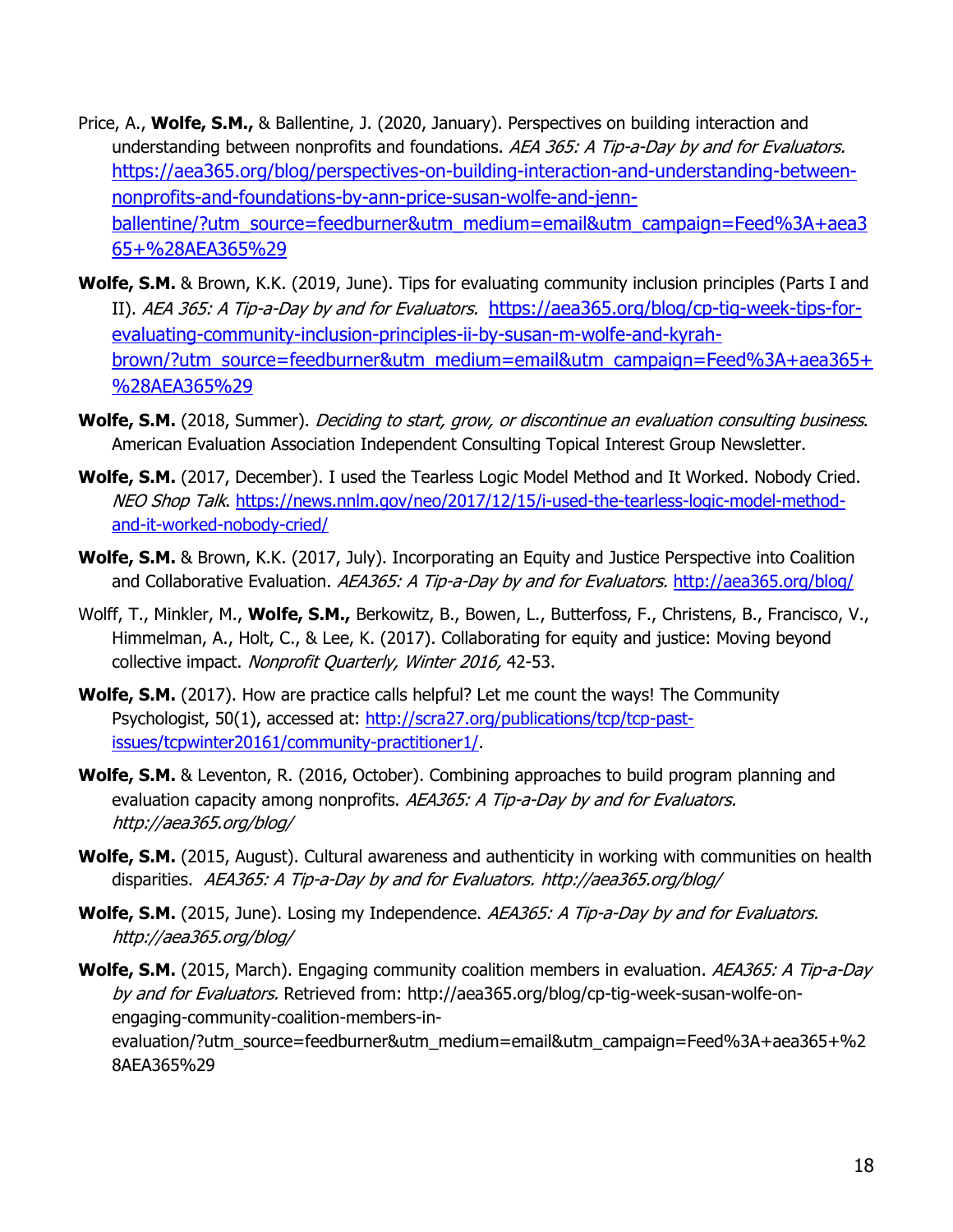- **Wolfe, S.M.** (2014, April). When you can't do an evaluability assessment. AEA365: A Tip-a-Day by and for Evaluators. Retrieved from: http://aea365.org/blog/susan-wolfe-on-when-you-cant-do-anevaluability-assessment/#respond
- **Wolfe, S.M.** (2013). Questions to ask yourself before responding to an RFP: Parts 1 and 2. Independent Consulting TIG Newsletter, 4(3, 4), 3.
- **Wolfe, S.M.** (2013). Book Review of Activism that Works, E. Whitmore, M.G. Wilson & A. Calhoun, (eds.)., Global Journal of Community Psychology Practice, 4(4).
- **Wolfe, S.M.** (2013). Book Review of *Methodological approaches to community based research*, L. Jason & D. Glenwick (eds)., Evaluation and the Health Professions, 36(2), 268-270.
- **Wolfe, S.M.** (2013, August). Presenting data on health disparities. AEA365: A Tip-a-Day by and for Evaluators. Retrieved from: http://aea365.org/blog/cp-tig-week-susan-wolfe-on-presenting-data-onhealth-disparities/#respond
- **Wolfe, S.M.** (2012, December). Using performance data to empower staff and build capacity. AEA365: A Tip-a-Day by and for Evaluators. Retrieved from: http://aea365.org/blog/cpsy-bonus-susan-wolfeon-using-performance-data-to-empower-staff-and-build-capacity/#respond
- **Wolfe, S.M.** (2012, October). Small is beautiful the "Jack of All Trades." AEA365: A Tip-a-Day by and for Evaluators. Retrieved from: http://aea365.org/blog/ic-week-susan-wolfe-on-small-is-beautifulthe-jack-of-all-trades/#respond.
- **Wolfe, S.M.** (2011). How many times have you explained what "Community Psychology" is? *The* Community Psychologist, 44, 9-10.
- **Wolfe, S.M.** (2010, April). Networking to enhance your business or career. AEA365: A Tip-a-Day by and for Evaluators. Retrieved from: http://aea365.org/blog/ic-tig-week-susan-wolfe-on-networking-toenhance-your-business-or-career/#comments.
- Wolfe, S.M. (2010). Collaboration and group process. The Community Psychologist. 43, 9-10.
- **Wolfe, S.M.** (2010, October). Adding an ecological perspective to evaluation. AEA365: A Tip-a-Day by and for Evaluators. Retrieved from: http://aea365.org/blog/systems-tig-week-susan-wolfe-onadding-an-ecological-perspective-to-evaluation/#respond.
- **Wolfe, S.M.** (2010, August). How community psychology influences my work as an evaluator. AEA365: A Tip-a-Day by and for Evaluators. Retrieved from: http://aea365.org/blog/susan-wolfe-on-howcommunity-psychology-influences-my-work-as-an-evaluator/#comments.
- **Wolfe, S. M.** (2009). Commentary on the 2008 Survey of Community Research and Action Graduate Programs: Random thoughts from a community practitioner. The Community Psychologist, 42, 21-22.
- **Wolfe, S.M.** (2008). Book Review of Becoming ecological: An expedition into community psychology, J.G. Kelly. The Community Psychologist, 41, 6-7.
- **Wolfe, S.M.** (2004). Book Review of Innovative Strategies for Promoting Health and Mental Health Across the Lifespan, L.A. Jason & D.S. Glenwick, Eds. The Community Psychologist, 37, 4-5.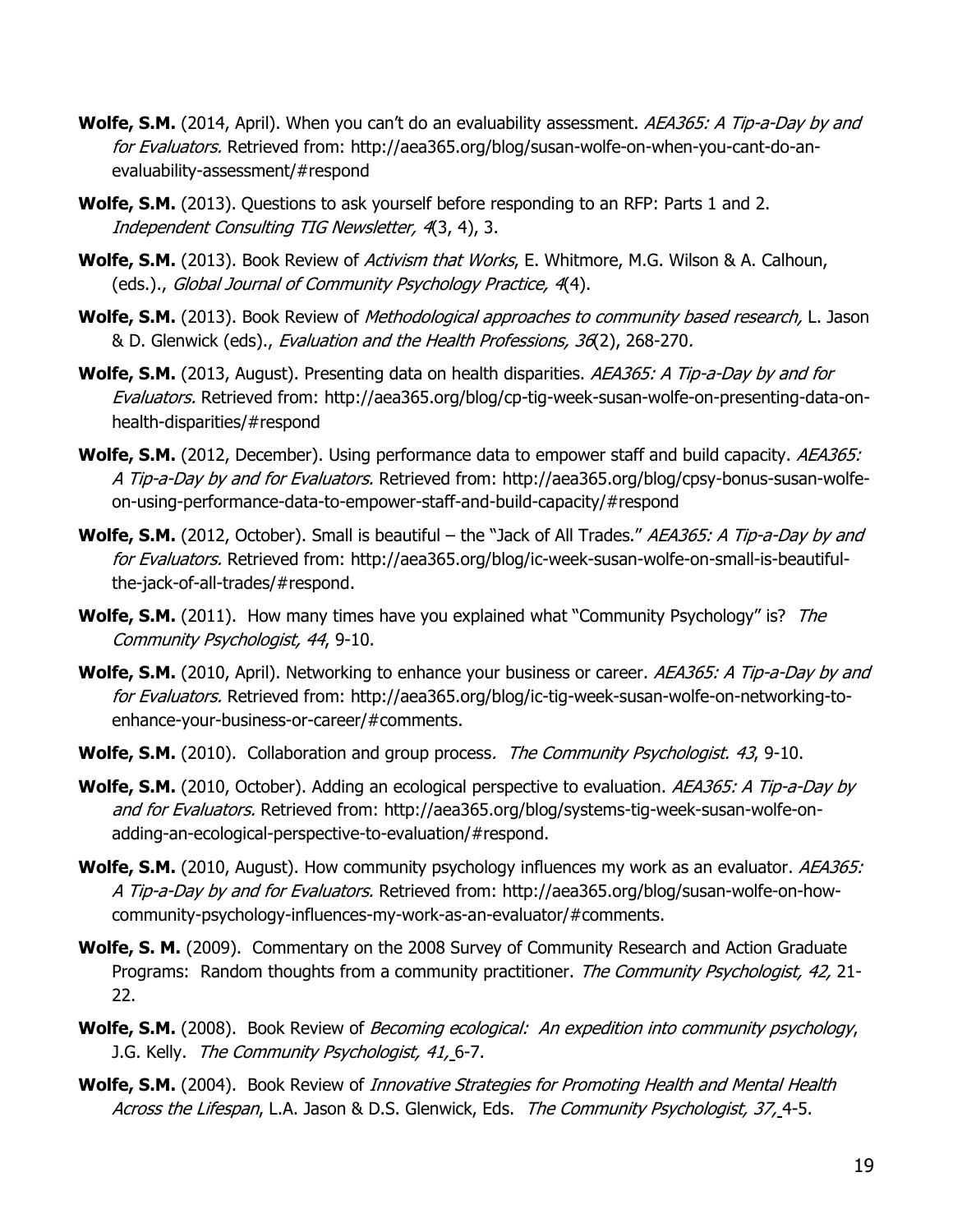- Angelique, H. Hazel, K., Rosario, M., Barton-Villagrana, H., Bond, M., Brodsky, A., Campbell, R., Eby, K.K., Harrell, S., Lee, R., Mowbray, C., Levin, G., Lucksted, A., Mulvey, A., & **Wolfe, S**., (1999). Changing the face of mentoring for women: Toward a new concept of musing. The Community Psychologist, 32(4), 35-36.
- **Wolfe, S.M.**, Barton, H.A., Greene, G., Tandon, D.S., Turro, G., Cruz, S., Miller, M.S., Ozer, E., Lee, R., Cook, S.L., Allen, S., Campbell, M., & Swanson, D. (1999). What do students have to say about mentoring? The Community Psychologist, 32, 19-20.
- **Wolfe, S.M.** & Toro, P.A. (1993). Introduction to Special Issue on Homelessness. The Community Psychologist, 26, 23-24.

## **Office of Inspector General Reports**

- Department of Health and Human Services, Office of Inspector General. (April 2009). Nursing home quality of care corporate integrity agreements. Team Leader.
- Department of Health and Human Services, Office of Inspector General. (December 2008). Adverse events in hospitals: Case study of incidence among beneficiaries in two selected counties. Program Analyst.
- Department of Health and Human Services, Office of Inspector General. (August, 2006). Nursing home emergency preparedness and response during recent hurricanes. Co-Project Lead.
- Department of Health and Human Services, Office of Inspector General. (August, 2006). The Food and Drug Administration's National Drug Code Directory. Project Leader.
- Department of Health and Human Services, Office of Inspector General. (May 2006). Nursing home enforcement: Application of mandatory remedies. Program Analyst.
- Department of Health and Human Services, Office of Inspector General. (December, 2005). State referral of nursing home enforcement cases. Program Analyst.
- Department of Health and Human Services, Office of Inspector General. (July, 2005). Nursing home enforcement: Collection of civil money penalties. Project Leader.
- Department of Health and Human Services, Office of Inspector General. (April, 2005). Nursing home enforcement: The use of civil money penalties. Program Analyst.

## **Unpublished Technical Reports**

- Wolfe, S.M. (2020, December). CitySquare AmeriCorps 2019-2020 Evaluation Report. Prepared for: CitySquare, Dallas, TX.
- **Wolfe, S.M.** (2020, September). NAPE Mesquite 2020-2021 Micromessaging Academy Pre- and Post-Survey Evaluation Report. Prepared for: National Alliance for Partnerships in Equity, Gap, PA.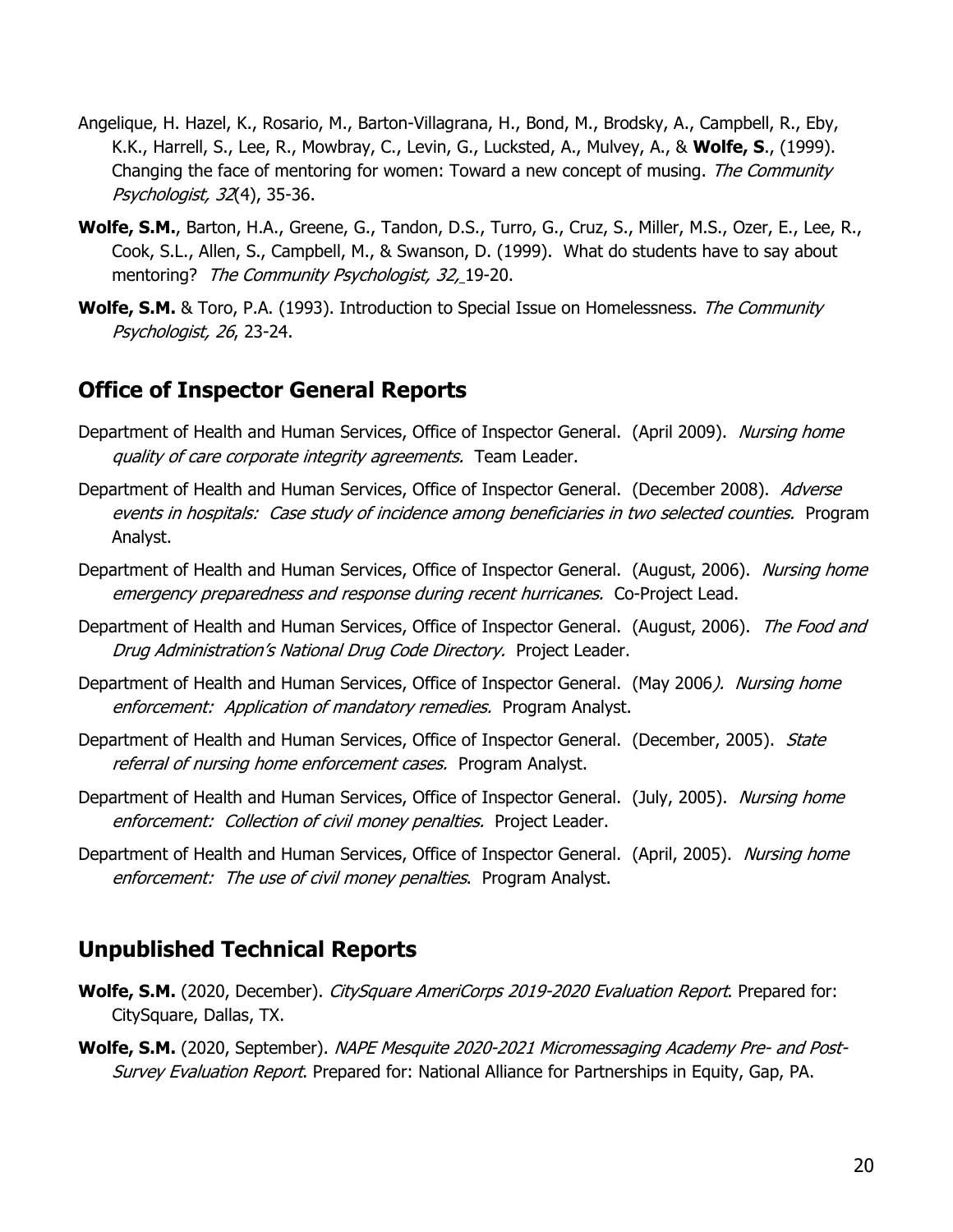- **Wolfe, S.M.** (2020, September). NAPE Texas 2019-2020 Micromessaging Academies Summative Evaluation Report. Prepared for: National Alliance for Partnerships in Equity, Gap, PA.
- Price, A.W. & **Wolfe, S.M.** (2020, August). Children's Healthy Weight Collaborative Improvement and Innovation Network (CoIIN). Prepared for: Association of Public Health Nutritionists, Tucson, AZ.
- **Wolfe, S.M.** (2020, August). 2020 NAPE Micromessaging Academy Pre- and Post-Test Results. Prepared for: National Alliance for Partnerships in Equity, Gap, PA.
- **Wolfe, S.M.** (2020, July). 2019-2020 NAPE Mesquite Micromessaging Academy Evaluation Results. Prepared for: National Alliance for Partnerships in Equity, Gap, PA.
- **Wolfe, S.M.** (2020, July). 2019-2020 NAPE Educational Equity Coaching Program Evaluation Results. Prepared for: National Alliance for Partnerships in Equity, Gap, PA.
- **Wolfe, S.M.** (2020, June). 2019-2020 NAPE Micromessaging Academy Evaluation Results. Prepared for: National Alliance for Partnerships in Equity, Gap, PA.
- **Wolfe, S.M.** (2020, May). NAPE Micromessaging Academy Dallas Independent School District Pre- and Post-Test Results. Prepared for: National Alliance for Partnerships in Equity, Gap, PA.
- **Wolfe, S.M.** & Brown, K.K. (2020, March). Ryan White Planning Council of the Dallas Area 2019 Comprehensive HIV/AIDS Needs Assessment February 2020. Prepared for: Dallas County Health and Human Services, Dallas, TX.
- **Wolfe, S.M.** & Price, A.W. (2020, March). *Coalition Development and Evaluation Training Workshop:* Evaluation Survey Results. Prepared for: Illinois Extension Service, Champaign, IL.
- Wolfe, S.M. (2019, October). NNLM All of Us Community Engagement Network NNLM Reading Club Survey Results. Prepared for: National Network of Libraries of Medicine, Bethesda, MD.
- **Wolfe, S.M.** (2019, October). Results from Libraries as Partners in Health Post-Program Surveys. Prepared for: National Network of Libraries of Medicine, Bethesda, MD.
- **Wolfe, S.M.** (2019, July). 2018-19 NAPE Micromessaging Academy Evaluation Results. Prepared for: National Alliance for Partnerships in Equity, Gap, PA.
- Shaw, K., DHS Project Team, & **Wolfe, S.M.** (2019, June). Dallas Healthy Start Impact Report. Prepared for Parkland Health and Hospital Systems for submission to The Health Resources and Services Administration (HRSA), Dallas, TX.
- **Wolfe, S.M.** (2019, May). 11<sup>th</sup> annual Dallas Healthy Start Infant Mortality Awareness Summit 2018. Prepared for: Dallas Healthy Start, Dallas, TX.
- **Wolfe, S.M.** (2019, May). Fort Worth ISD 2018-19 NAPE Micromessaging Academy Results. Prepared for: National Alliance for Partnerships in Equity, Gap, PA.
- **Wolfe, S.M.** (2019, April). Results from the ALA Pre-Conference Institute 2019 Evaluation. Prepared for: National Network of Libraries of Medicine, Bethesda, MD.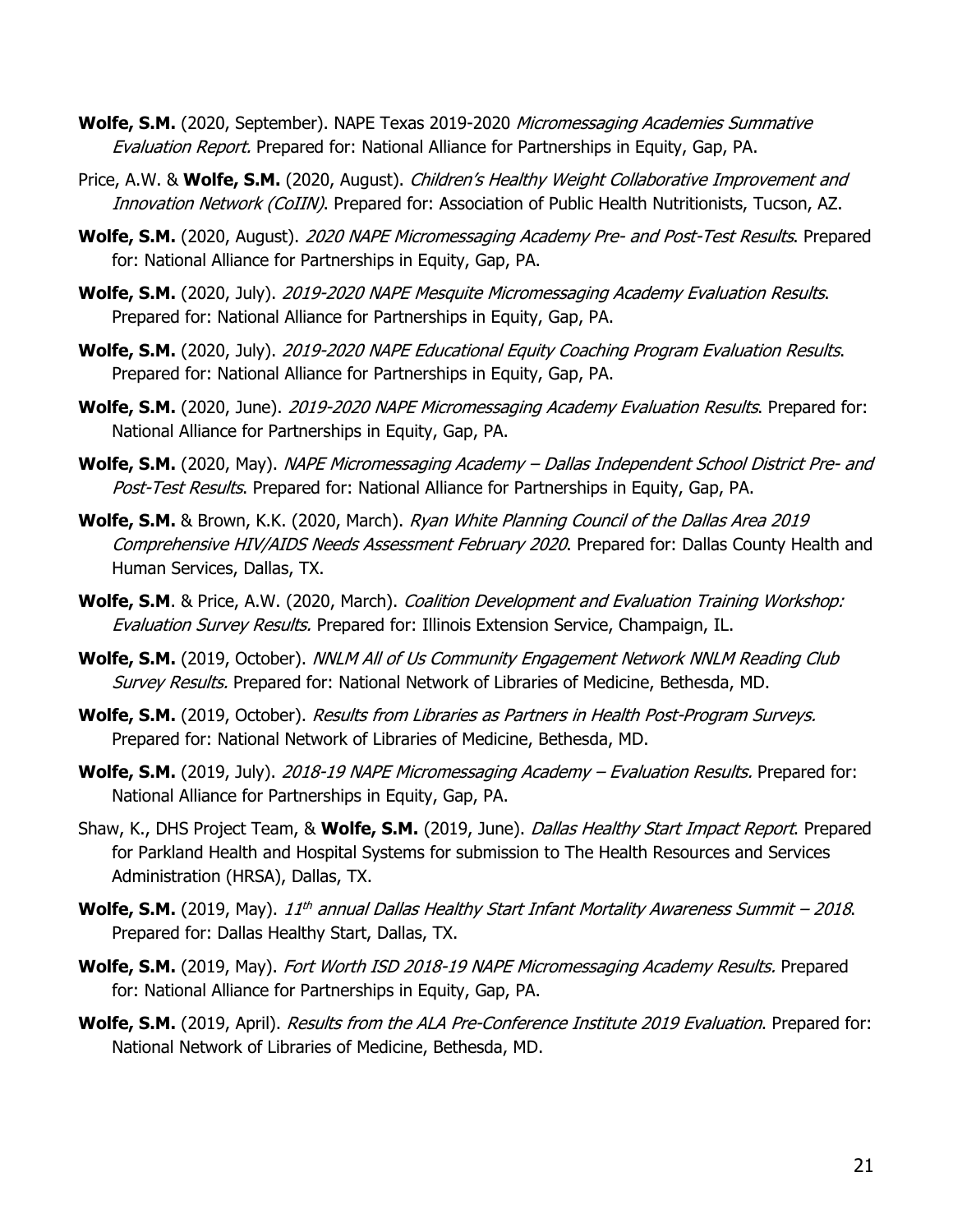- **Wolfe, S.M.,** Price, A.W., & Meyer, J.L. (2018, December). *Well-being in rural counties: Collaborative* baseline results. Assets and opportunities. Prepared for: The Hogg Foundation for Mental Health, Austin, TX.
- **Wolfe, S.M.** (2018, August). 2018-19 NAPE Micromessaging Academy Results from July 2018 Workshop for All Participants. Prepared for: National Alliance for Partnerships in Equity, Gap, PA.
- Wolfe, S.M. (2018, August). MLA Symposium Survey Results. Prepared for: National Network of Libraries of Medicine, Bethesda, MD.
- **Wolfe, S.M.** (2018, July). Summary of findings: Interviews conducted by All of Us Points of Contact with Regional Medical Library staff. Prepared for: National Network of Libraries of Medicine, Bethesda, MD.
- **Wolfe, S.M.** (2018, July). 2018 Dallas Healthy Start CAN Survey Results. Prepared for: Dallas Healthy Start, Dallas, TX.
- Fierro, R.S., **Wolfe, S.M.,** & Nicolae, L. (2018, March). Kindergarten readiness assessment system: Focus Group Pilot Results. Prepared for: Firs 5 Monterrey County, Salinas, CA.
- **Wolfe, S.M.** (2018, February). Evaluability assessment results: Mental Health America of Greater Houston. Prepared for: Mental Health America of Greater Houston, Houston, TX.
- **Wolfe, S.M.** (2017, October). CitySquare AmeriCorps 2016-2017 Evaluation Report. Prepared for: CitySquare, Dallas, TX.
- **Wolfe, S.M.** (2017, August). Dallas Healthy Start Fetal Infant Mortality Review (FIMR). Prepared for: Dallas Healthy Start, Dallas, TX.
- **Wolfe, S.M.** & Brown, K.K. (2017, August). Susan G. Komen Latin America Program: Final Evaluation Report. Prepared for: Susan G. Komen, Dallas, TX.
- Wolfe, S.M. (2016, December). Dallas Healthy Start 9<sup>th</sup> Annual Infant Mortality Summit Evaluation Results. Dallas, TX.
- Wolfe, S.M. (2016, January). *Evaluation Methodology for the EAYC Collaborative.* Prepared for: The Early Learning Alliance, Fort Worth, TX.
- Wolfe, S.M. (2015, August). Cultural and linguistic competence policy assessment. Prepared for: Dallas County Health and Human Services, Dallas, TX.
- **Wolfe, S.M.** (2015, June). Educational alignment for young children: Session I Assessment and Data Sharing. Prepared for: Educational Alignment for Young Children, Fort Worth, TX.
- **Wolfe, S.M.** (2015, April). Compliance Review of PBGC Directives: Findings and Recommendations. Directive GA-10-9 Display of PBGC Identification Badges. Prepared for the Pension Benefit Guarantee Corporation, Washington, DC.
- **Wolfe, S.M.** (2015, April). Compliance Review of PBGC Directives: Findings and Recommendations. Directive GA-10-11 PBGC HSPD-12 Credential Issuance for Federal Employees and Contractors. Prepared for the Pension Benefit Guarantee Corporation, Washington, DC.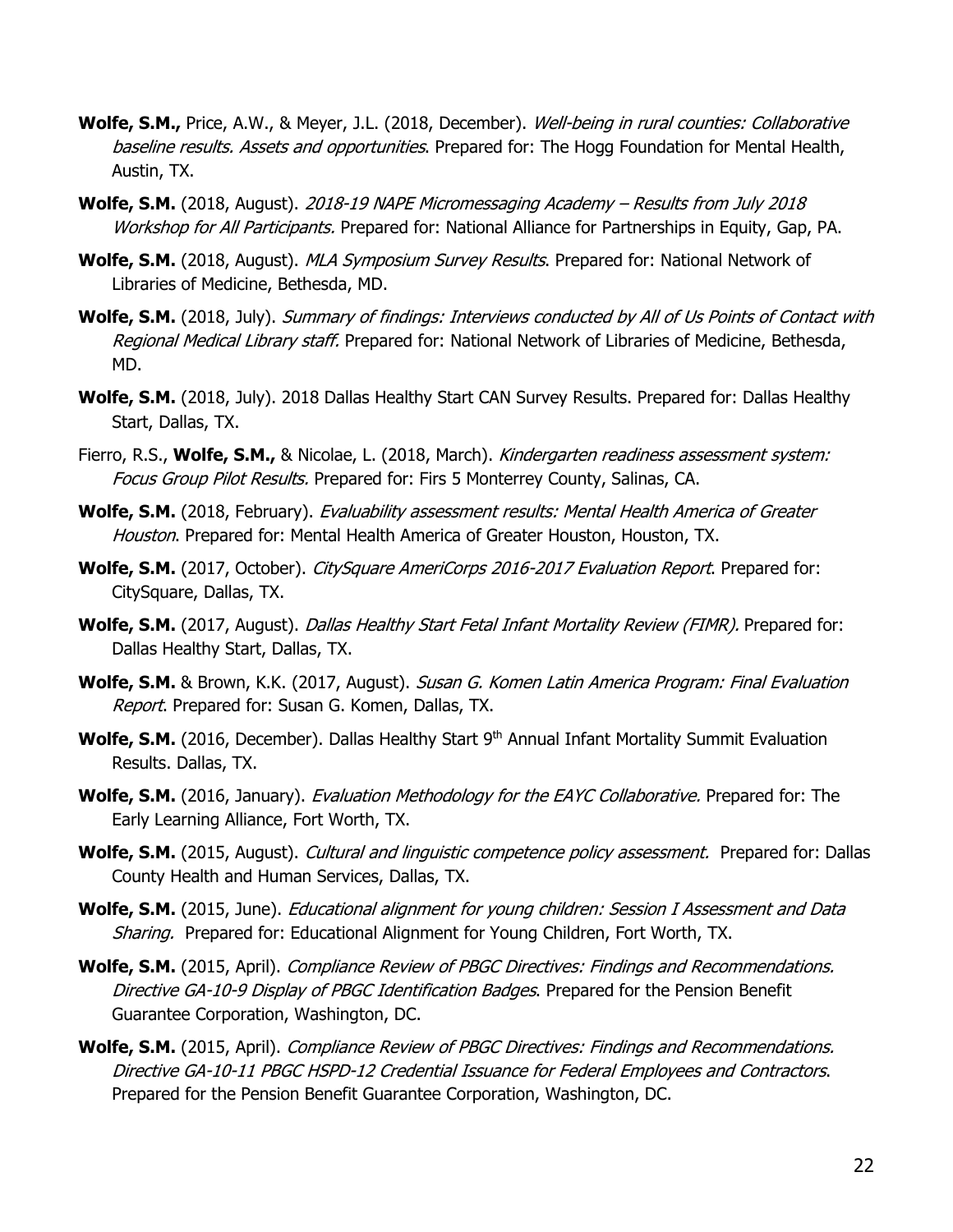- **Wolfe, S.M.** (2015, April). Compliance Review of PBGC Directives: Findings and Recommendations. Directive PM 05-1 PBGC Entrance on Duty and Separation Procedures for Federal and Contract Employees. Prepared for the Pension Benefit Guarantee Corporation, Washington, DC.
- **Wolfe, S.M.** (2015, April). Compliance Review of PBGC Directives: Findings and Recommendations. Directive PM 05-6 Personnel Security and Suitability Program. Prepared for the Pension Benefit Guarantee Corporation, Washington, DC.
- Wolfe, S.M. (2015, January). *Dallas Healthy Start 7<sup>th</sup> Annual Infant Mortality Awareness Summit.* Evaluation Findings. Prepared for Parkland Health and Hospital System , Dallas, TX.
- Schlesinger, R. & **Wolfe, S.M.** (2015). Community Profile Report: 2015 Dallas County Affiliate of Susan G. Komen for the Cure, Dallas, TX.
- Bellinger, K., & **Wolfe, S.M.** (2014, November). San Antonio Healthy Start Impact Report. Prepared for San Antonio Metro Health Department for submission to HRSA, San Antonio, TX.
- McKinley, N., Chapman, K., & **Wolfe, S.M.** (2014, November). Dallas Healthy Start Impact Report. Prepared for Parkland Health and Hospital Systems for submission to HRSA, Dallas, TX.
- **Wolfe, S.M.** (2014, August). Healthy Start Impact Report: Fort Worth Healthy Start. Prepared for Catholic Charities Diocese of Fort Worth for submission to HRSA, Fort Worth, TX.
- Dunn, S., Caspa, N., & **Wolfe, S.M.** (2014, August). SUNNY FUTURES Healthy Start Impact Report. Prepared for Neighborhood Centers Inc. for submission to HRSA, Houston, TX.
- **Wolfe, S.M.** (2014, August). Compliance review of PBGC directives: PBGC corporate planning process. Prepared for the Pension Benefit Guarantee Corporation, Washington, DC.
- **Wolfe, S.M.** (2014, August). *Compliance review of PBGC directives: Object class adjustments*. Prepared for the Pension Benefit Guarantee Corporation, Washington, DC.
- **Wolfe, S.M.** (2014, August). Compliance review of PBGC directives: Funds control in the absence of an appropriation or continuing resolution. Prepared for the Pension Benefit Guarantee Corporation, Washington, DC.
- **Wolfe, S.M.** (2014, August). Compliance review of PBGC directives: Budget preparation and execution process. Prepared for the Pension Benefit Guarantee Corporation, Washington, DC.
- **Wolfe, S.M.,** Bellinger, K., Howard, R., Mangla, A., & Ritter, J. (2014, May). San Antonio Metro Health Department PPOR: Phases I through IV. Prepared for San Antonio Healthy Start, San Antonio Metropolitan Health District, San Antonio, TX.
- Wolfe, S.M. (2014, May). 2014 Healthy Families Network Coalition Development Report. Prepared for San Antonio Healthy Start, San Antonio Metropolitan Health District, San Antonio, TX.
- **Wolfe, S.M.** (2014, April). Dallas Healthy Start Staff Focus Group Reports. Prepared for Dallas Healthy Start, a Parkland Health and Hospital System Program, Dallas, TX.
- **Wolfe, S.M.** (2014, March). When a Baby Dies: A Sensitivity Seminar Evaluation Results. Prepared for Dallas Healthy Start FIMR, a Parkland Health and Hospital System Program, Dallas, TX.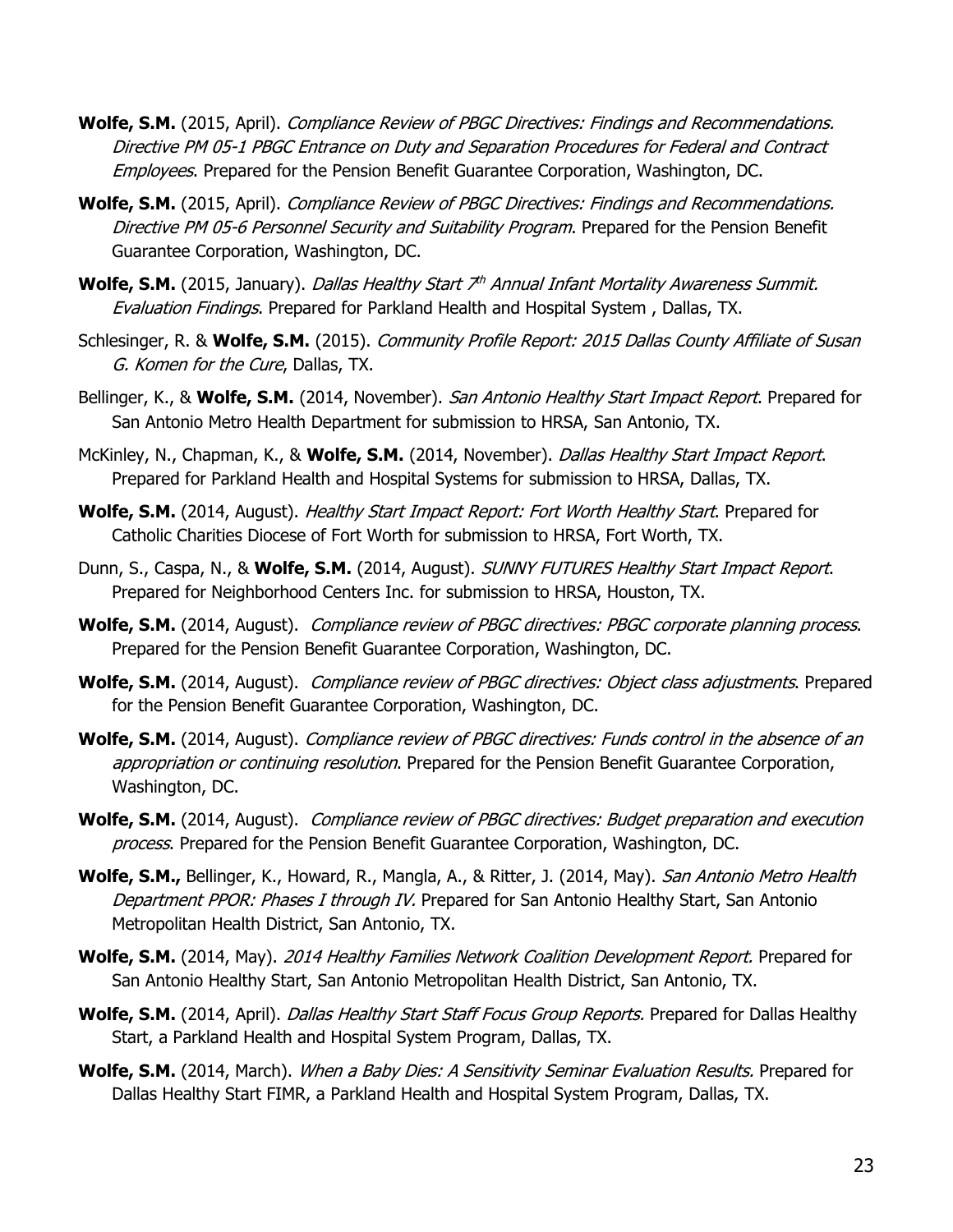- **Wolfe, S.M.** (2014, February). Compliance Reviews of PBGC Organizational Directives. Prepared for the Pension Benefit Guarantee Corporation, Washington, DC.
- **Wolfe, S.M.** (2013, October). Infant Mortality Awareness Month Activities and Evaluation Results for the 6 th Annual Infant Mortality Summit – The Future Health of Women and Children: A Life Span Perspective on Health. Prepared for Dallas Healthy Start, a Parkland Health and Hospital System Program, Dallas, TX.
- **Wolfe, S.M.** (2013, August). Healthy Texas Babies Final Report for San Antonio Metropolitan Health District. Prepared for San Antonio Metropolitan Health District, San Antonio, TX.
- Wolfe, S.M. (2013, June). 2013 Local Evaluator Report for Dallas Healthy Start. Prepared for Dallas Healthy Start, a Parkland Health and Hospital System Program, Dallas, TX.
- **Wolfe, S.M.** (2013, May). 2013 Local Evaluator Report for SUNNY FUTURES Healthy Start. Prepared for Neighborhood Centers Inc., Houston, TX.
- **Wolfe, S.M.** (2013, May). 2013 Local Evaluator Report for Fort Worth Healthy Start. Prepared for Catholic Charities Diocese of Fort Worth, Fort Worth, TX.
- **Wolfe, S.M.** (2013, May). 2013 Local Evaluator Report for San Antonio Healthy Start. Prepared for San Antonio Metropolitan Health District, San Antonio, TX.
- **Wolfe, S.M.** (2013, April). Compliance Review of PBGC Procurement Directives and Standard Operating Procedures. Prepared for the Pension Benefit Guarantee Corporation, Washington, DC.
- **Wolfe, S.M.** (2013, March). San Antonio Healthy Families Network Evaluation Survey Results 2013. Prepared for San Antonio Metropolitan Health District, San Antonio, TX.
- **Wolfe, S.M.** (2012, November). Dallas Healthy Start 2012 Annual Infant Mortality Summit Evaluation Survey Results. Prepared for Dallas Healthy Start, a Parkland Health and Hospital System Program, Dallas, TX.
- **Wolfe, S.M.** (2012, November). Neighborhood Centers Inc. WalMart Back-to-School Community Health Fair Event Evaluation Results. Prepared for Neighborhood Centers Inc., Houston, TX.
- **Wolfe, S.M.** (2012, November). Harbach-Ripley & SUNNY FUTURES Healthy Start Back to School Health Fair & Health Coverage Drive Vendor Evaluation. Prepared for Neighborhood Centers Inc., Houston, TX.
- **Wolfe, S.M.** & Wilder, M. (2012, October). Catholic Charities Fort Worth Healthy Start Local Health System Action Plan to Reduce Birth Disparities in Tarrant County 2012-2014. Originally released May 31, 2012; Revised October 2012.
- **Wolfe, S.M.** (2012, September). Compliance Reviews of PBGC Occupational Safety and Health Services Program and Property Management Procedures: Methodology Details. Prepared for the Pension Benefit Guarantee Corporation, Washington, DC.
- **Wolfe, S.M.** (2012, September). Compliance Review of PBGC Property Management Procedures: Findings and Recommendations. Prepared for the Pension Benefit Guarantee Corporation, Washington, DC.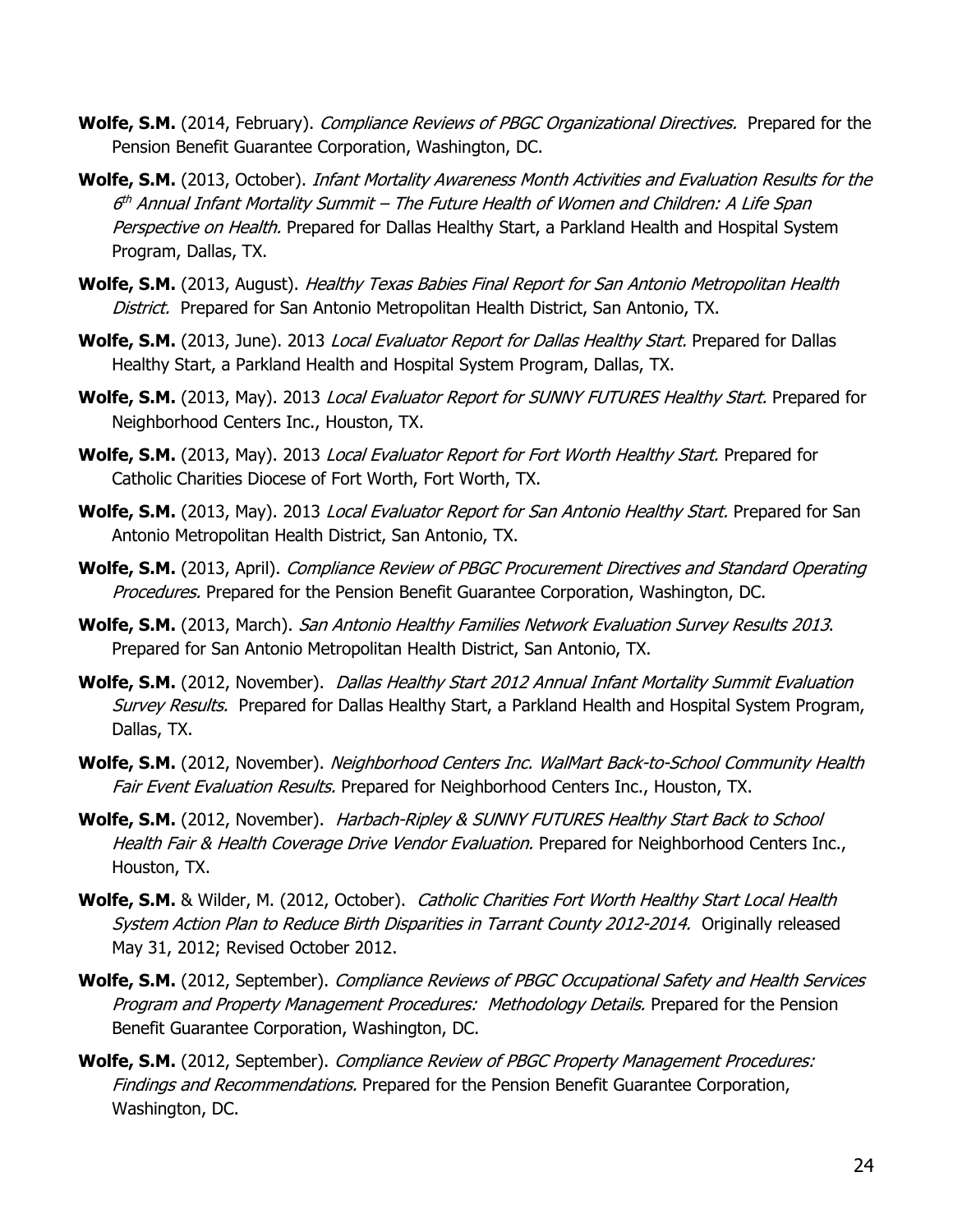- **Wolfe, S.M.** (2012, September). Compliance Review of PBGC Occupational Safety and Health Services Program: Findings and Recommendations. Prepared for the Pension Benefit Guarantee Corporation, Washington, DC.
- **Wolfe, S.M.** (2012, June). 2012 Local Evaluator Report for Dallas Healthy Start. Prepared for Dallas Healthy Start, a Parkland Health and Hospital System Program, Dallas, TX.
- **Wolfe, S.M.** (2012, May). 2012 Local Evaluator Report for SUNNY FUTURES Healthy Start. Prepared for Neighborhood Centers Inc., Houston, TX.
- **Wolfe, S.M.** (2012, May). 2012 Local Evaluator Report for Fort Worth Healthy Start. Prepared for Catholic Charities Diocese of Fort Worth, Fort Worth, TX.
- **Wolfe, S.M.** & Meissen, G. (2012, May). Interim Report on Collaborative Consultation on Education for Community Psychology Practice with the M.A. Community Psychology Program, American University of Cairo. Prepared for the American University, Cairo, Egypt.
- **Wolfe, S.M.** & Bellinger, K. (2011, December). *Perinatal periods of risk analysis: Bexar County and the* City of San Antonio, Texas 2006-2009. Prepared for San Antonio Metropolitan Health District, San Antonio, TX.
- **Wolfe, S.M**. & Race, K. (2011, October). Assessment of the Implementation of the Donors Forum Partnership Principles for a Sustainable Human Services System: Illinois Department of Human Services and Department of Children and Family Services – Detailed Findings. Released in 2012 as Signs of Progress, More Work Ahead: An Assessment of the Implementation of Donor's Forum Partnership Principles for a Sustainable Human Services System. Prepared for the Donor's Forum, Chicago, IL.
- **Wolfe, S.M**. & Race, K. (2011, October). Assessment of the Implementation of the Donors Forum Partnership Principles for a Sustainable Human Services System: Illinois Department of Human Services and Department of Children and Family Services - Detailed Methodology. Prepared for the Donor's Forum, Chicago, IL.
- **Wolfe, S.M.** (2011, May). Site Visit and Staff Focus Group Results: San Antonio Healthy Start. Prepared for San Antonio Metropolitan Health District, San Antonio, TX.
- **Wolfe, S.M.** (2011, May). Participant Focus Group Results: San Antonio Healthy Start. Prepared for San Antonio Metropolitan Health District, San Antonio, TX.
- **Wolfe, S.M.** (2011, May). San Antonio Healthy Start Local Health System Action Plan 2011-2012. Prepared for San Antonio Metropolitan Health District, San Antonio, TX.
- **Wolfe, S.M.** (2011, May). *Dallas Healthy Start 2011 Evaluation Report.* Prepared for Dallas Healthy Start, a Parkland Health and Hospital System Program, Dallas, TX.
- **Wolfe, S.M.** (2010, September). Texas Support for Homeless Education Program (TEXSHEP), 2009- 2012. Year End Summary Report 2009-2010. Prepared for the Fort Worth Independent School District, Fort Worth, TX.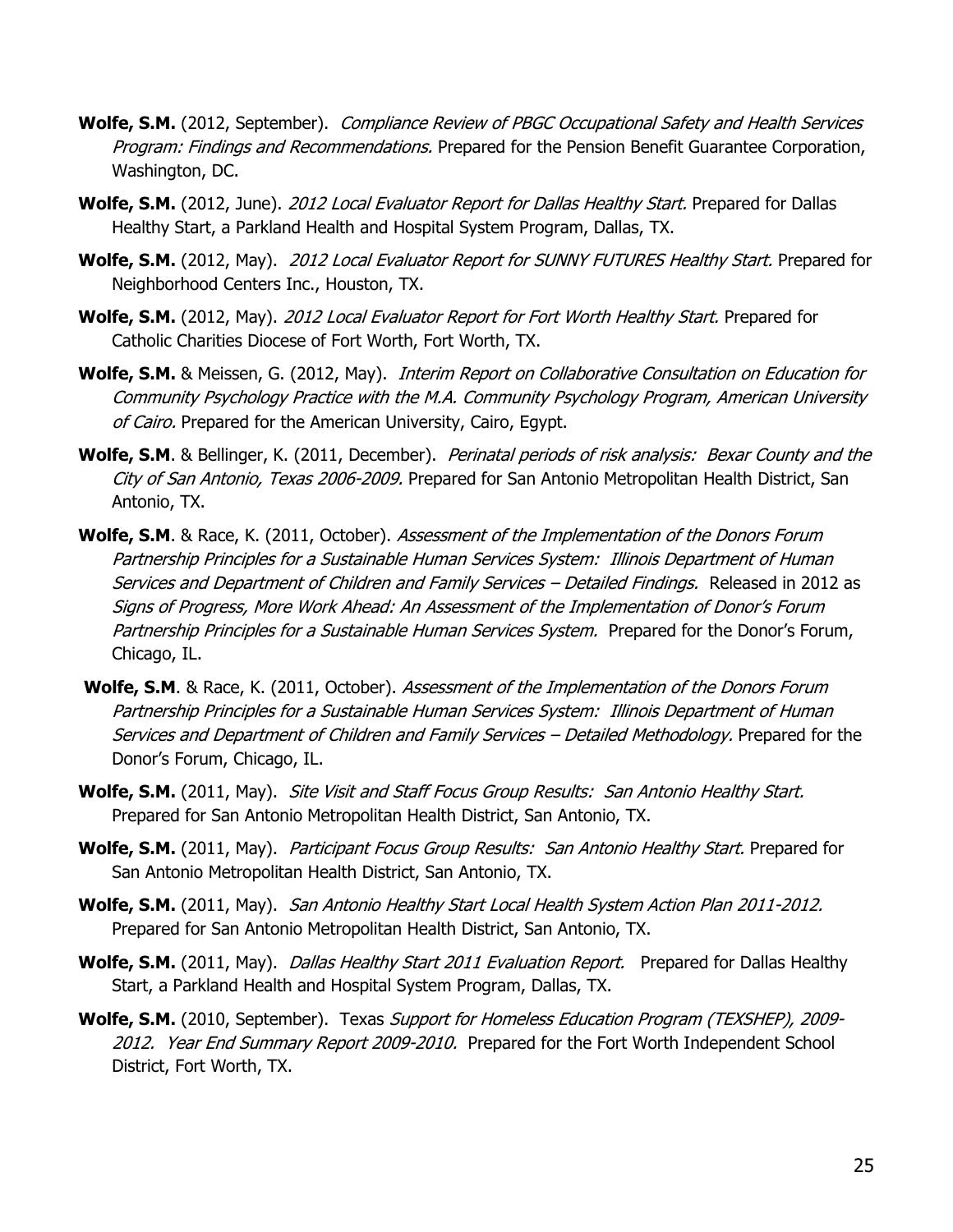- **Wolfe, S.M.** (2010, September). Texas Homeless Education American Recovery and Reinvestment Act Program (TXEARRA), 2009-2011. Year-End Summary Report 2009-2010. Prepared for the Fort Worth Independent School District, Fort Worth, TX.
- **Wolfe, S.M.** (2010, August). *Dallas Healthy Start 2010*. Prepared for Dallas Healthy Start, a Parkland Health and Hospital System Program, Dallas, TX.
- **Wolfe, S.M.** (2010, March). 2008-2009 PEAK Report. Prepared as an employee of the Fort Worth School District, Fort Worth, TX.
- **Wolfe, S.M.** (2001, September). Dallas County Hospital District Babies First! In Dallas: A Healthy Steps Approach. Final Project Report, Texas Department of Health's Innovation Grant Program, July 1,2000 to August 31, 2001. Prepared as an employee of Parkland Health and Hospital System.
- **Wolfe, S.M**., Allen, K., Linton, L., & Hawkins, L. (1998, November). "We're Bored, Not Bad." Recommendations from the "Teens Speak Out" Study. Prepared for Planned Parenthood of North Texas, Dallas, TX.
- Wolfe, S.M. & Lovelace, C. (1998, June). *Youth and Family Impact Center Dallas, TX. Texas Families* Safe and Together Final Project Report. Prepared for the Dallas Independent School District, Dallas, TX.
- **Wolfe, S.M.** & Lovelace, C. (1998, March). *Youth and Family Impact Center Nolan Estes Family Support* Project. 1996-97 Year End Report. Prepared for the Dallas Independent School District, Dallas, TX.
- Wolfe, S.M. (1997, October). Spruce Youth and Family Center: Final Report. October 28, 1996 through September 30, 1997. Prepared for the Dallas Independent School District, Dallas, TX.
- **Wolfe, S.M.** (1997, September). Adolescent Qualitative Interviews. Youth and Family Impact Center Interim Report. Prepared for the Dallas Independent School District, Dallas, TX.
- **Wolfe, S.M.** (1997, March). 1995-96 Nolan Estes Family Support Project. Year End Report. Prepared for the Dallas Independent School District, Dallas, TX.
- Wolfe, S.M. & Lovelace, C. (1996, November). Results of Provider Focus Group. Prepared for the Dallas Independent School District, Dallas, TX.
- **Wolfe, S.M.** (1996, February). Youth and Family Impact Center Family Preservation Program. FY1995- 96 Evaluation Report. Prepared for the Dallas Independent School District, Dallas, TX.



## **Invited Presentations**

Brown, K.K. & **Wolfe, S.M.** (2021, January). What's Next: How can HEAL Incorporate Equity and Justice Principles? A Way Forward. Web-based presentation to the Tarrant County Health Equity Alliance, Online.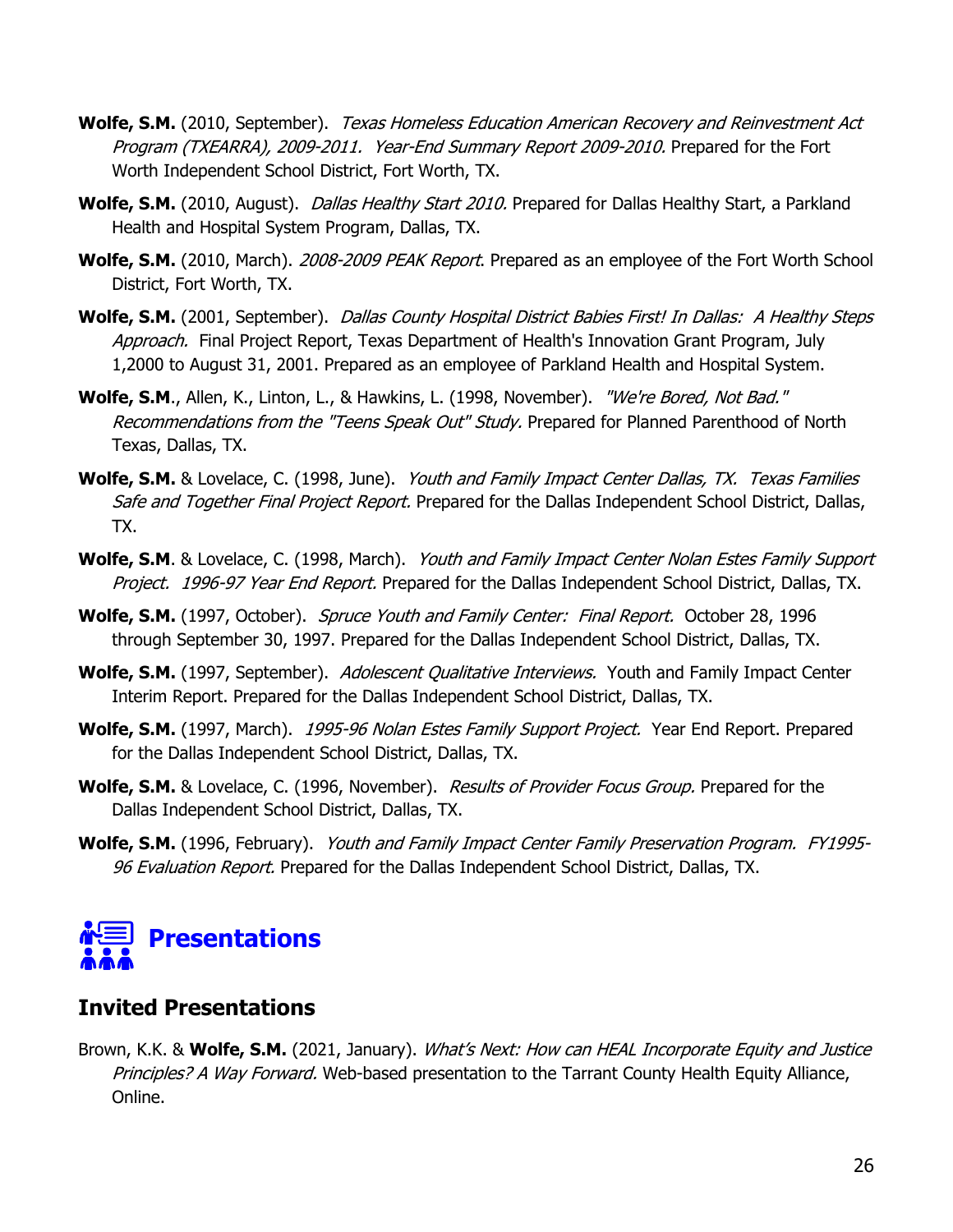- **Wolfe, S.M.** (2020, August). Which Professional Associations? Which Conferences? How do I Decide? Web-based presentation to members of the American Evaluation Association Independent Consulting Topical Group, Online.
- **Wolfe, S.M.** (2020, February). Conversations that Raise Your Practice Game: Tips for a Successful Consulting Practice. Web-based presentation to the Society for Community Research and Action Practice Council, Online.
- Crutchfield, J., Hampton, B.G., Ward, J., & **Wolfe, S.M.** (2019, November). Racism as a Public Health Issue. Panel presentation at the UTA Public Health and Healthy Tarrant County Collaboration Conference: The Power of Collaboration, Arlington, TX.
- **Wolfe, S.M.** (2019, October). The NNLM All of Us Framework for Evaluation. Presented to the NNLM TEC Advisory Board, Pittsburgh, PA.
- **Wolfe, S.M.** (2019, July). Building effective partnerships and collaborations for school nurses. Keynote presentation for the National Association for School Nurses NASN2019, Denver, CO.
- Wolfe, S.M. (2019, March). *Purpose-driven to lead change*. Presented to the Women's Alliance Executive Leadership Program, Richardson, TX.
- Francisco, V., **Wolfe, S.M.**, Palmer, G., & Suarez-Balcazar, Y. (2018, May). Mentoring and other strategies in practice settings to support diversity. Webinar presentation for the Society for Community Research and Action, Webinar.
- Wolfe, S.M. (2017, September). Looking under the hood partnership evaluation: Getting on the road to action. Webinar presentation for the National League of Cities, Early Childhood Network, Webinar.
- **Wolfe, S.M.** (2017, August). *Congratulations graduates: Sharing of lessons learned*. Guest speaker presentation at the Community Health Worker Student Graduation for El Centro College, Dallas, TX.
- Burgess, S.W., Jackson, K.T., Toms, F.D., & **Wolfe, S.M.** (2017, June). Learning to action: How are evaluators integrating cultural context into evaluations for organizations. Keynote panel presentation at the American Evaluation Association's Summer Institute, Atlanta, GA.
- **Wolfe, S.M.** (2017, March). A conversation: Collaborating for equity and justice to address birth disparities. Presented to the Dallas Healthy Start Community Action Network, Dallas, TX.
- **Wolfe, S.M.** (2015, March). *Collective Impact*. Presented to the Dallas Healthy Start Community Action Network, Dallas, TX.
- Wolfe, S.M. (2014, November). Moderator for session: Trauma, Disaster and Community Resilience. At the Empowering Adaptable Communities: Building Resilience in Vulnerable Populations Summit, Morristown, NJ.
- **Wolfe, S.M.** (2014, September). Collective Impact: Leading through Collaboration and Communication. Presented at the Dallas Healthy Start 7<sup>th</sup> Annual Infant Mortality Awareness Summit, Dallas, TX.
- **Wolfe, S.M.** (2013, April). Integrating the life course model into preconception health planning and preventing birth defects. Keynote presentation to the Action Before Conception: ABCs to Women's Health Conference, Houston, TX.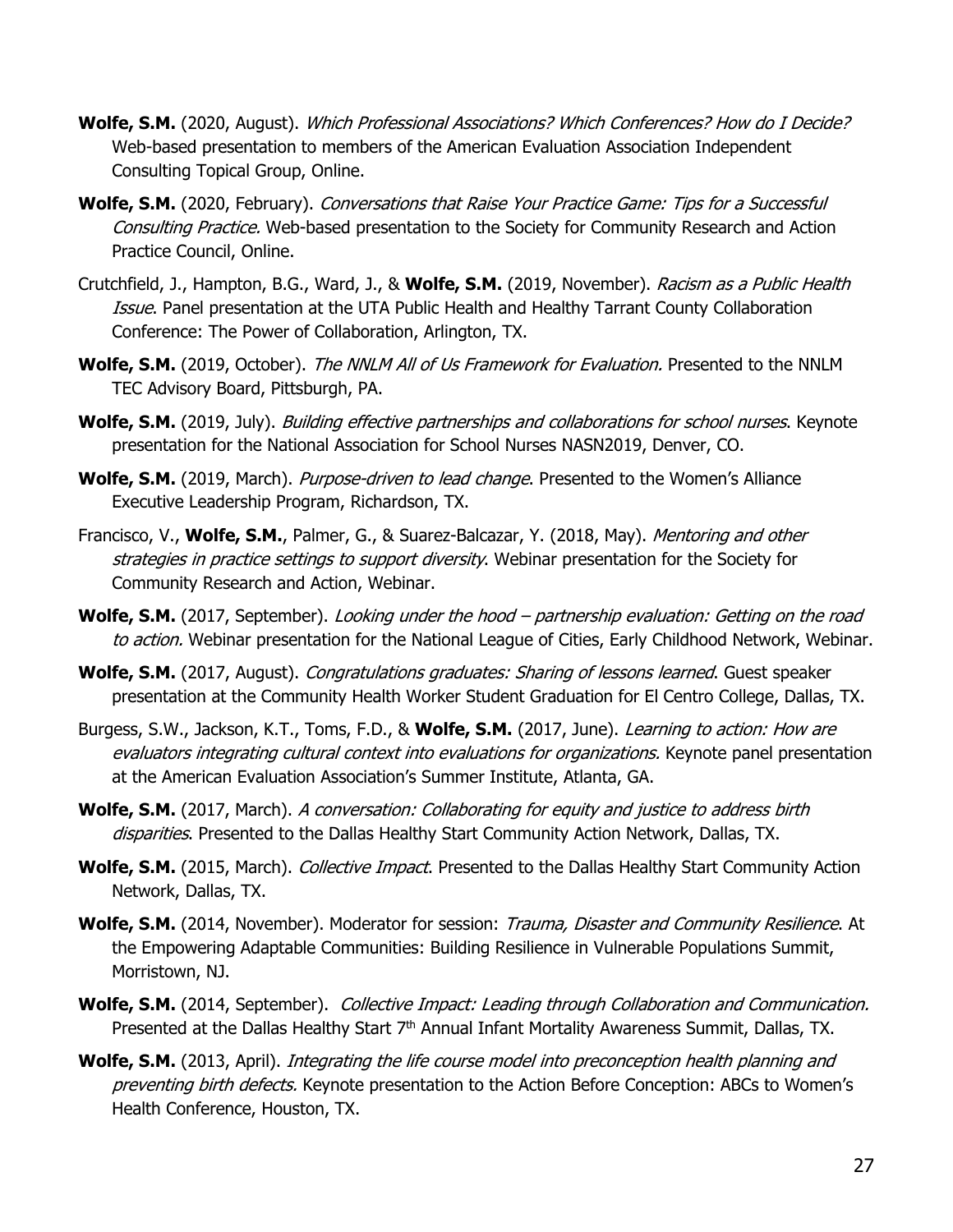- **Wolfe, S.M.** (2013, January). Infant Development and Parenting Infants Ages Birth to Two Years. Presented at the 11<sup>th</sup> Annual Texas Healthy Start Alliance conference, Padre Island, TX.
- **Wolfe, S.M.** (2012, September). *Understanding PPOR.* Invited Keynote Speech presented at the 4<sup>th</sup> Annual Healthy Start Consortium Infant Mortality Awareness Summit, Harlingen, TX.
- **Wolfe, S.M.** (2012, September). Review of Community Level Data and Implications. Invited Keynote Speech presented at the 4<sup>th</sup> Annual Healthy Start Consortium Infant Mortality Awareness Summit, Harlingen, TX.
- **Wolfe, S.M.** (2011, October). *Community consulting in practice.* Presented as part of the 2011 SCRA Mentor Conversation Series for Early Career Community Psychologists via telephone conference.
- **Wolfe, S.M.** (2011, October). *Doing and reporting community psychology practice work: What they* don't teach in the classroom. Invited keynote presentation at the 24<sup>th</sup> Annual Midwest Eco Conference, Chicago, IL.
- **Wolfe, S.M.** (2000, September). Panelist for *Teen parents talk--Then and now.* Panel presentation at the Teen Parenting 2000 Conference, Dallas, TX.

## **Papers, Symposia, Roundtables, and Workshops at Peer-Reviewed Conferences**

- Price, A.W. & **Wolfe, S.M.** (May 2021). Utilizing evaluation findings and other data with community collaboratives and community-based organizations. To be presented at the Canadian Evaluation Society 2021 Conference, Ottawa, Ontario, Canada, Virtual.
- **Wolfe, S.M.** & Price, A.W. (April 2021). Developing strong, inclusive collaborations to advocate for educational equity. To be presented at the National Summit for Educational Equity: Advocates for Equity Conference, Virtual.
- Van, A., Brown, M. & **Wolfe, S.M.** (October 2020). Applying trauma-informed evaluation to climate change disasters. Presented at the American Evaluation Association Eval 20 Reimagined Conference, Virtual.
- Price, A.W., Ballentine, J. & **Wolfe, S.M.** (Postponed to 2021). Practical inclusive evaluation using an equity lens. To be presented at the Georgia Healthcare Connection 2021, Atlanta, GA.
- Flewelling, K., et. al., & **Wolfe, S.M.** (2020, August). Partnering with community-based organizations to provide health information outreach in public libraries. Presented at the Medical Library Association 2020 Vision: The Future in Focus, Online.
- Kiscaden, E., Knapp, M., Lake, E., Newman, B.L., Spatz, M., Asikin-Garmager, A., & **Wolfe, S.M**. (2020, August). Impact of a CHIS Sponsorship Program on the Capacity of Public Library Staff to Provide Health Information to their Community. Presented at the Medical Library Association 2020 Vision: The Future in Focus. Virtual.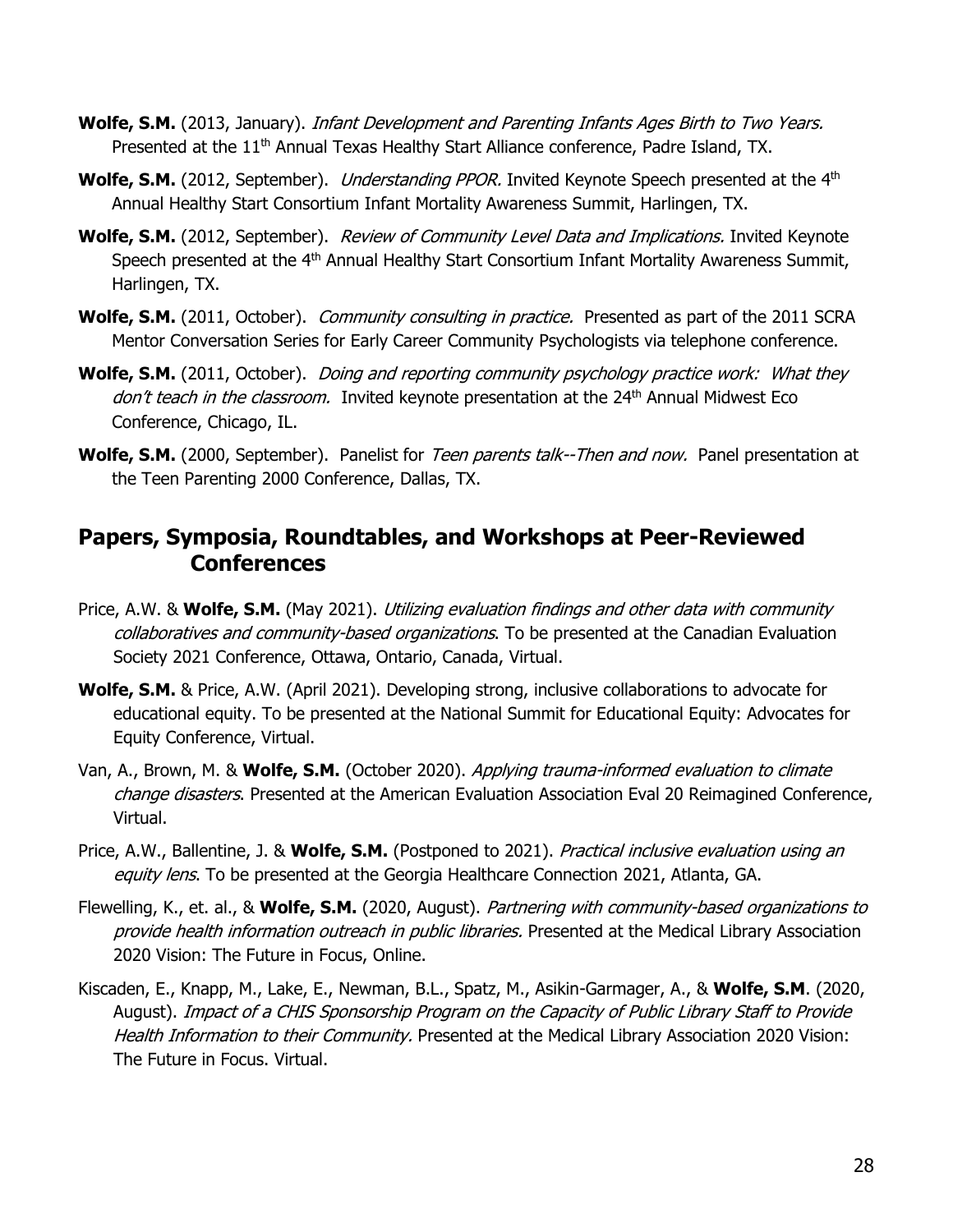- **Wolfe, S.M.** (November 2020). Encountering and confronting colonizers: One community psychology practitioner's experience. The International Conference for Community Psychology, Melbourne, Victoria, Australia. Virtual.
- **Wolfe, S.M.** (November 2020). Building and evaluating inclusive community coalitions for equity and justice. The International Conference for Community Psychology, Melbourne, Australia. Virtual.
- Tolley, L., Smith, L., **Wolfe, S.M**., Tucker, S., Burr, E., & Olazabal, V.M. (2019, November). AEA Leadership Pathways. Panel presentation at Evaluation 2019: Paths to the Future of Evaluation, Annual Conference of the American Evaluation Association, Minneapolis, MN.
- Feldman, M., Steuck, K., Schlangen, R., Matthews, I., Morales, S.M., Price, A., & **Wolfe, S.M**. (2019, November). Networking, organizing, and time management. Presented as part of Meet the Pros: Intermediate Consulting Skills Fair. Evaluation 2019: Paths to the Future of Evaluation, Annual Conference of the American Evaluation Association, Minneapolis, MN.
- **Wolfe, S.M.,** Lee, J., & Bougard, R. (2019, November). Identifying and adapting existing tools and methods. Presented as part of a panel on *Multi-Site and Multi-Level Evaluation of the NNLM All of Us* National Program. Evaluation 2019: Paths to the Future of Evaluation, Annual Conference of the American Evaluation Association, Minneapolis, MN.
- **Wolfe, S.M.,** Allen, N., Miller, R.L., & Bogat, G.A. (2019, June). Sharing our work: Exploring the SCRA publication outlets as venues for dissemination. Presented at the Seventeenth Biennial Conference on Community Research and Action, Chicago, IL.
- Levin, G. & **Wolfe, S.M.** (2019, June). *Empower yourself to a career that fits YOU: Considering practice.* Presented at the Seventeenth Biennial Conference on Community Research and Action, Chicago, IL.
- Luis, C., Ogley-Oliver, E., Wolff, T., Barhouche, R., Glantsman, O., & **Wolfe, S.M.** (2019, June). Pathways to compassion and civility in community engagement work. Presented at the Seventeenth Biennial Conference on Community Research and Action, Chicago, IL.
- Price, A.W., Wolfe, S.M., & Brown, M.A. (2018, October). A local evaluator's experience: Overcoming consequences of speaking truth to power in the community. Presented as part of a panel on Intimidation Rituals: Real Life Consequences of Speaking Truth to Power. Evaluation 2018: Speaking Truth to Power, Annual Conference of the American Evaluation Association, Cleveland, OH.
- Feldman, M., Pugil, J., Matthews, I., Schlangen, R., Morales, S.M., **Wolfe**, S.M., Hamai, T., & Clark, N. (2018, October). What to do when business is slow. Presented as part of Meet the Pros: Intermediate Consulting Skills Fair. Evaluation 2018: Speaking Truth to Power, Annual Conference of the American Evaluation Association, Cleveland, OH.
- Martinez-Rubin, N., Jarosewich, T., Feldman, M., **Wolfe, S.M**., & Price, A.W. (2018, October). Partnering for social change: Collaborating with clients and communities. Presented as part of Truths in Evaluation Consulting Practice. Evaluation 2018: Speaking Truth to Power, Annual Conference of the American Evaluation Association, Cleveland, OH.
- **Wolfe, S.M.** (2018, October). *Successful collaborations to advance health equity*. Presented at the Healthier Texas Summit, Austin, TX.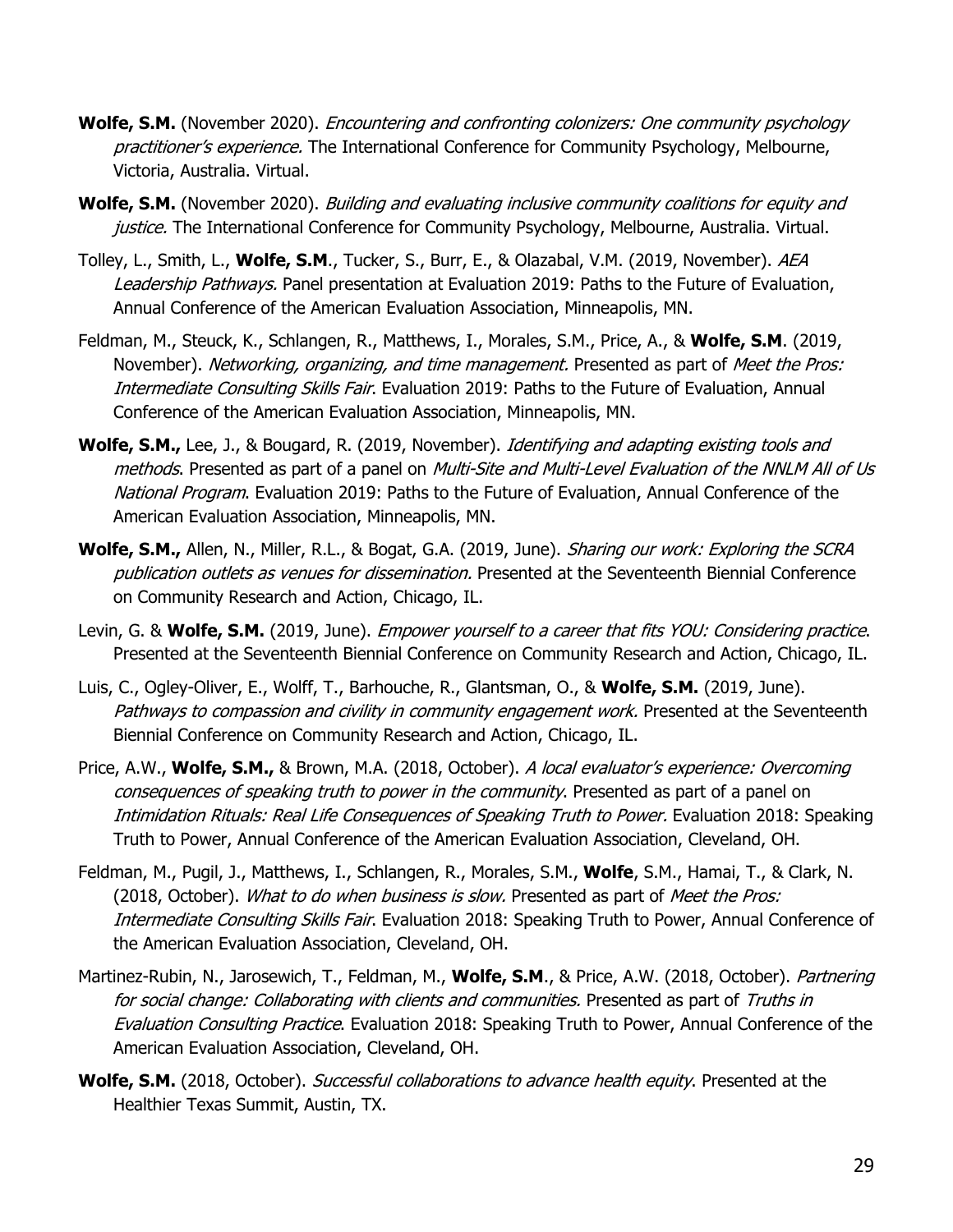- Brooks-Tatum, S., Glymph, G., Glymph, A., & **Wolfe, S.M.** (2018, March). Becoming healthy together: A collaborative approach to creating healthy communities. Presentation at the Healthcare Georgia Foundation's Connection 2018, Atlanta, GA.
- Wolfe, S.M., Brown, K.K., & Price, A.W. (2017, November). Building individual and collective capacity among nonprofits working to reduce poverty and homelessness. Presented at the 31<sup>st</sup> Annual Conference of the American Evaluation Association, Washington, DC.
- Feldman, M., Dasgupta, S., Nash, M.S., Morales, S.M., Matthews, I., Hamai, T., **Wolfe, S.M**., Russell, J.K., Price, A.W., & Imboden, H. (2017, November). *Deciding to start, grow, or discontinue a* consulting business. Presented as part of Meet the pros: Intermediate consulting skills fair. Presented at the 31<sup>st</sup> Annual Conference of the American Evaluation Association, Washington, DC.
- Wolff, T., Christens, B., Francisco, V., Lee, K., Chavis, D., Berkowitz, B. & **Wolfe, S.M.** (2017, June). Collaborating for equity and justice: Moving beyond collective impact. Presented at the Sixteenth Biennial Conference on Community Research and Action, Ottawa, ON.
- Viola, J., Garate, T., Glantsman, O., Williams, A., Bloodworth, M., Palmer, G.L., Meissen, G., Francisco, V., Berardi, L., Tanyu, M., & **Wolfe, S.M.** (2017, June). Diverse careers in community psychology: Finding the right work for you. Presented at the Sixteenth Biennial Conference on Community Research and Action, Ottawa, ON.
- Brown, K.K., & **Wolfe, S.M.** (2017, June). Using innovative nonprofit evaluation capacity building as a catalyst for transformative community change. Presented at the Sixteenth Biennial Conference on Community Research and Action, Ottawa, ON.
- Wolfe, S.M. & Leventon, R.L. (2016, October). Strategies to build evaluation capacity with nonprofit community-based organizations. Presented at the 30<sup>th</sup> Annual Conference of the American Evaluation Association, Atlanta, GA.
- **Wolfe, S.**M. & Price, A.W. (2016, October). Designing your evaluation practice: Essential skills for working with communities. Presented at the 30<sup>th</sup> Annual Conference of the American Evaluation Association, Atlanta, GA.
- Parsons, B., Dhillon, L., **Wolfe, S.M**., Millett, R.A., Jackson, A.M., & Roosendaal, D. (2016, October). Designing AEA's Collective Impact. Presented at the 30<sup>th</sup> Annual Conference of the American Evaluation Association, Atlanta, GA.
- **Wolfe, S.M.** & Howard, R. (2015, November). *Considering complexity in utilizing data for planning and* evaluating collective impact. Presented as part of a panel on *Considering Complexity in Evaluation* at the 29th Annual Conference of the American Evaluation Association, Chicago, IL.
- **Wolfe, S.M.**, Taylor-Ritzler, T., Getahun, M., & Manchester, J. (2015, November). Addressing social justice in evaluations: Capturing racism, sexism, and the other "Isms." Presented at the 29<sup>th</sup> Annual Conference of the American Evaluation Association, Chicago, IL.
- **Wolfe, S.M**., Keeton, C., Germuth, A., Barrington, G., Martinez-Ruben, N., Bond, S., Price, A., van der Woerd, K., Burd, M., & Levy, D. (2015, November). A peer mentoring opportunity for independent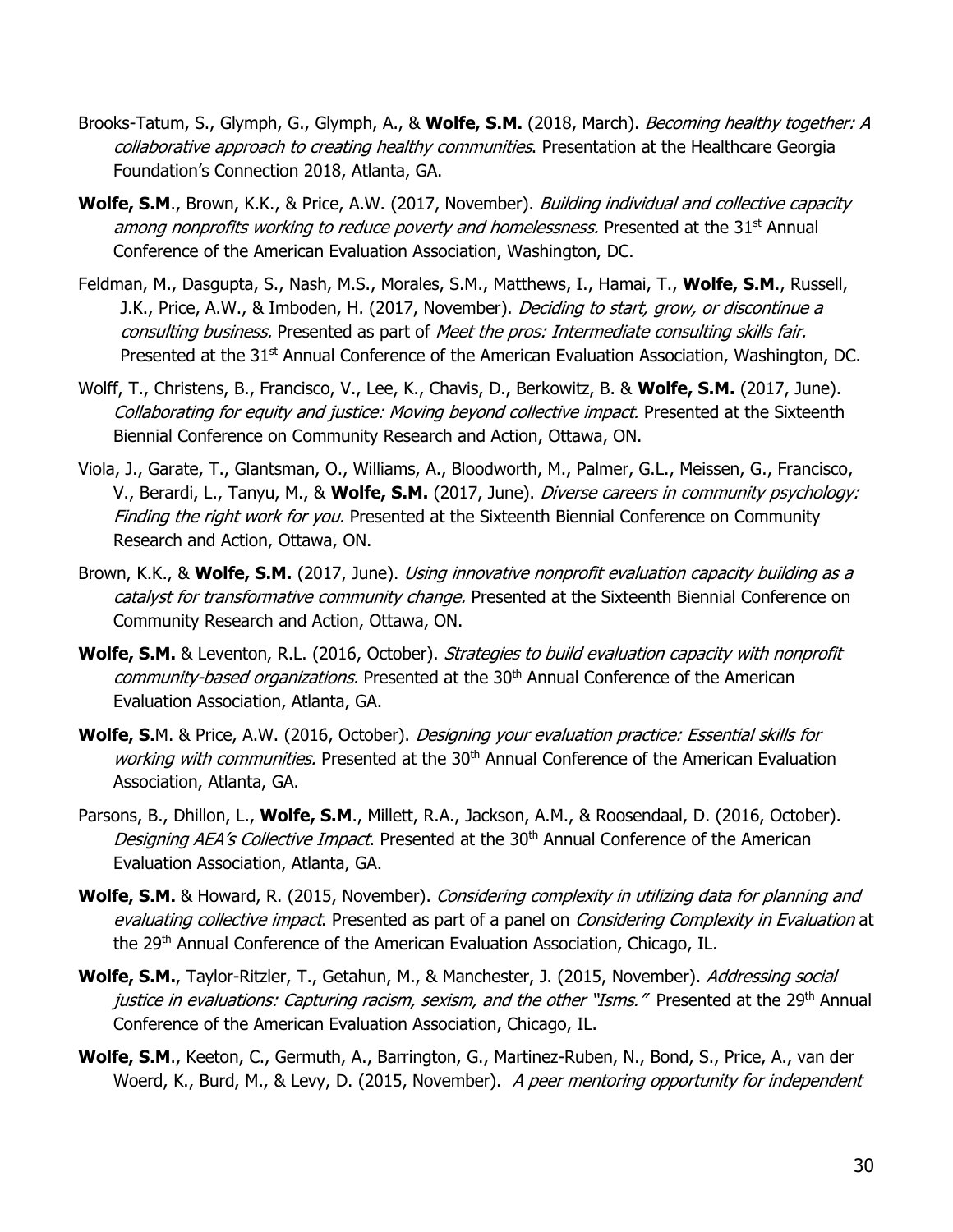consultants. Presented at the 29<sup>th</sup> Annual Conference of the American Evaluation Association, Chicago, IL.

- Hoke, R., Bowman, N.R., Evergreen, S., Glantz, F., Keene, L., Martinez-Ruben, N., Pugil, J., & **Wolfe, S.M.** (2015, November). *Managing community dynamics.* Presented as part of *Meet the pros:* Intermediate consulting skill-building self-help fair. Presented at the 29<sup>th</sup> Annual Conference of the American Evaluation Association, Chicago, IL.
- Levin, G. & **Wolfe, S.M.** (2015, June). *Students: Can we talk? Empowering yourself to a career that fits* YOU. Presented at the Fifteenth Biennial Conference on Community Research and Action, Lowell, MA.
- **Wolfe, S.M.** , Price, A., Campbell, R., Viola, J., Suarez-Balcazar, Y., & Morris, M. (2015, June). Community Psychology Evaluation Education: Bridging Professions. Presented at the Fifteenth Biennial Conference on Community Research and Action, Lowell, MA.
- **Wolfe, S.M.,** Scott, V.C., Jason, L., Glenwick, D., Viola, J., & Bond, M. (2015, June). The journey to publishing a book: Insights and lessons learned from community psychologists. Presented at the Fifteenth Biennial Conference on Community Research and Action, Lowell, MA.
- Wolfe, S.M. (2014, October). The use of two tools to evaluate Healthy Start coalitions. Presented as part of a panel on *Evaluating Coalitions: Tools and Frameworks*. The 2014 Presidential Strand at the 28<sup>th</sup> Annual Conference of the American Evaluation Association, Denver, CO.
- Wolfe, S.M. (2014, October). Using logic models and federal performance measures with program staff to collaboratively develop performance improvement plans. Presented as part of a panel on Using Performance Measures and Logic Models to Build Organizational Capacity and Promote Sustainability at the 28<sup>th</sup> Annual Conference of the American Evaluation Association, Denver, CO.
- **Wolfe, S.M.**, Lacasse, K., Peterson, A., Chang, D.F., Gleason, K.D., Jackson, T.E., & Gregory, T. (2014, August). Designing and presenting research that embodies the community's voice. Presented at the 2014 American Psychological Association Convention, Washington, DC.
- **Wolfe, S.M.,** Felix-Ortiz, M., Bellinger, K., & Lopez, M.H. (2014, April). Community Psychology Practice to Reduce Infant Mortality Disparities. Presented at the Annual Meeting of the Southwest Social Science Association, San Antonio, TX.
- **Wolfe, S.M.** (2014 April). The Life Course Approach to Reducing Infant Health and Mental Health Disparities. Presented at the 2014 Infant Mental Health Advocacy Award and Conference, Austin, TX.
- **Wolfe, S.M.** (2014, March). *Research and Evaluation Ethics.* Presented at the 2014 Texas Healthy Start Alliance Conference, San Antonio, TX.
- **Wolfe, S.M.** (2014, March). *Qualitative Evaluation Methods.* Presented at the 2014 Texas Healthy Start Alliance Conference, San Antonio, TX.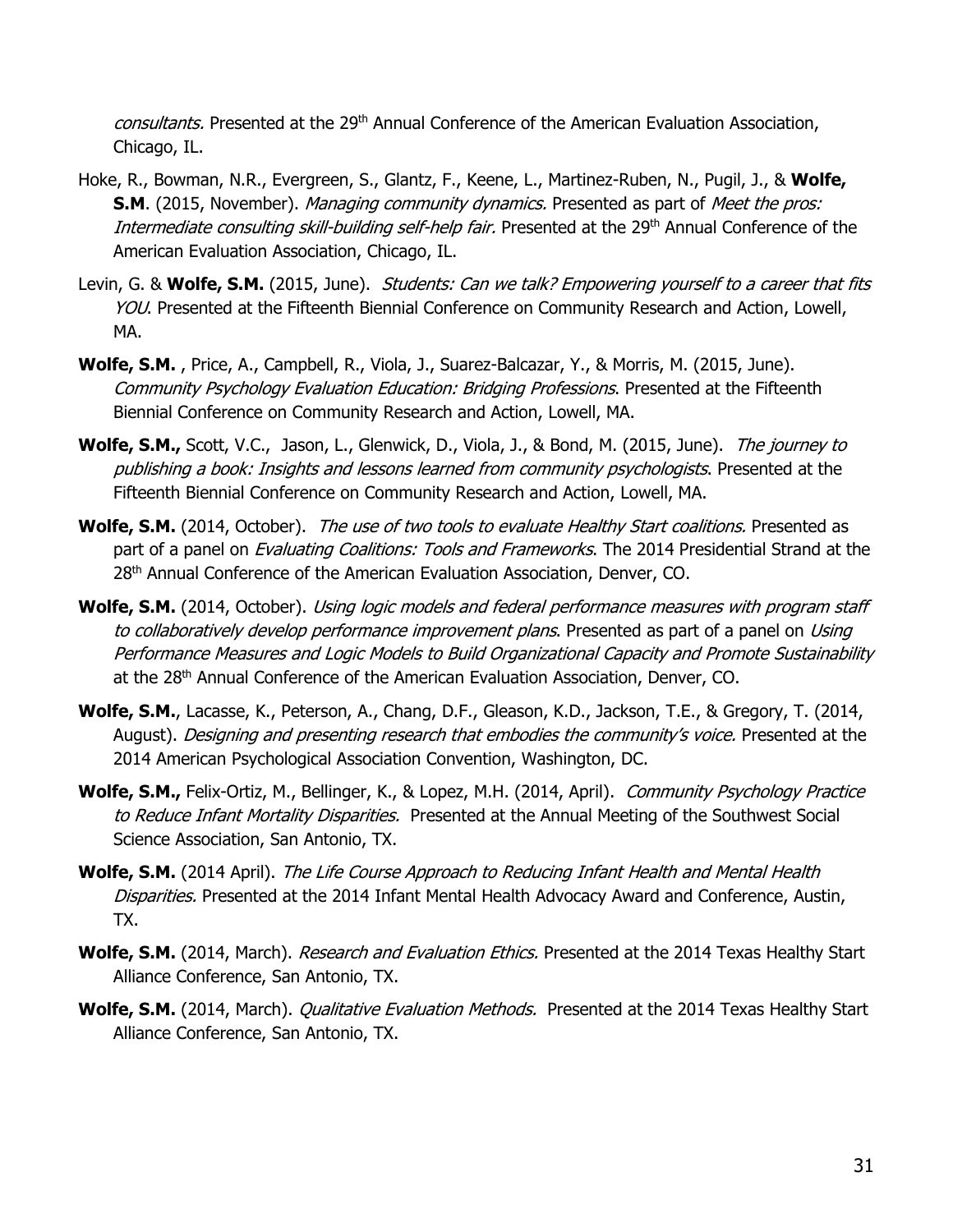- **Wolfe, S.M.** (2013 October). *Strategies for Thriving in Lean Times*. Presented as part of the *Meet the* Pros: Intermediate Consulting Skill-Building Self-Help Fair. Presented at the 27<sup>th</sup> Annual Conference of the American Evaluation Association, Washington, DC.
- **Wolfe, S.M.,** Fetterman, D., Morris, M., Jenkins, R.A., Viola, J., & Watson-Thompson, J. (2013 October). The Community Psychology Competencies and Evaluation: Value Added. Presented at the 27<sup>th</sup> Annual Conference of the American Evaluation Association, Washington, DC.
- **Wolfe, S.M.** (2013 October). Merging community psychology practice with independent consulting. Presented as part of a panel on *Evaluation through the 21<sup>st</sup> Century Lens of Community Psychology* at the 27<sup>th</sup> Annual Conference of the American Evaluation Association, Washington, DC.
- Gonzalez, G.R., Graham, M., Hill, C.C., Felix-Ortiz, M., & **Wolfe, S.M.** (2013, August). Effectiveness of the police "CIT" (Crisis Intervention Team) model. Discussant. Presented at the 2013 American Psychological Association Convention, Honolulu, HI.
- **Wolfe, S.M.**, Olson, B., Jason, L.A., & Hill, J. (2013, August). Doing Policy Work as a Psychologist. Preconference Continuing Education workshop presented at the 2013 American Psychological Association Convention, Honolulu, HI.
- Jimenez, T., Chien, V., Francescato, D., Sarkisian, G., Taylor, S., Dzidic, P., & Kent, J., **Wolfe, S.M.** (2013, June). International Perspectives on Community Psychology Practice Competencies. Discussant for session presented at the Fourteenth Biennial Conference on Community Research and Action, Miami, FL.
- **Wolfe, S.M.**, Jason, L., Julian, D., Fernandez, M.I., Mankowski, E. (2013, June). Community Consulting in Practice. Presented as part of an Early Career Preconference Workshop at the Fourteenth Biennial Conference on Community Research and Action, Miami, FL.
- Olson, B., **Wolfe, S.M.**, Jason, L., Viola, J., Strompolis, M., Miles, J., Corbett, C., Hill, J., Howe, S. & Maton, K. (2013, June) Public Policy: Learning the In's and Out's of Public Policy Work from a Community Psychology Perspective. Pre-Conference Workshop presented at the Fourteenth Biennial Conference on Community Research and Action, Miami, FL.
- Wolfe, S.M., Gillum-Roberson, E., Wilder, M., Dunn, S., & Bellinger, K. (2013, June). The Complexity of Coalition Development and Maintenance in Four Different Organizations and Communities. Presented at the Fourteenth Biennial Conference on Community Research and Action, Miami, FL.
- Viola, J.J., Chavis, D., **Wolfe, S.M.**, Zeldin, S., Yang, E., Landon, K., & Brown, N. (2013, June). Landing Work Among the Diverse Careers for Community Psychologists. Presented at the Fourteenth Biennial Conference on Community Research and Action, Miami, FL.
- **Wolfe, S.M.**, Corbett, C., Armstead, T., Chun, M., Wolff, T., Bloodworth, M., & Ryerson-Espino (2013, June) The Range of Practice Careers for Community Psychologists. Presented at the Fourteenth Biennial Conference on Community Research and Action, Miami, FL.
- Bellinger, K., Howard, R., Ritter, J.E., & **Wolfe, S.M.** (2012, December). Using PPOR to Create Community Awareness in San Antonio, Texas: The Healthy Families Network. Presented at the 18th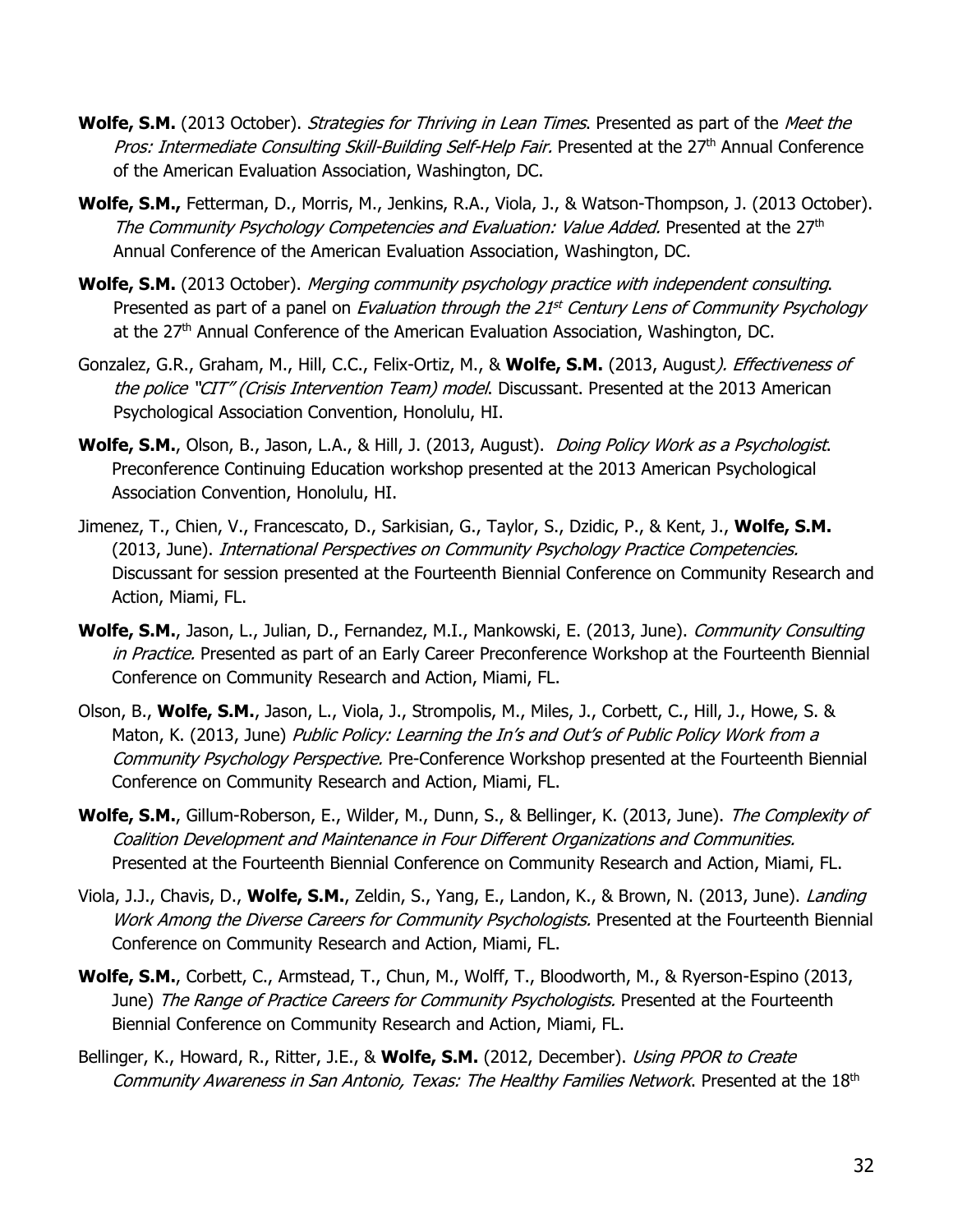Annual Maternal and Child Health Epidemiology 2012 CityMatch Urban MCH Leadership Conference, San Antonio, TX.

- Kane, R., Levy, R., & **Wolfe, S.M.** (2012, October). Using Evaluation Tools: Minus the Evaluation. Roundtable Presented at the 26<sup>th</sup> Annual Conference of the American Evaluation Association, Minneapolis, MN.
- **Wolfe, S.M.** (2012 October). *Evaluating Whether to Respond to RFP's*. Presentation as part of the *Meet* the Pros: Intermediate Consulting Skill Building Self-Help Fair. Think Tank Session presented at the 26<sup>th</sup> Annual Conference of the American Evaluation Association, Minneapolis, MN.
- Olson, B., Jason, L., Hill, J.L., **Wolfe, S.M.**, and Fromm-Reed, S. (2012, August). Doing Policy Work as a Psychologist. Continuing Education Workshop presented at the 120<sup>th</sup> Annual Convention of the American Psychological Association, Orlando, FL.
- **Wolfe, S.M.** (2012, August). Practicing Community Psychology to Reduce Health Disparities: Address for the Distinguished Community Psychology Practice Award from Division 27. Presented at the 120th Annual Convention of the American Psychological Association, Orlando, FL.
- **Wolfe, S.M.**, Bellinger, K., & Howard, R. (2012, June). A tale of four consortia: A community approach to reducing racial and ethnic disparities in infant mortality and perinatal outcomes. Presented at the IVth International Conference of Community Psychology, Barcelona, Spain.
- **Wolfe, S.M.**, Gillum-Roberson, E., Wilder, M., Evans, N., Bellinger, K., Duncan, T., Dunn, S., & Hill, Y. (May, 2012). One evaluator and four Healthy Start sites: Responding to local project needs. Presented at the 2012 Healthy Start Grantee Meeting, Washington, DC.
- **Wolfe, S.M.** (2012, March). Augment your program evaluation capacity with current resources. Presented at the 2012 City & County Performance Summit: Securing the Future for Local Governments with Improved Performance Management, Dallas, TX.
- **Wolfe, S.M.**, & Race, K. (2011, November). Evaluation of an initiative to reform government contracting for human services. Presented as part of a symposium on Issues in Measurement of Adoption and Implementation at the 25<sup>th</sup> Annual Conference of the American Evaluation Association, Anaheim, CA.
- **Wolfe, S.M.** (2011, November). *Developing Networking Skills.* Presentation as part of the *Meet the* pros: Intermediate consulting skill building self-help fair. Roundtable presentation at the 25<sup>th</sup> Annual Conference of the American Evaluation Association, Anaheim, CA.
- Barrington, G., **Wolfe, S.M.**, Price, A., & Shea, K. (2011, November). Living your values: Ethical dilemmas in the field and how to deal with them. Presented at the 25<sup>th</sup> Annual Conference of the American Evaluation Association, Anaheim, CA.
- Bellinger, K. & **Wolfe, S.M.** (2011, September). The state of infant mortality. Presented at the Voices for Children of San Antonio 13<sup>th</sup> Annual Congress on Children, San Antonio, TX.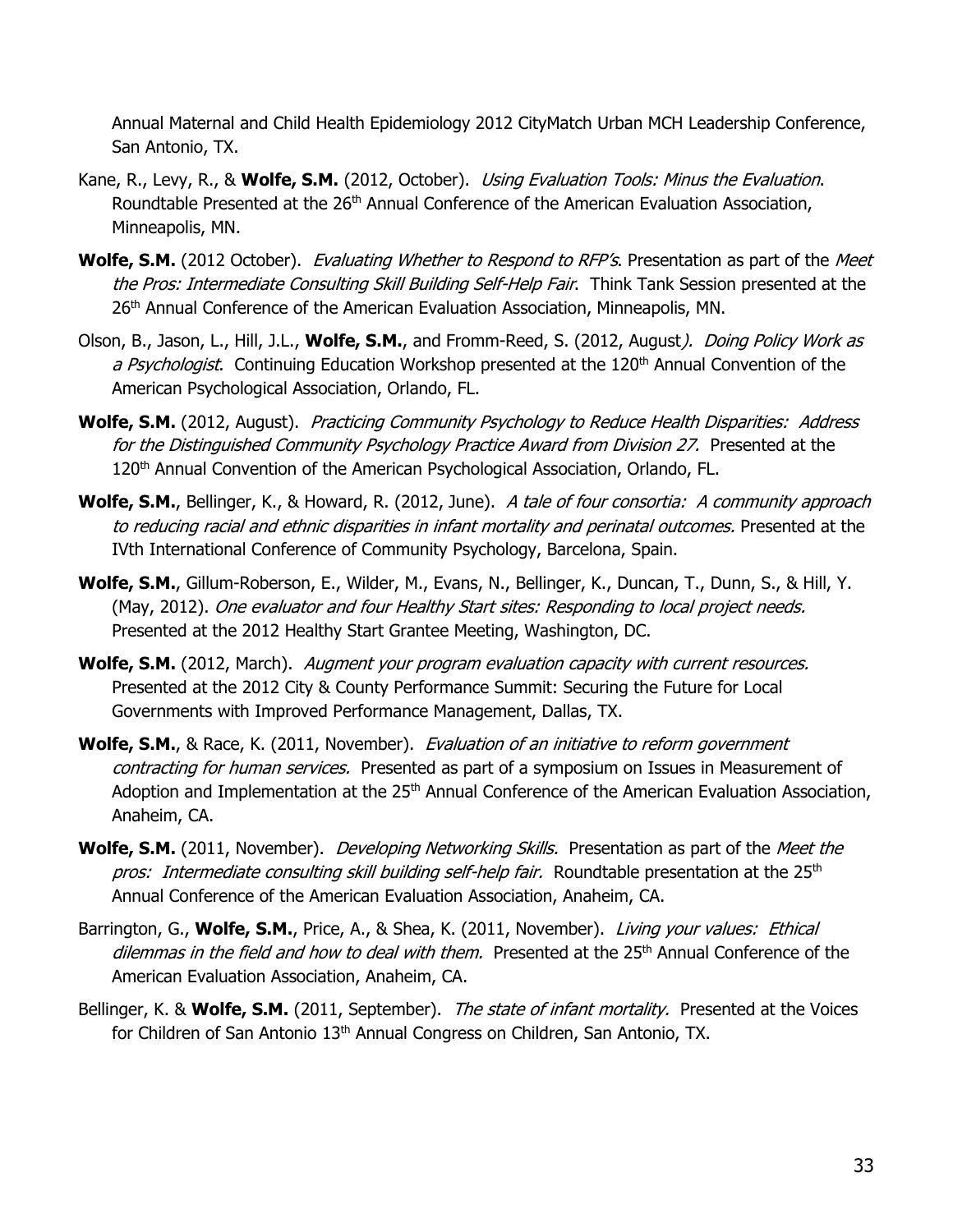- Wolfe, S.M., Levin, G., Lemke, M., Brown, K.K., & Chien, V. (2011, June). Preparing students for practice careers – A roundtable discussion. Presented at the Thirteenth Biennial Conference on Community Research and Action, Chicago, IL.
- Angelique, H., Mulvey, A., Culley, M.R. & **Wolfe, S.M.** (2011, June). Creating feminist community psychology: The dynamic co-creation of identities in multi-layered contexts. Presented at the Thirteenth Biennial Conference on Community Research and Action, Chicago, IL.
- Ronayne, M., Greeson, M.R., Mulder, P.L., Robinson, R.V., Schlehofer, M.M., Trude-Suter, D., & **Wolfe, S.M.** (2011, June). From Millennials to Boomers: A discussion of women's mentoring needs. Presented at the Thirteenth Biennial Conference on Community Research and Action, Chicago, IL.
- Hakim, S., Jimenez, T., Meissen, G., Sarkesian, G., **Wolfe, S.M.** & Wolff, T. (2011, June). The future of community psychology training and education for practice. Plenary session presented at the Thirteenth Biennial Conference on Community Research and Action, Chicago, IL.
- Greeson, M.R., Mulder, P.L., Robinson, R.V., Ronayne, M., Schlehofer, M.M., Trude-Suter, D., & **Wolfe, S.M.** (2011, June). Living while we work and working while we live: Balancing family and work life. Roundtable presented at the Thirteenth Biennial Conference on Community Research and Action, Chicago, IL.
- **Wolfe, S.M.** (2010, November). *Double checking and documenting your work.* Presented as part of a panel on "Ensuring quality in our work: Techniques used by independent consultants" (S.M. Wolfe, Chair) at the 24<sup>th</sup> Annual Conference of the American Evaluation Association, San Antonio, TX.
- Yuan, H. & **Wolfe, S.M.**, (2010, November). Alignment and synthesis: Efforts to improve the quality of parent engagement evaluation in a large urban school district. Presented at the 24<sup>th</sup> Annual Conference of the American Evaluation Association, San Antonio, TX.
- **Wolfe, S.M.**, (2009, November). Independent consulting: Selected issues and strategies. Chair and Discussant for Panel Presentation at the 23rd Annual Conference of the American Evaluation Association, Orlando, FL.
- **Wolfe, S.M.**, Levin, G., Mulvey, A., Primavera, J., & Angelique, H. (2009, June). *You've come a long* way baby, but you're not there yet. Chair and Discussant for Panel Presentation at the Twelfth Biennial Conference on Community Research and Action, Montclair, NJ.
- Wolfe, S.M. (2006, October). Nursing home emergency preparedness and response during recent hurricanes. Presented as part of a panel on "Hurricane Katrina: What We Learned" at the National Citizen's Coalition for Nursing Home Reform Annual Meeting, Arlington, VA.
- **Wolfe, S.M.**, Solarz, A., Blitz, C., & Anderson, C. (2003, June). Policy impacting career options for community psychologists. Panel presentation at the 9<sup>th</sup> Biennial Conference on Community Research and Action, Las Vegas, NM.
- **Wolfe, S.M.** (2003, June). Working for Department of Health and Human Services, Office of the Inspector General, Office of Evaluation and Inspections. Presented as part of a panel on "Federal Government Careers in Community Psychology" at the 9<sup>th</sup> Biennial Conference on Community Research and Action, Las Vegas, NM.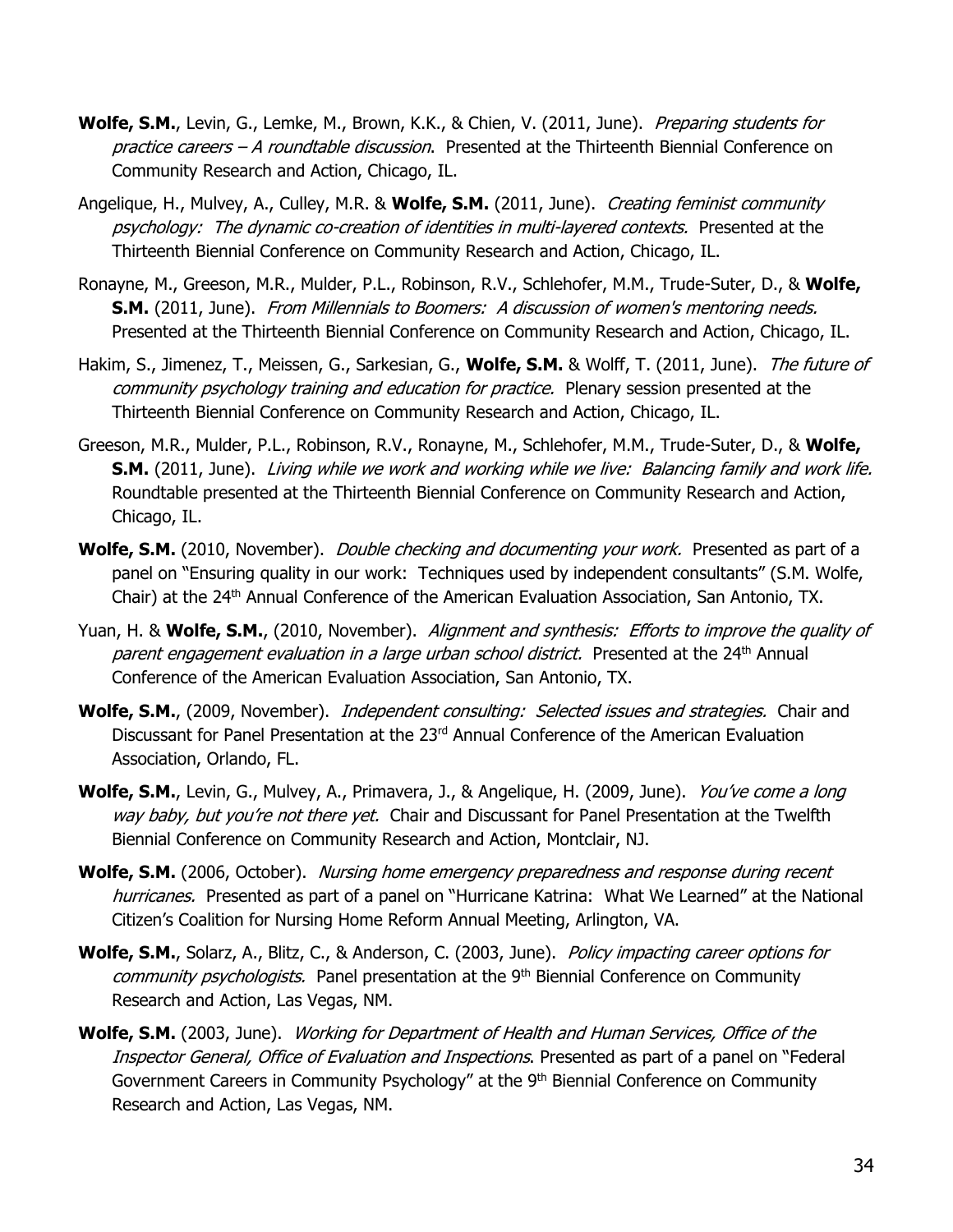- **Wolfe, S.M**., Whicher, D., Garcia, J., Coleman, R., and Belcher, M. (2000, September). The culturally diverse world of teen parenting: Issues and strategies. Teen Parenting 2000 Conference, Dallas, TX.
- Buhrmester, D. & **Wolfe, S.M.** (1999, April). Dispositional insecurities, friendship and adjustment: A longitudinal study of middle adolescence. Presented as part of a symposium on "Vulnerabilities, sensitivities and insecurities: Inquiry into the dark side of children's friendships and romantic relationships" at the Society for Research on Child Development Biennial Meeting, Albuquerque, NM.
- Hazel, K.L. (chair), Levin, G.B., Mulvey, A., Bond, M., Smith, E., Harrell, S.P., Campbell, R., Lucksted, A., Eby, K., **Wolfe, S.M.**, & Lee, R. (1998, August). Women mentoring women – A roundtable discussion and workshop. Workshop conducted at the American Psychological Association 106<sup>th</sup> Annual Convention, San Francisco, CA.
- Barton, H. A. (chair), Tandon, D.S., Cruz, S., **Wolfe, S.M.**, Miller, M.S., Ozer, E., Lee, R., Greene, G., Cook, S.L., Allen, S., Campbell, M., & Swanson, D. (1998, August). Finding mentors for community research and action. Workshop at the American Psychological Association 106<sup>th</sup> Annual Convention, San Francisco, CA.
- Toro, P.A., Rowland, L.L., Goldstein, M. & **Wolfe, S.M.** (1997, May). Understanding the course of homelessness. A prospective analysis based on a probability sample of adults. Sixth Biennial Conference on Community Research and Action, Columbia, SC.
- **Wolfe, S.M.** & Lovelace, C. (1996, November). *Evaluation of a community collaborative family support* program. Paper presented at the Annual Meeting of the American Public Health Association, New York, NY.
- Simpson, R., & **Wolfe, S.M.** (1996, November). Implementation of a community collaborative family support program in a minority community. Paper presented at the Annual Meeting of the American Public Health Association, New York, NY.
- Thomas, T.E., & **Wolfe, S.M.** (1996, November). Community collaboration to meet the needs of urban minority families. Poster presented at the Annual Meeting of the American Public Health Association, New York, NY.
- Moore, B., Thomas, T., & **Wolfe, S.M.** (1995, June). The Family Preservation and Support Project: Utilizing public-private collaborations to benefit youth and their families. Paper presented at the National Coalition for At-Risk Children and Youth Conference, Denton, TX.
- **Wolfe, S.M.**, Levit, D., & Toro, P.A. (1994, November). AIDS risk behaviors, service use and social networks in runaway versus housed adolescents. Paper presented at the 1994 Annual Meeting of the American Public Health Association, Washington, DC.
- **Wolfe, S.M.** (1994, August). A comparative study of housed and homeless adolescents. Paper presented at the 1994 Annual Convention of the American Psychological Association, Los Angeles, CA.
- Bukowski, P.A., **Wolfe, S.M.**, & Toro, P.A. (1994, May). Homeless and matched housed adolescents: A comparative study on mental disorders. Paper presented at the Annual Meeting of the Midwestern Psychological Association, Chicago, IL.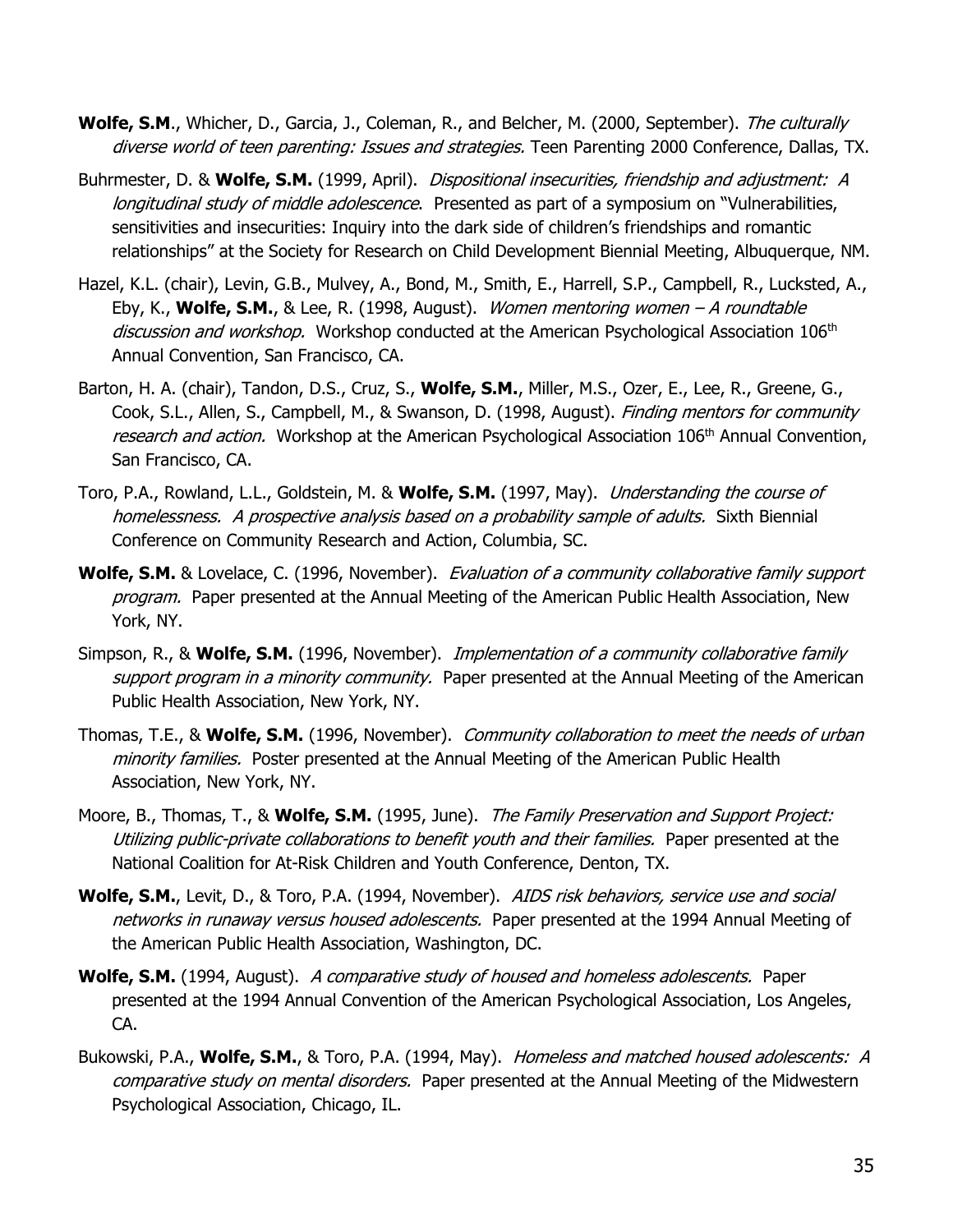- **Wolfe, S.M.** (1994, March). A study of runaway and throwaway adolescents in shelters in the Detroit, MI metropolitan area. Paper presented at the Annual Meeting of the American Association of Psychiatric Services for Children, Dallas, TX.
- LeFleur, D., **Wolfe, S.M.**, & Toro, P.A. (1993, September). Social networks and social support among homeless people with or without mental illness. Paper presented at the IVth Congress of the World Association for Psychological Rehabilitation, Dublin, Ireland.
- **Wolfe, S.M.** (1993, August). *Using structural equation modeling with data from homeless adults:* Stress, support and self-esteem. Presented as part of the symposium on "Conceptual and Methodological Innovations in Research on Homelessness" at the  $101<sup>st</sup>$  Annual Convention of the American Psychological Association, Toronto, Ontario.
- **Wolfe, S.M.** & Toro, P.A. (1992, October). *Community collaboration and research on homelessness:* Who benefits? Paper presented at the 1992 Midwest Eco-Community Conference, Sawyer, MI.
- Wolfe, S.M. (1991, June). *Project MEET evaluation results and future directions.* Presented as part of a panel on "Enhancing Higher Education Opportunities for Minorities Through Business/Education Partnerships" at the Third Biennial Conference on Community Research and Action, Tempe, AZ.
- Wolfe, S.M. & Smith, S.R. (1991, May). Preliminary results of a statewide study of technical/vocational student tracking systems. Paper presented at the Association of Institutional Research Forum, San Francisco, CA.
- DePietro, R.D. & **Wolfe, S.M.** (1989, October). Non-linear models of technological innovation. Presented as part of a panel New Models of Technological Innovation for Industries, Fall TIMS/ORSA Meeting, NY, NY.
- **Wolfe, S.M.** (1989, June). Working in an industrial research and development environment from the perspective of a community psychology graduate student. Paper presented as part of a panel on Community Psychology and Industrial Innovation at the Second Biennial Conference on Community Research and Action, East Lansing, MI.
- **Wolfe, S.M.** (1989, June). Police officer needs for community resources and social work support for domestic violence intervention. Paper presented at the Second Biennial Conference on Community Research and Action, East Lansing, MI.

## **Briefings**

- **Wolfe, S.M.** (2008, September). Nursing Home Quality of Care Corporate Integrity Agreements. Briefing for the Inspector General, U.S. Department of Health and Human Services, Office of the Inspector General, Washington, DC.
- **Wolfe, S.M.** & Dorrill, R.A. (2006, June). *Nursing Home Evacuation Report.* Briefing for the Inspector General, U.S. Department of Health and Human Services, Office of the Inspector General, Washington, DC.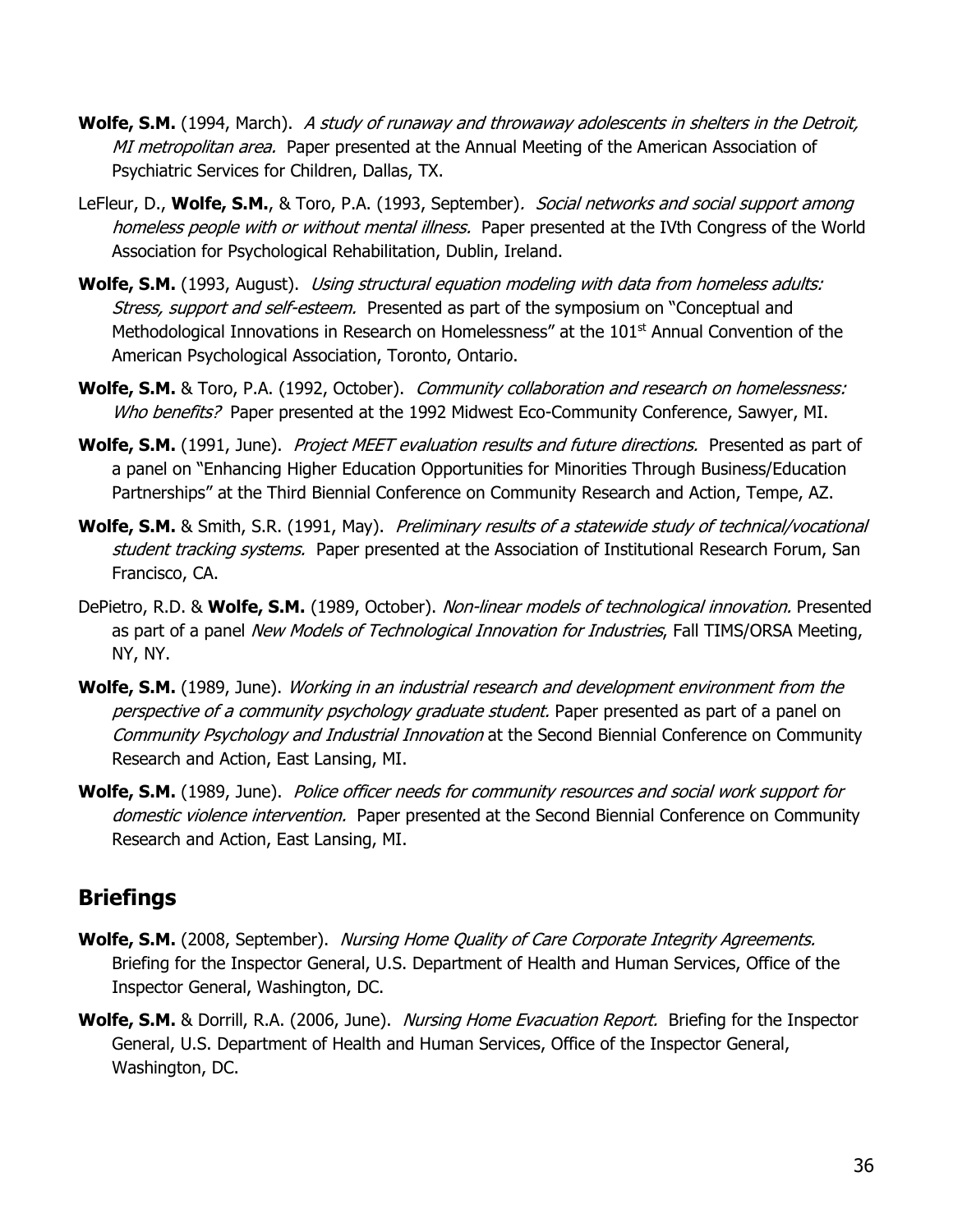**Wolfe, S.M.** & Ashcraft, A.A. (2003, April). Nursing home enforcement--Civil Money Penalties. Briefing for the Deputy Inspector General, Department of Health and Human Services, Office of the Inspector General, Office of Evaluation and Inspections, Washington, DC.

## **Poster Presentations**

- **Wolfe, S.M.**, Ronayne, M., Trude-Suter, D., Greeson, M., Robinson, R.V., Schlehofer, M.M., & Mulder, P.L. (2011, June). Results from the SCRA Women's Committee Workplace Survey. Poster presented at the Thirteenth Biennial Conference on Community Research and Action, Chicago, IL.
- **Wolfe, S.M.** (1999, April). *Relationships, attachment and autonomy in adolescence.* Poster presented at the Society for Research on Child Development Biennial Meeting, Albuquerque, NM.
- **Wolfe, S.M.**, & Worthen, M.L. (1998, February). Autonomy conceptualized as self-governance: Correlates and predictors. Poster presented at the Seventh Biennial Meeting of the Society for Research on Adolescence, San Diego, CA.
- Hibbard, D.R. & **Wolfe, S.M**. (1998, February). The influence of adolescent friendship on instrumental and expressive sex role orientation. Poster presented at the Seventh Biennial Meeting of the Society for Research on Adolescence, San Diego, CA.
- Wolfe, S.M., Allen, K., Linton, L., & Hawkins, L. (1998, February). Teens speak out: Results of a collaborative study involving adolescents in pregnancy prevention program planning. Poster presented at the Second Biennial Conference on Minority Issues in Prevention, Tempe, AZ.
- Wolfe, S.M., Hibbard, D.R., & White, S.E. (1997, April). A longitudinal study of daily interactions with family and peers during early adolescence. Poster presented at the Society for Research on Child Development Biennial Meeting, Washington, DC.
- Tao, R., & **Wolfe, S.M.** (1997, April). A longitudinal study of relational antecedents of adolescent loneliness. Poster presented at the Society for Research on Child Development Biennial Meeting, Washington, DC.
- Wolfe, S.M. & Buhrmester, D. (1996, July). The relationship between decisional control, responsibility and parenting behaviors during early adolescence. Poster presented at the International Network on Personal Relationships Conference, Seattle, WA.
- **Wolfe, S.M.** & Truxillo, C.I. (1996, March). The relationship between decisional control, responsibility and positive and negative outcomes during early adolescence. Poster presented at the Sixth Biennial Meeting of the Society for Research on Adolescence, Boston, MA.

## **Other Presentations and Facilitation**

- Wolfe, S.M. (2019, October). Bachman Lake Together Strategy Steering Committee Assessment Results. Presented to the Bachman Lake Together Strategy Steering Committee, Dallas, TX.
- **Wolfe, S.M.,** Lee, J., & Buie, R.W. (2019, March). Cultural humility and evaluation. Presented at the National Network of Libraries of Medicine All Hands Meeting, Baltimore, MD.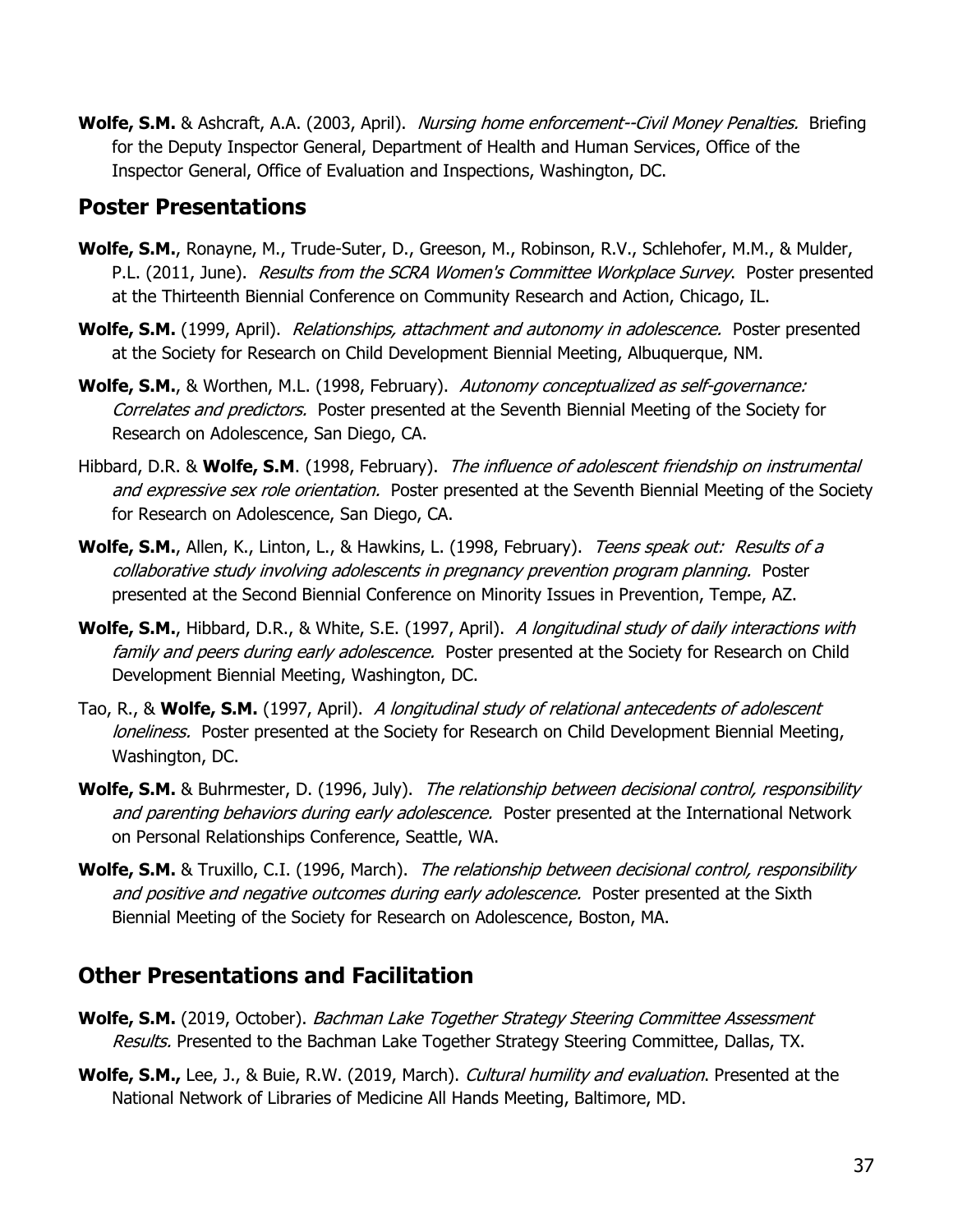- Wolfe, S.M. (2019, February). Nacogdoches County Collaborative: Baseline Assessment Results. Presented to the Nacogdoches County Community, Nacogdoches, TX.
- Wolfe, S.M. (2019, January). *Bastrop County Cares: Baseline Assessment Results*. Presented to the Bastrop County Resilience Collaborative, Bastrop, TX.
- Wolfe, S.M. (2019, January). Brooks County Collaborative: Baseline Assessment Results. Presented to the Brooks County Collaborative and Community, Falfurrias, TX.
- Wolfe, S.M. (2019, January). *Be Well Victoria Collaborative: Baseline Assessment Results*. Presented to the Victoria County Community and Be Well Victoria, Victoria, TX.
- Wolfe, S.M. (2019, January). Morris County Collaborative: Baseline Assessment Results. Presented to the Morris County Community, Daingerfield, TX.
- **Wolfe, S.M., &** Price, A.W. (2018, December). *Well-being in rural counties: Collaborative baseline* results. Presented to the Hogg Foundation for Mental Health, Austin, TX.
- **Wolfe, S.M.** (2018, April). *Culturally responsive evaluation*. Presented to the National Network of Libraries of Medicine All of Us Community Engagement Coordinators. Online.
- Wolfe, S.M. (2015, January). An overview of Dallas Healthy Start Reporting and Performance Measures. Presentation and facilitated discussion for Dallas Healthy Start, Dallas, TX.
- **Wolfe, S.M.** (2014, December). *Implementing Healthy Start 3.0*. Facilitation of a 3-day retreat for San Antonio Healthy Start, San Antonio, TX.
- **Wolfe, S.M.** (2014, April). The Healthy Families Network: Strengths, Weaknesses, Opportunities, Threats (SWOT) Analysis. Presented to the Healthy Families Network, San Antonio, TX.
- **Wolfe, S.M.** (2013, November). *Program Evaluation*. Presented to the Texas Healthy Start Alliance Board of Directors, Dallas, TX.
- **Wolfe, S.M.** (2012, December). Results from the SUNNY FUTURES Healthy Start Consortium Survey. Presented to the SUNNY FUTURES Healthy Start Consortium, Houston, TX.
- **Wolfe, S.M.** (2012, July). The Fort Worth Healthy Start Local Health Systems Action Plan Draft. Presented to the Fort Worth Healthy Start Consortium, Fort Worth, TX.
- **Wolfe, S.M.** (2011, December). *Dallas Healthy Start Evaluation Results.* Presented to the Dallas Healthy Start Consortium, Dallas, TX.
- Kim, N.K.P., **Wolfe, S.M.**, & Race, K.E.H. (2011, September). Measuring system reform: A means for informing strategy. Presented to the Donors Forum Policy Forum, Chicago, IL.
- **Wolfe, S.M.** & Race, K.E.H. (2011, May). *Partnership Principles measurement process update.* Presented to the Donors Forum Policy Forum, Chicago, IL.
- Wolfe, S.M. & Race, K.E.H. (2011, March). Framework for measuring progress on the Partnership Principles. Presented to the Donors Forum Policy Forum, Chicago, IL.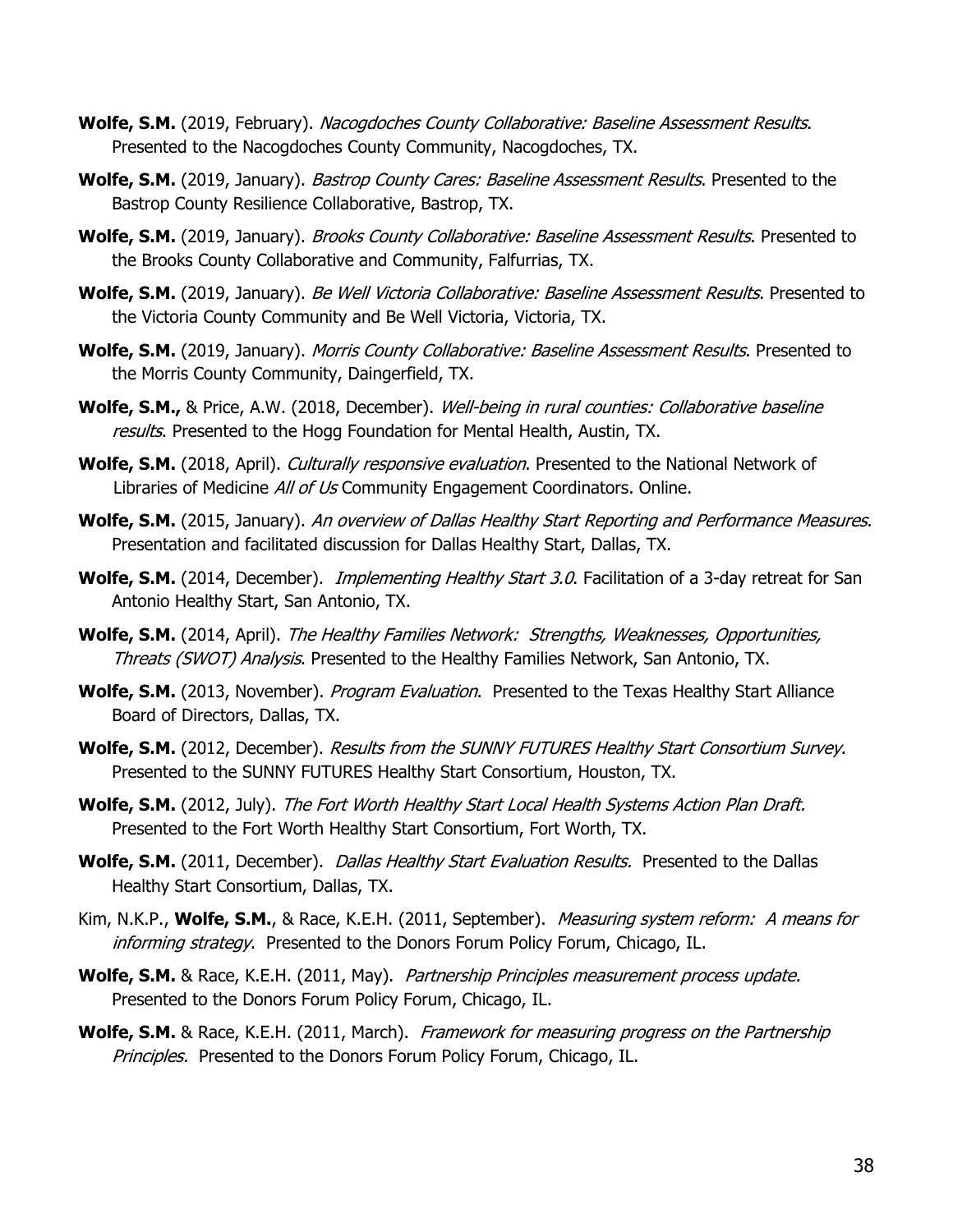- **Wolfe, S.M.** (2010, December). Dallas Healthy Start: Evaluation results 2010 and evaluation plans 2011. Presented to the Dallas Healthy Start Consortium, Dallas, TX.
- Trautlein, B. & **Wolfe, S.M.** (2010, December). Transition to the Leader Role for Engineers. Cofacilitation of workshop provided for private corporation, Carson, CA.
- **Wolfe, S.M.** (2010, June). Dallas Healthy Start Selected Preliminary Evaluation Results 2010. Presented to the Dallas Healthy Start Consortium, Dallas, TX.
- Trautlein, B. & **Wolfe, S.M.** (2010, April). Being Accountable. Co-facilitation of workshop provided for private corporation, Carson, CA.
- Wolfe, S.M., Cosimo, S.D., & Johnson, D.J. (2007, July). *Interviewing tips for analysts*. Presented at the Office of Evaluation and Inspections National Training Conference, Phoenix, AZ.
- Fields, T., Maxwell, A., Rawdon, B. & **Wolfe, S.M.** (2005, August). Practical tips and timesavers. Presented at the Office of Evaluation and Inspections National Training Conference, San Antonio, TX.
- Banta, P. Khoury, S. Fletcher, D. & **Wolfe, S.M.** (2003, July). Long term care. Presented at the Office of Evaluation and Inspections National Training Conference, St. Petersburg, FL.
- **Wolfe, S.M.** (1999, July). *Using research and evaluation data for funding*. Workshop presented at the Summer Institute on Training and Facilitation for Parent, Family and Child Care Professionals, Denton, TX.
- **Wolfe, S.M.** (1999, April). Parent education workshop. Male Probation Offender Parenting Skills Program, Dallas, TX.



Editor, The Community Psychologist (2018-2020)

Invited Guest Reviewer, Health Education and Behavior (2018)

Invited Guest Reviewer, American Journal of Community Psychology (2016)

Reviewer, Collaboration for Community Change: Insight, Innovation, and Impact, The American University in Cairo (2016)

Invited Guest Reviewer. Evaluation and Program Planning. (2015)

Guest Co-Editor, The AJE Forum in the American Journal of Evaluation (2014)

Associate Editor and Reviewer, Health Behavior and Policy Review (2013-2016)

Editor, The Community Practitioner Column, The Community Psychologist (2009-2014)

Guest Co-Editor, Global Journal of Community Psychology Practice Special Issue on Community Psychology Competencies Internationally (2012-2013)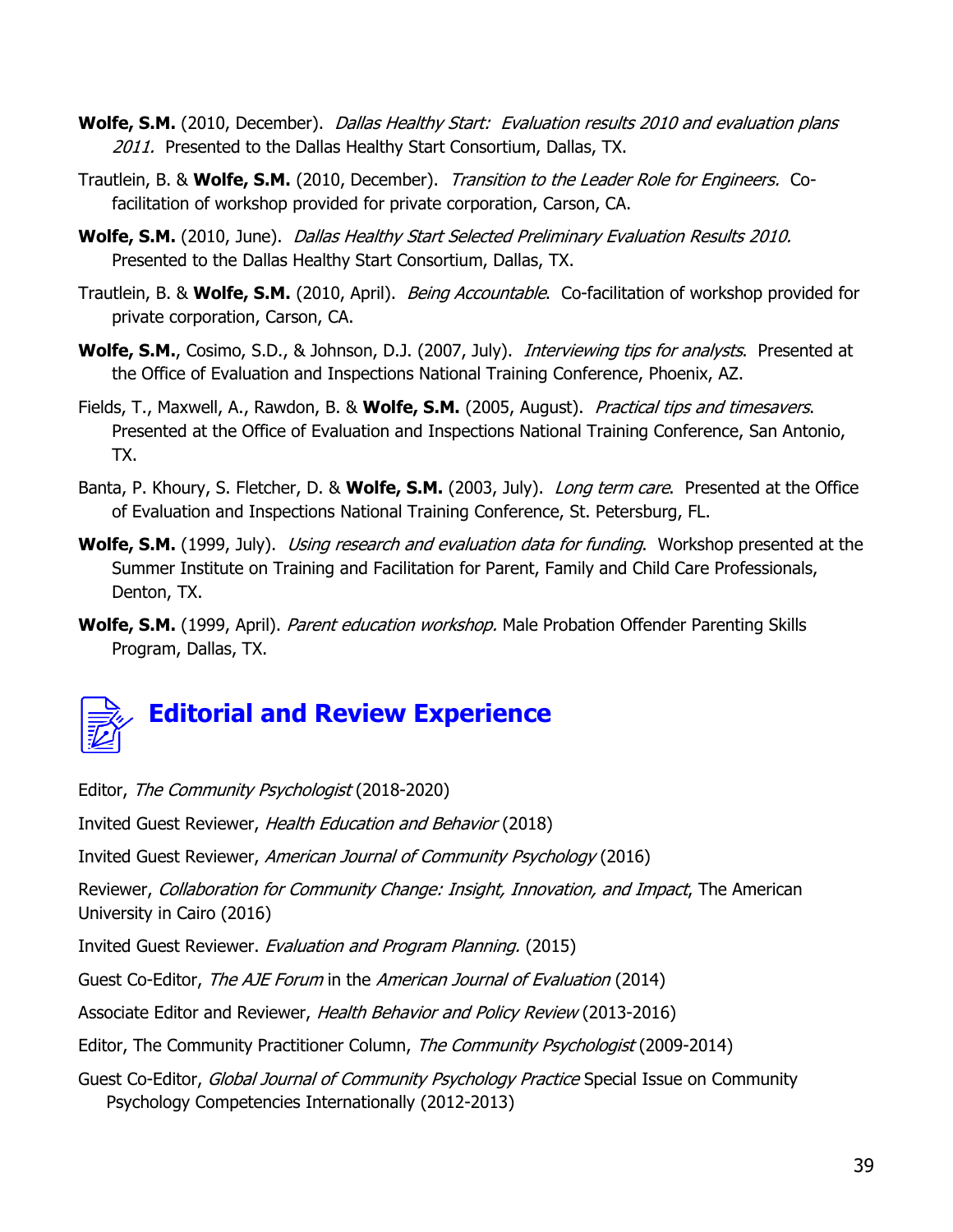Reviewer, American Journal of Health Behavior (2014-2016)

Reviewer, Journal of Community Psychology (2010-present)

Reviewer, American Journal of Evaluation (2010-present)

Reviewer, Global Journal of Community Psychology Practice (2009-present)

Reviewer, American Evaluation Association Meeting (2009-present)

Reviewer, American Evaluation Association Professional Development Workshops (2017, 2018, 2019)

Reviewer, Biennial Meeting of the Society for Community Research and Action, (1993-2017)

Co-Editor, AEA Independent Consulting TIG Newsletter (November 2010 - 2011)

Reviewer, American Public Health Association Meeting CHPPD Section (2009)

Co-Editor, Special Issue on Homelessness, The Community Psychologist (1993)

- Reviewer, Annual Convention Program of Division 27 of the American Psychological Association (1991- 1993, 1998-2002, 2007, 2010)
- Guest Reviewer, Journal of Social and Personal Relationships, Journal of Social and Clinical Psychology, Prevention Science



Department of Health and Human Services Office of the Assistant Secretary for Health, Chair, Optimally Changing the Map for Teen Pregnancy Prevention (2020)

Health Resources & Services Administration, State Maternal Health Innovation Program (2019)

Health Resources & Services Administration, Bureau of Primary Health Care Health Center Program (2019)

U.S. Department of Education, i3 (2010, 2011, 2012, 2015, 2016)

Social Innovation Fund (2015)

Women's Council of Dallas (2014)

Health Resources & Services Administration, Maternal Child Health Research (2014)

First 5 LA Grant Review (2013)

Society for Community Research and Action Community Mini-Grants (2011-present)

Health Resources & Services Administration, Scholarships for Disadvantaged Students (2012)

U.S. Department of Education, Teaching American History (2010)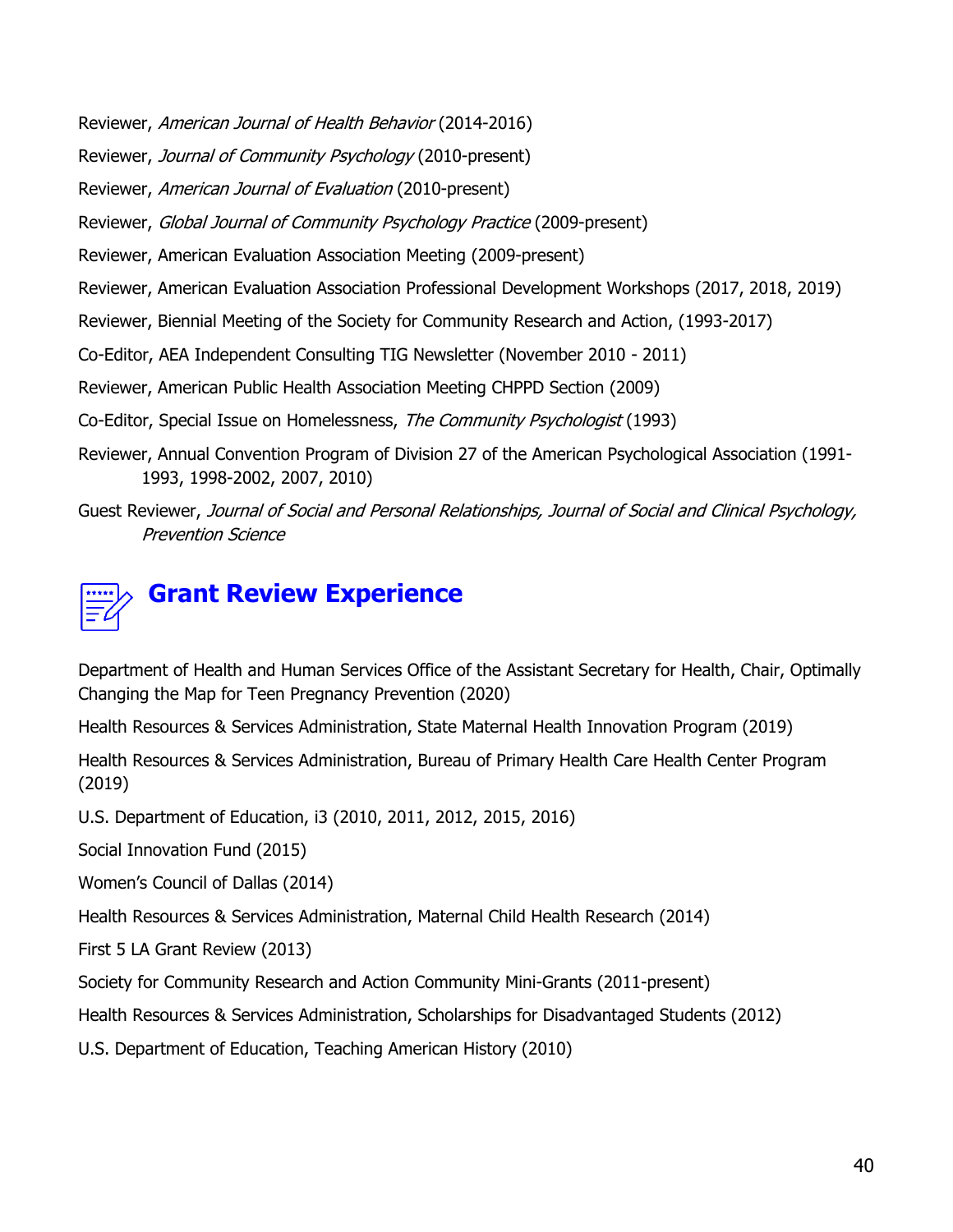

American Evaluation Association (AEA) Member

- Member of the AEA Topical Interest Group Scan Task Force (2020-present)
- Member of AEA Topical Interest Group (TIG) Council (2016-2017)
- Business Co-Chair, Nonprofits and Foundations TIG (2017-2019)
- Founder and Chair, Community Psychology TIG (2011, 2014 2016)
- Program Co-Chair, Community Psychology TIG (2013-2014)
- Program Co-Chair, Independent Consulting TIG (2009, 2011)
- Summer Institute Planning Committee (2017-2020)

American Psychological Association (APA) Member (2021-present)

• Program Chair, Division 27 for the APA Convention (2011-2014)

Canadian Evaluation Society Member (2019-present)

European Community Psychology Association (2020-present)

European Evaluation Society Member (2021-present)

National Council on Family Relations Member (2017-2020)

• Local Conference Planning Committee Member (2019)

Society for Community Research and Action Member

- President
	- o President-Elect (2020); President (2021-2022); Past President (2022-2023)
- Executive Committee Ex-Officio Member (2018-2020)
- Executive Committee Member-At-Large (2011-2014)
- Community Psychology Practice Council Member (2009-ongoing)
- Chair, Professional Development Committee (2013-2014)
- Chair, Women's Committee (2009-10); Women's Committee Focal Group Member (2010-2011)
- Rocky Mountain/Southwestern Regional Representative (2002-2006)
- Midwestern Student Representative (1987-1989)

Texas Evaluation Network (TEN) -- Founding Committee and Board Member (2010-2014, 2015-2016)

#### **Professional Training Received** 目の目 ዾዿዿ

- 2020 Captivate with Stellar Slides, Creative Research Communication, Online.
- 2020 Introduction to R, American Evaluation Association eStudy, Online.
- 2020 Great Graphs: Design Principles, Depict Design Studio, Online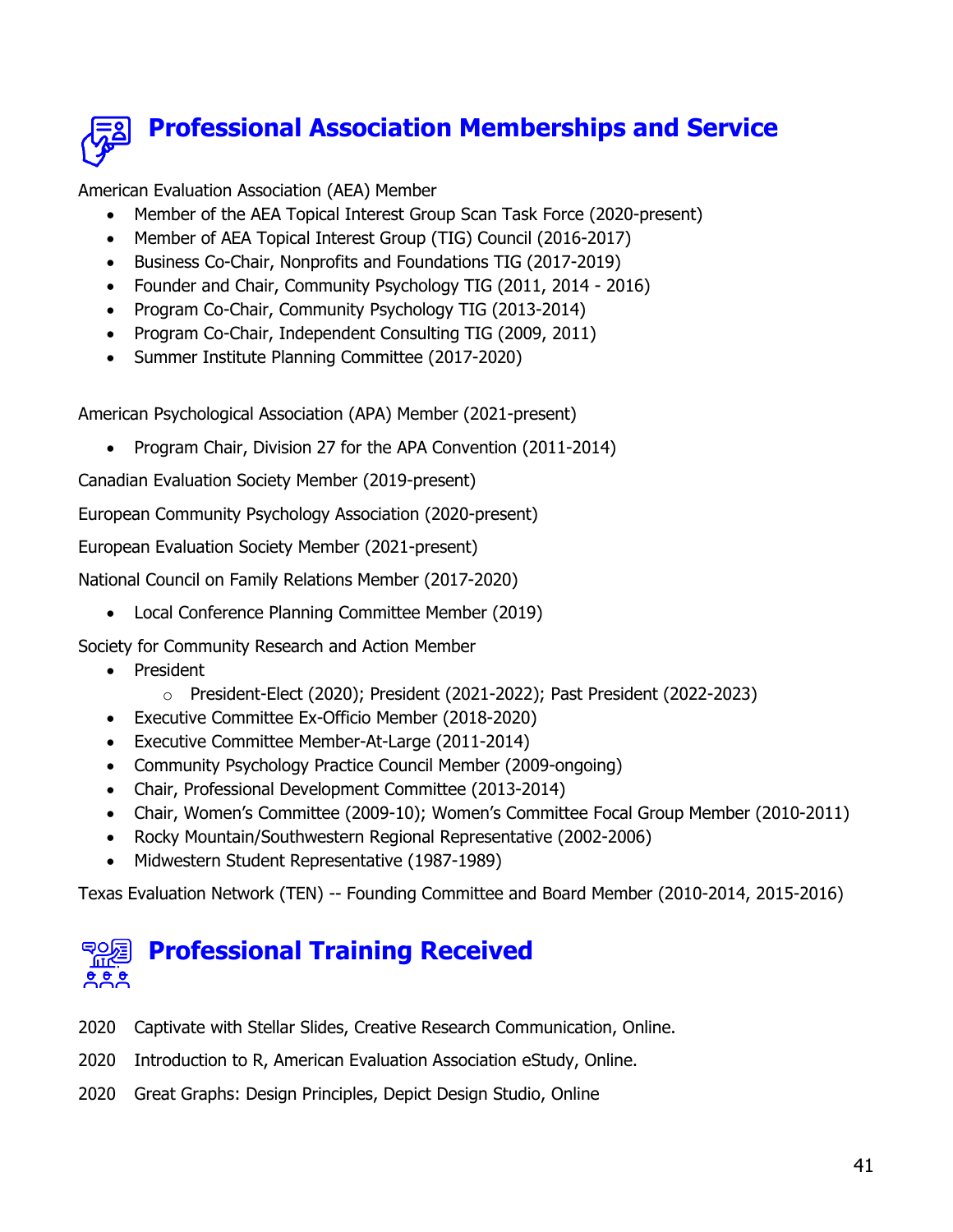- 2020 A Critique of Capitalism, the Elite Class, and Corporate-Run Governments for Program Evaluators, Milwaukee Evaluators, Online
- 2020 Becoming a Trauma-Informed Evaluator: Seeing our Work, our Participants, and Each Other Through a New Lens, American Evaluation Association eStudy, Online.
- 2020 Knowing What You Don't Know: Medical Microaggressions, National Network of Libraries of Medicine, Online.
- 2019 Sexual and Gender Minority Cultural Competency and Humility Training for the All of Us Research Program, National Network of Libraries of Medicine, Online.
- 2019 Reframing Evaluation Practice Through Appreciative Inquiry and Positive Psychology, Atlanta, GA.
- 2019 Data Science Basics, National Network of Libraries of Medicine, Online.
- 2018 Results Based Accountability Workshop, Bastrop, TX.
- 2018 American Evaluation Association Summer Institute, Atlanta, GA
- 2017 Human Research Human Subjects Learners Course, Collaborative Institutional Training Initiative under requirements set by University of Washington, Record ID #25541079. Online.
- 2017 American Evaluation Association Summer Institute, Atlanta, GA.
- 2016 American Evaluation Association Summer Institute, Atlanta, GA.
- 2015 CQ Virtual Certification Program. Training provided by Change Catalysts, Vernon Hill, IL.
- 2014 Healthy Start Quality Improvement Institute, Alexandria, VA.
- 2013 Protecting Human Research Participants. Training provided by the National Institutes of Health (NIH) Office of Extramural Research, Certificate # 1340855. Online.
- 2012 Lean Six Sigma White Belt Certification course, 6 credit course provided by The Performance Institute, Dallas, TX.
- 2012 Perinatal Periods of Risk Training, two-day training provided by CityMatCH for the Healthy Families Network of Greater San Antonio and Bexar County, San Antonio, TX.
- 2012 Parents as Teachers Model Implementation, training provided by Parents as Teachers for the San Antonio Healthy Start Program, San Antonio, TX.
- 2010 CITI Collaborative Institutional Training Initiative. Human Research Curriculum Training for IRB, online training via Marshall University, WV.
- 2010 Socioeconomic Status Related Cancer Disparities, Behavioral and Social Science Volunteer Training. Provided by the American Psychological Association, New Orleans, LA.
- 2010 Measuring Educator Effectiveness: Implications for Strategic Compensation, Program Design, and Implementation. Training provided by the Institute for Public School Initiatives, Grapevine, TX.
- 2009 Introducing Value-Added Progress Measures. Training provided by Battelle for Kids Teaching and Learning Center, Fort Worth, TX.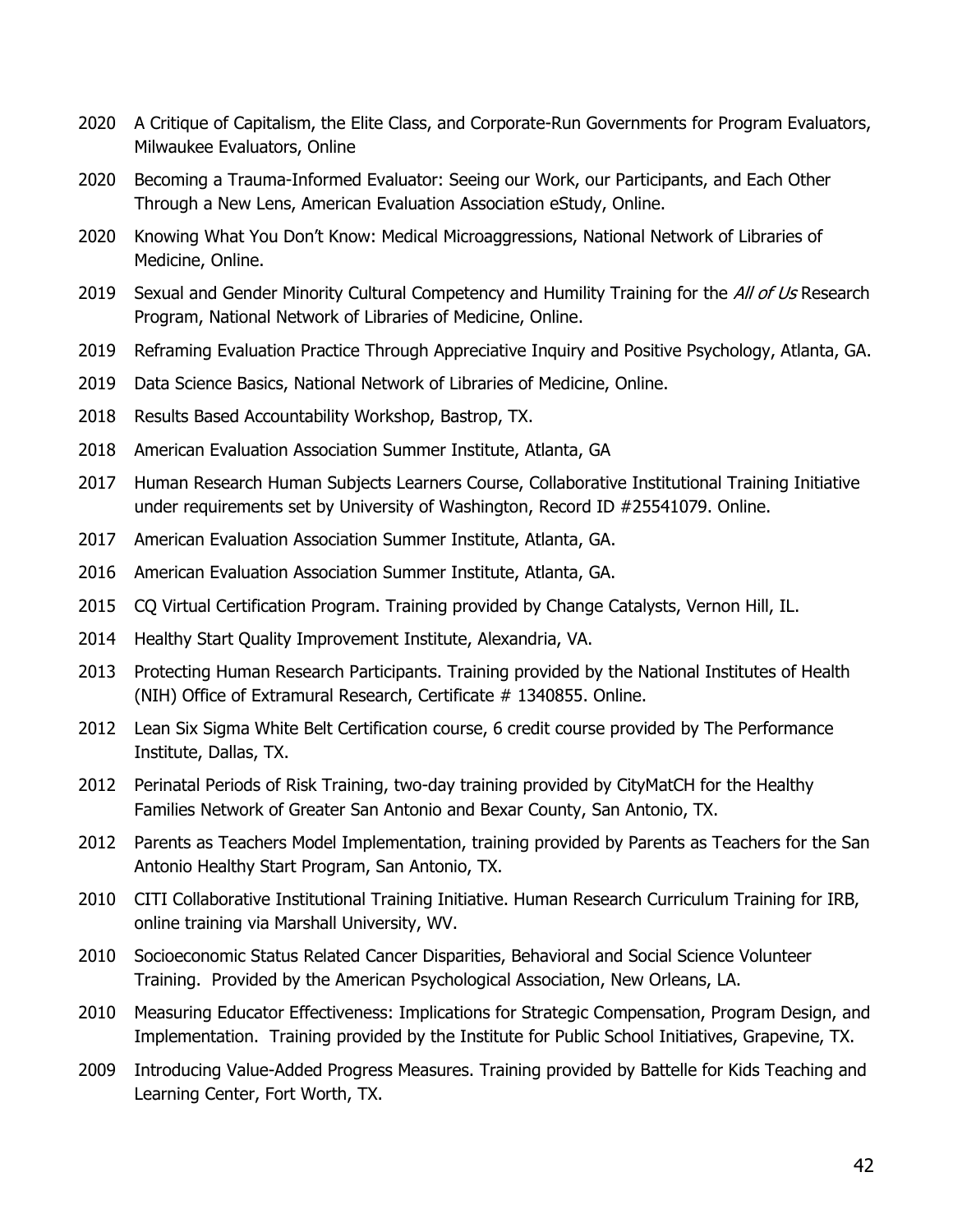- 2009 Teacher-Level Value-Added Reports. Training provided by Battelle for Kids Teaching and Learning Center, Fort Worth, TX.
- 2007 Using ArcGIS Software. Training provided by ESRI, Dallas, TX.
- 2006 Write to the Point. Training provided by the U.S. Department of Health and Human Services, Office of the Inspector General, Washington, DC.
- 2005 SAS Macros. Training provided by the SAS Institute, Dallas, TX.
- 2005 Creating Detail and Summary Reports. Training provided by the SAS Institute, Dallas, TX.
- 2004 Effective Communication and Emotional Intelligence. Training provided by Professional Development Associates for the U.S. Department of Health and Human Services, Office of the Inspector General, Washington, DC.
- 2003 Analysis Workshop. Presented by Michael Hendricks, Ph.D., Evaluation Consultant for the U.S. Department of Health and Human Services, Office of the Inspector General, Washington, DC.
- 2002 Strategic Interviewing Skills. Training provided by Communispond for the U.S. Department of Health and Human Services, Office of the Inspector General, Washington, DC.
- 2002 Microsoft Project Training. Training provided by Gateway, Dallas, TX.
- 2001 44<sup>th</sup> Annual Institute of Alcohol and Drug Studies. Sponsored by the Texas Commission on Alcohol and Drug Abuse, Austin, TX.
- 2000 Voluntary Paternity Procedures, Training Provided by the Texas Office of the Attorney General Paternity Opportunity Program, Dallas, TX.
- 1999 Access: Levels I, II, III Training provided by Knowledge Alliance, Dallas, TX.



# **Honors and Certifications**

National Network of Libraries of Medicine (2019). Certificate of Appreciation for contribution to the NNLM American Library Association Preconference, Implicit Bias, Health Disparities, and Health Literacy: Intersections in Health Equity.

National Council on Family Relations, Certified Family Life Educator (2017-2020)

Society for Community Research and Action John Kalafat Award in Applied Community Psychology (2017)

Society for Community Research and Action Don Klein Publication Award (2015)

CQ Change Intelligence Facilitation Certification, Change Catalysts (2015)

Society for Community Research and Action Distinguished Award for Community Psychology Practice (2012)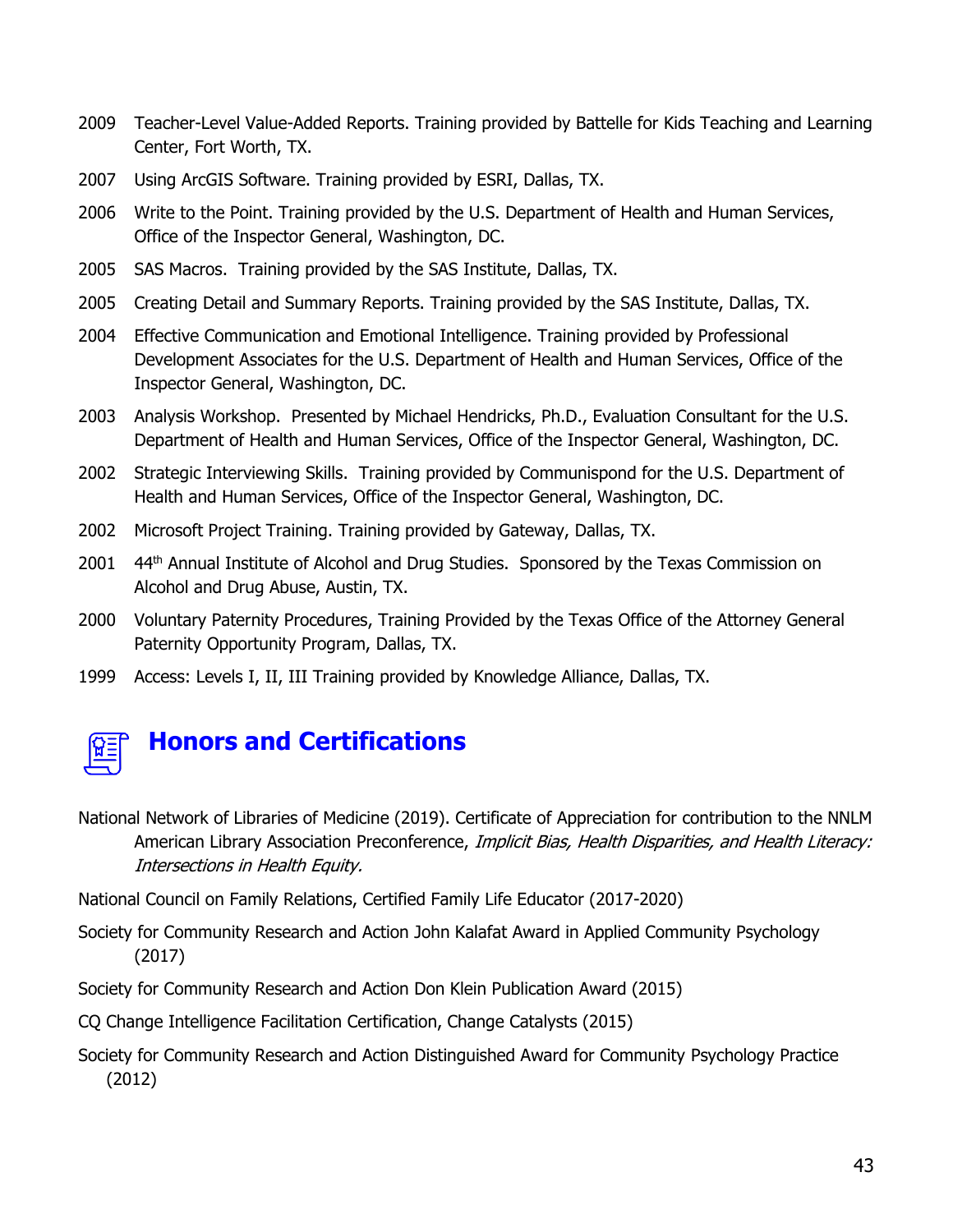Lean Six Sigma White Belt Certification (2012) Fellow, Society for Community Research and Action (Since 2009) Excellence in Program Evaluation Award, US DHHS Office of the Inspector General (2007) Regional Director's Leadership Award, US DHHS Region VI (2007) Distinguished Author, USDHHS Office of the Inspector General Evaluator's Forum (2006). Exceptional Achievement Award, US DHHS Office of the Inspector General (2004, 2005, 2009) Scholarship Recipient, Second Biennial Conference on Minority Issues in Prevention (1998) Nominee, J.C. Penney Golden Rule Award (1995) Certificate of Appreciation, Samaritan Inn Homeless Shelter, McKinney, TX (1994) Dean's List, University of Michigan, Flint (1985) University of Michigan-Flint Scholar (1985)

# **Community and Professional Service**

Cultural Humility Advisory Team Member, Network of the National Library of Medicine (2019-2021)

- Health Equity Ambassador, American Psychological Association Health Disparities Initiative (2014 present)
- American Evaluation Association Independent Consulting TIG Virtual Colleague (2010-present)
- Parkland Community Health Institute Social Impact Action Team Member (2018)

Dallas County Fetal Infant Mortality Review Team Member (2017-present)

Texas Women's Healthcare Coalition (2012-2015; 2018-present)

The Community Tool Box Advisor (2011, 2014, 2017, 2019)

Texas Collaborative for Healthy Mothers and Babies. Member of the Collaborative and the Community Standing Committee (2015 – 2016).

Society for Community Research and Action, Summer Institute Planning Committee Chair (2015)

Fort Worth Regional Science and Engineering Fair Judge (2011; 2014)

Socioeconomic Status Related Cancer Disparities (SESRCD) Program Behavioral Social Science Volunteer (BSSV), American Psychological Association (2010-2013)

Dallas Teen Aged Parenting Alliance Member (2010-2013)

Dallas Health and Human Services Coalition Member (2010-2011)